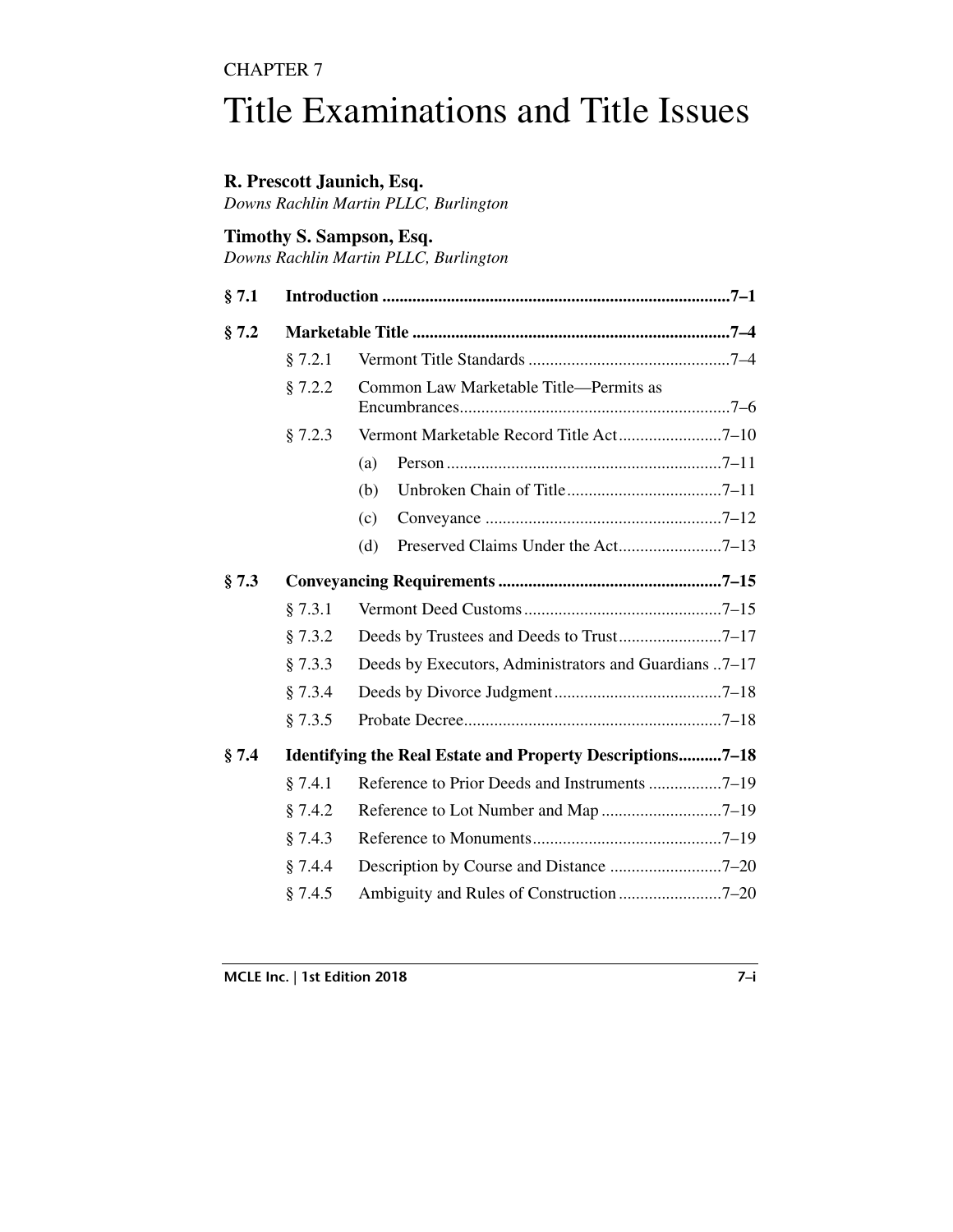| § 7.5.1 |     |                                       |                                               |  |
|---------|-----|---------------------------------------|-----------------------------------------------|--|
| § 7.5.2 |     |                                       |                                               |  |
| § 7.5.3 |     |                                       |                                               |  |
|         | (a) |                                       |                                               |  |
|         | (b) |                                       |                                               |  |
|         | (c) |                                       |                                               |  |
|         | (d) |                                       |                                               |  |
|         |     |                                       |                                               |  |
|         |     |                                       |                                               |  |
|         |     |                                       |                                               |  |
|         | (a) | Deeds and Other Conveyances of Lands, |                                               |  |
|         | (b) |                                       |                                               |  |
|         |     |                                       |                                               |  |
| § 7.9.1 |     |                                       |                                               |  |
|         | (a) |                                       |                                               |  |
|         | (b) |                                       |                                               |  |
|         | (c) |                                       |                                               |  |
|         | (d) |                                       |                                               |  |
|         | (e) |                                       |                                               |  |
|         | (f) |                                       |                                               |  |
| § 7.9.2 |     |                                       |                                               |  |
|         | (a) |                                       |                                               |  |
|         |     |                                       |                                               |  |
|         | (c) |                                       |                                               |  |
|         | (d) |                                       |                                               |  |
|         | (e) |                                       |                                               |  |
|         | (f) |                                       |                                               |  |
|         | (g) |                                       |                                               |  |
|         | (h) |                                       |                                               |  |
|         |     |                                       | Leases and Notices or Memoranda of Leases7–31 |  |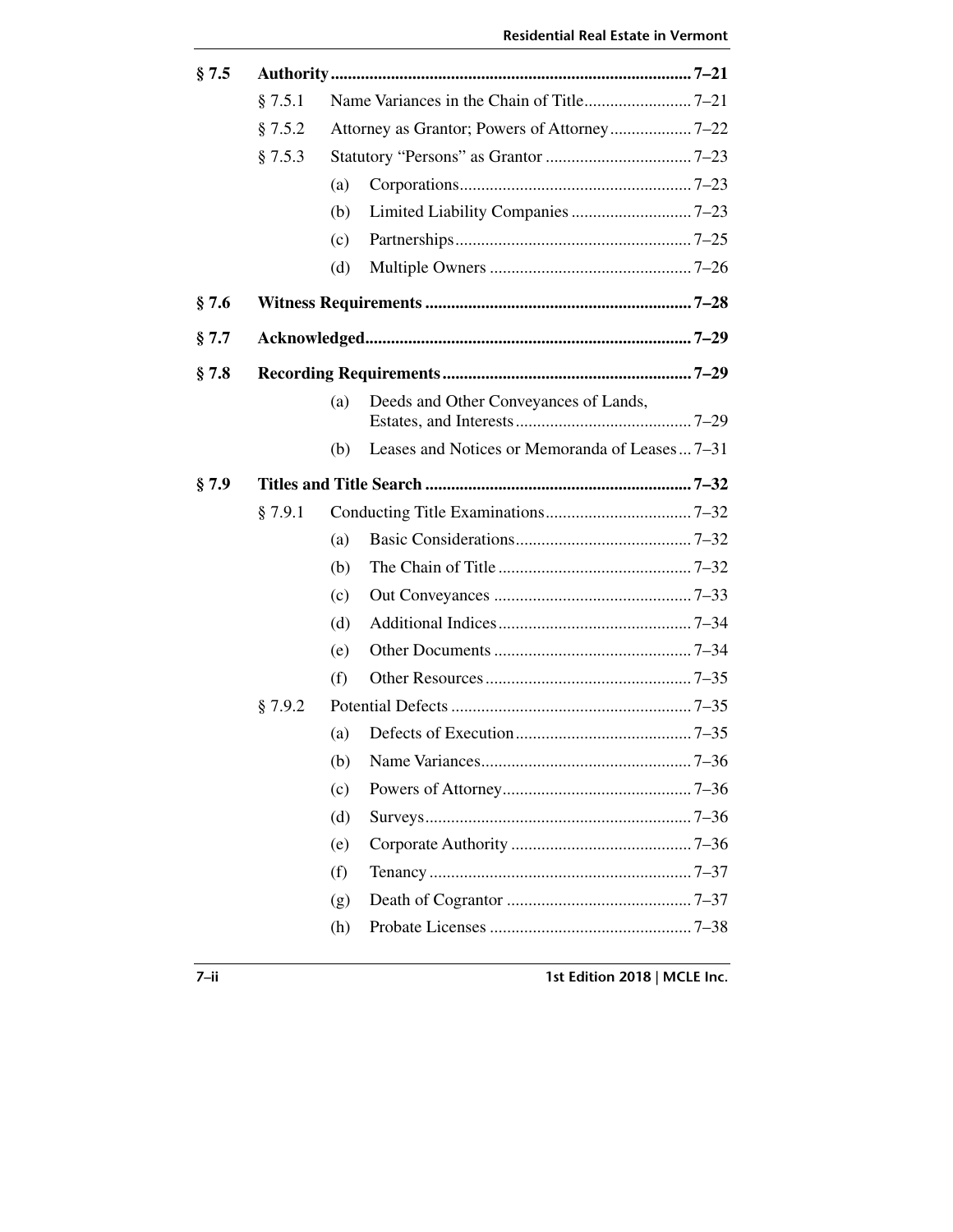|        |          | (i) |                                         |  |  |  |  |
|--------|----------|-----|-----------------------------------------|--|--|--|--|
|        |          | (i) |                                         |  |  |  |  |
|        |          | (k) |                                         |  |  |  |  |
|        |          | (1) |                                         |  |  |  |  |
| § 7.10 |          |     |                                         |  |  |  |  |
|        | § 7.10.1 |     |                                         |  |  |  |  |
|        | § 7.10.2 |     |                                         |  |  |  |  |
|        |          | (a) |                                         |  |  |  |  |
|        |          | (b) | Wastewater System and Potable Water     |  |  |  |  |
|        |          | (c) |                                         |  |  |  |  |
|        |          | (d) | Municipal Zoning and/or Subdivision7–44 |  |  |  |  |
|        |          | (e) |                                         |  |  |  |  |
| § 7.11 |          |     |                                         |  |  |  |  |
| § 7.12 |          |     |                                         |  |  |  |  |
| § 7.13 |          |     |                                         |  |  |  |  |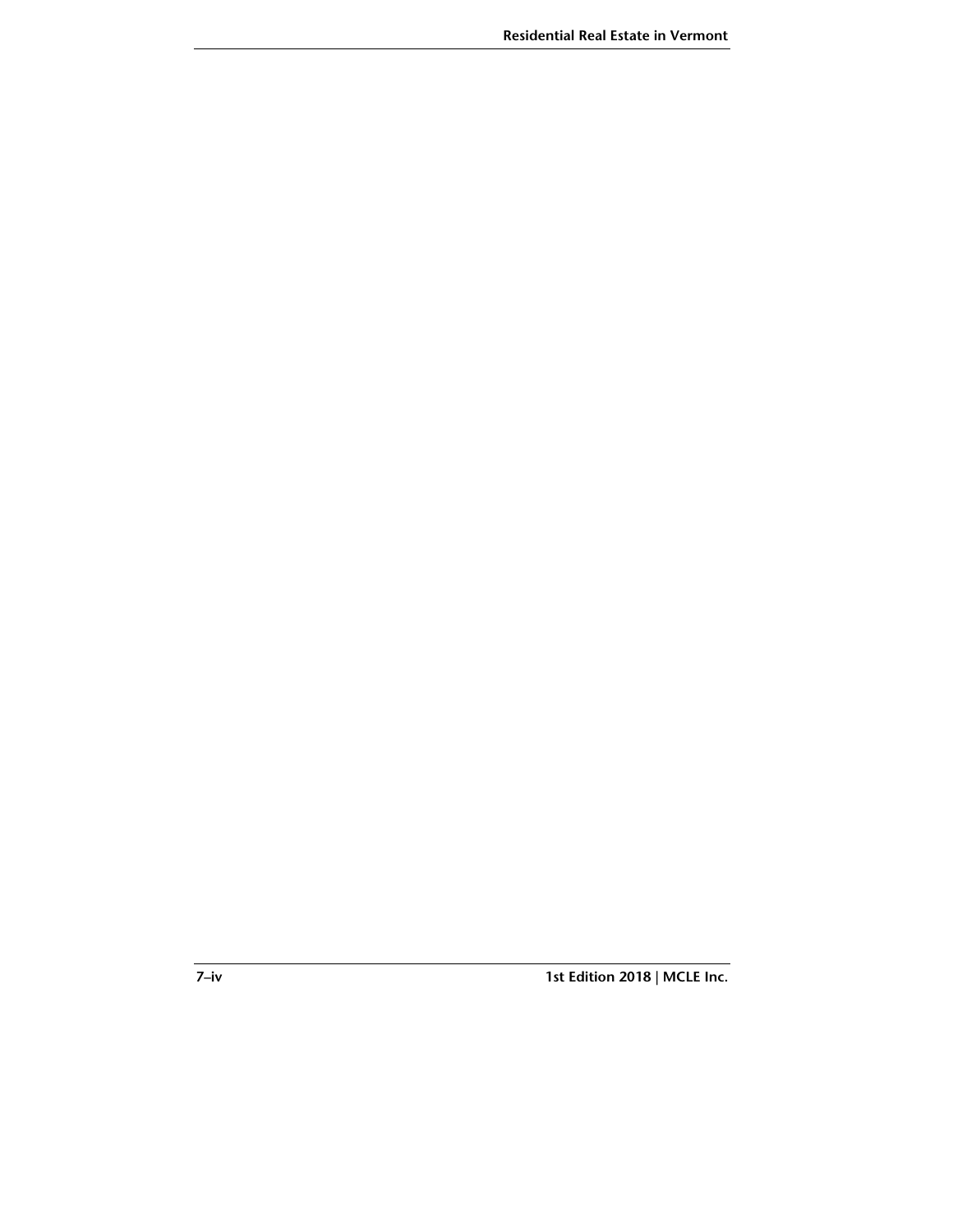## CHAPTER 7

# Title Examinations and Title Issues

**R. Prescott Jaunich, Esq.**  *Downs Rachlin Martin PLLC, Burlington* 

**Timothy S. Sampson, Esq.**  *Downs Rachlin Martin PLLC, Burlington* 

# **Scope Note**

This chapter discusses marketable title, conveyancing requirements, recording requirements, and the logistics of title searches. It provides practical guidance on this topic, which often has many local variations since land records are maintained by individual towns.

# **§ 7.1 INTRODUCTION**

The law and practice of title examination in Vermont resembles a thicket. Land records are maintained in over 212 cities and towns in a state with a population of around 627,000 people (a ratio of about one system of land records for every 3,000 people). War stories among veterans of the real estate bar reveal the challenges (and often amusement) of searching these records. Some towns keep hours only once a week. Many have no system of electronic filing or indexing. Most have numerous characteristics that distinguish them from the town next door. "Local practice" means something in Vermont that is only hinted at in more-commercialized areas of the east.

The practical challenges of title examination are further complicated by governing law. Out of some common law murkiness, several concepts are revealed, or at least commonly understood among Vermont practitioners, which practitioners familiar with other jurisdictions likely may not expect. Among them are matters that should be, but are not, found of record may be title defects and matters that may impair a property's value may rise to the level of a title defect.

As will be revealed in this chapter, and perhaps for more than one reason, the essential first question the practitioner must ask before undertaking title examination in Vermont is "why am I doing this?" The extent of the search and the related professional duty owed to the client depend on the purpose for which the search is undertaken. Does the attorney represent the seller, the buyer, or the lender? What is the purpose of the examination? Is it required in connection with a purchase and sale transaction, a refinancing, or a lease? Is the client a sophisticated commercial property interest or an "ordinary" homeowner?

Ultimately, there is no clear source to answer the question, "what is the extent of my obligation in performing the title examination?" The best answer is another question. What is reasonable under the circumstances of the deal and the parties? In the seminal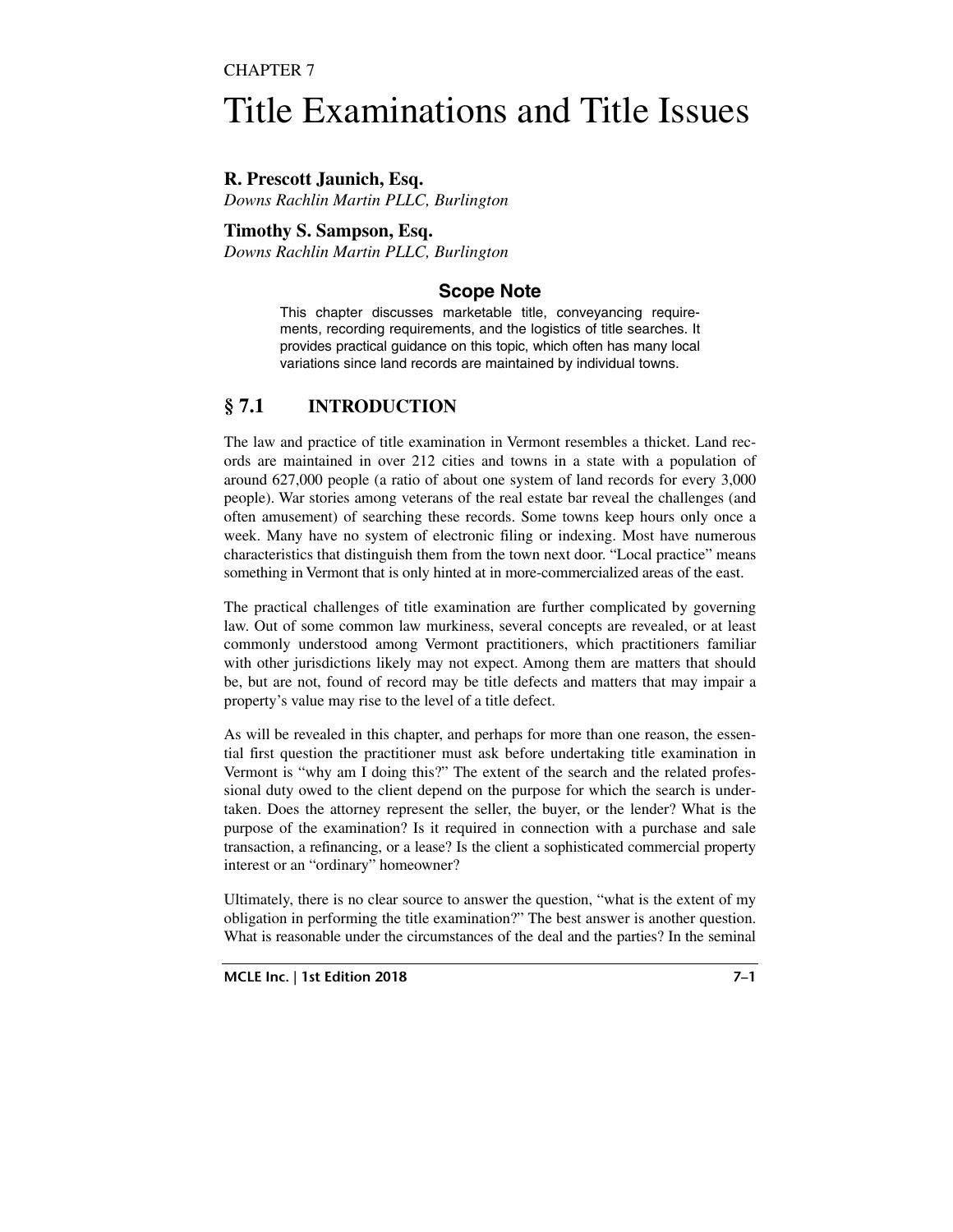case (among few) on the subject, *Estate of Fleming v. Nicholson*, 168 Vt. 495 (1998), the Vermont Supreme Court offered that "an attorney has a duty to inform and explain to the client the implications of any clouds on the title that would influence a reasonably prudent purchaser not to purchase the property." *Estate of Fleming v. Nicholson*, 168 Vt. at 499. At least one thing is certain: the practitioner should define the scope of representation early and well.

Except as otherwise specified, this chapter assumes the context of a "typical" purchase and sale transaction in which the objective of both parties is to convey for value property that can be reconveyed for value in the future. Clearly, where property cannot be freely conveyed, its value is diminished (if not extinguished entirely). Subject to the actual terms of the purchase agreement, the typical buyer and seller contract to convey and receive "marketable" title. However, a plain definition of marketable title is elusive.

The Vermont Marketable Record Title Act and the Vermont Title Standards (Vt. Bar Ass'n 2016) provide clear direction on many fronts, but the common law of Vermont holds that "record" title, i.e., that governed by the Marketable Record Title Act, is not the sole determiner of marketable (or unmarketable) title. How far off record one must look to determine marketable title or, for that matter, which records count is hard to define with certainty, leaving the reasonableness standard of *Estate of Fleming* to guide the practitioner. Adding to the challenge is a category of permit-related items whose absence from the record Vermont common law considers a title encumbrance that renders title unmarketable.

The terms "encumbrance," "marketability," and "title defect" overlap in the statutes and the case law, and they will throughout this chapter. The terms are not entirely interchangeable, but an exposition on their distinctions is beyond the present purpose. In our experience, Vermont practitioners vary in how they distinguish these concepts, leading some to categorize more clearly than others the distinction between "matters of title" and "matters not of title but still within the practitioner's duty to address." The authors find the distinction blurry at best and, as a practical matter, see little point making the distinction at all since, clearly, the duty of the title examining attorney in Vermont goes well beyond "matters of title."

The purchase agreement can, of course, be a great moderating factor in all this. Drafted properly the purchase agreement should help eliminate, as a matter of contract, grey areas surrounding title, at least as between the buyer and the seller. One difficulty in Vermont is that the practitioner is often presented the purchase agreement after it has been executed and without the opportunity for input.

Although purchase and sale agreements are covered in greater detail in chapter 2 of this book, the perils lying in wait in the title examination provisions that the authors often see warrant limited discussion here. In short, many contracts provide a simple outline where

• the buyer notifies the seller prior to closing of any encumbrances or defects that are not excepted in the contract and that render title unmarketable,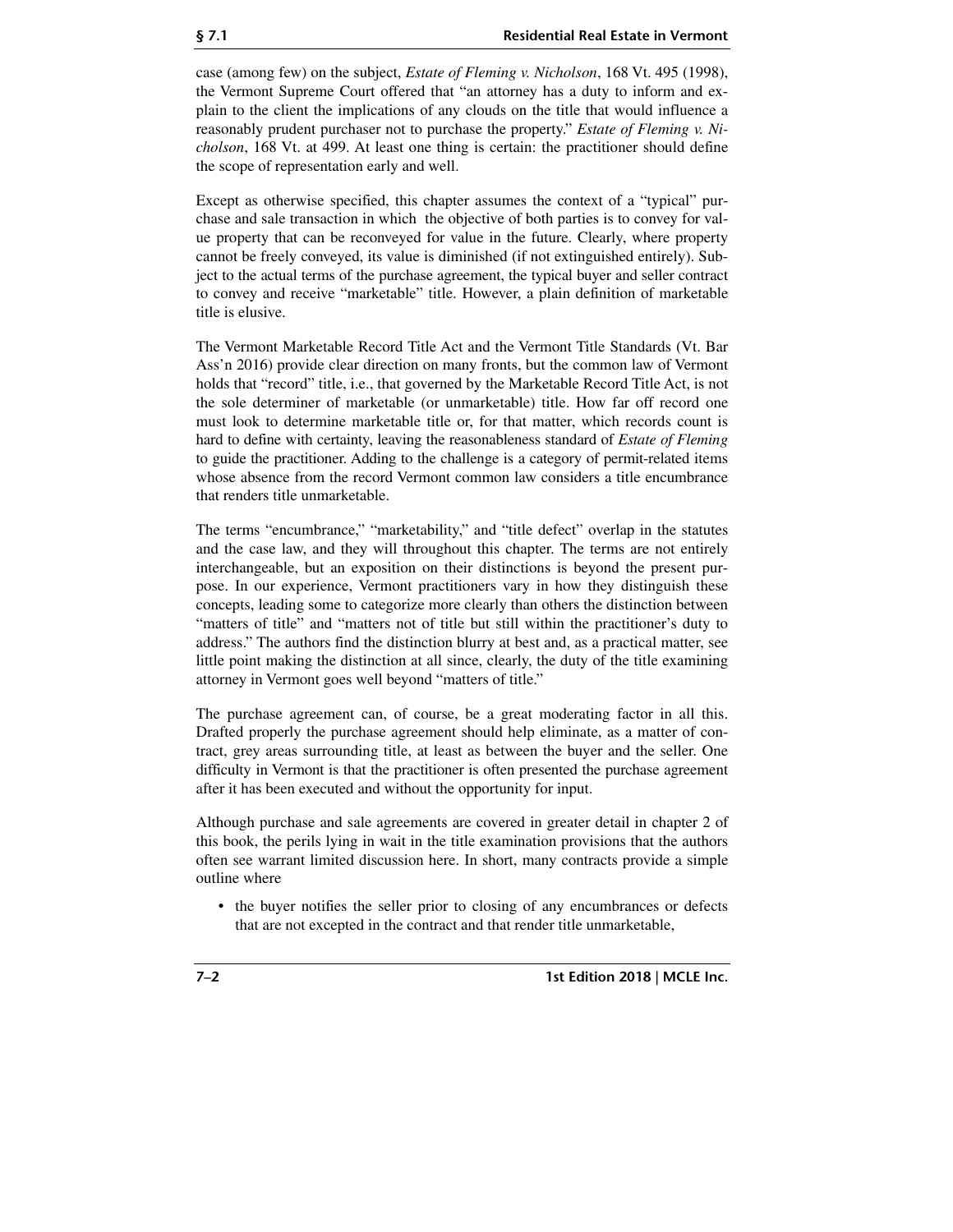- the seller has thirty days within which to remove the encumbrance, and
- if the encumbrance is not removed, the buyer can take its deposit, terminate the contract, and pursue legal and equitable remedies.

Consider the challenges. First, it is rare that a contract in this form will take exception to any particular encumbrances. As such, any encumbrance (and there are always encumbrances) can become the subject of a title objection. The fact that only encumbrances that affect marketability may be objectionable under this construct should be of little comfort since, as will be described further below, the Marketable Record Title Act provides that marketable title is itself subject to encumbrances of record. Does this mean that no encumbrance of record is objectionable under the purchase agreement or that all of them are? Add to the mix the fact that "marketable title" is defined by common law to include matters off-record and absent from the record, and the potential for dispute increases. A better contract would not leave the parties having to wonder which encumbrances are the proper subject of a postcontract title objection.

Second, why, if there is at least the possibility of a title objection being made to anything of record (not to mention matters off-record or absent from the record), would the parties want to wait until the day prior to closing to address it?

Third, the contract would compel the seller to remediate the buyer's alleged defect at any cost. What if removal of the alleged defect is subject to approval of a third party (a likely proposition)? The seller is compelled to remove the objection at any cost or to engage counsel to litigate the grey area of whether the alleged defect amounts to an encumbrance that renders prospective title unmarketable.

Fourth, and probably worst of all, if the seller cannot (or chooses not to) remedy the title defect (at theoretically any cost), the buyer can terminate the contract and pursue damages against the seller, presumably for not curing the defect and for whatever other expenses (and perhaps even consequential damages) the buyer has incurred.

Where possible, the better approach is for the seller and the buyer to thoughtfully consider title examination as a matter of their contract. The contract should provide a mechanism for determining an agreed-upon list of permitted exceptions subsequent to the date of contract but well before closing. The seller should make an election about which of buyer's title objections it will cure and by when, and the contract should hold the seller to convey title based on that agreed-upon list of exceptions and with no other encumbrances. The seller should have no obligation to cure defects (other than those made after the date of the contract) and, based on the seller's election, the buyer should be given the opportunity to proceed with the contract or to terminate and receive back its deposit. The buyer should not be allowed to pursue other remedies except in the case of fraud or misrepresentation. This provision should survive closing, and the deed should reflect the agreed-upon state of the title.

Also, although deeds are covered in greater detail in chapter 6 of this book, this chapter also outlines conveyancing requirements. Formulating and executing a lawful conveyance is quite obviously a title issue. Including a discussion of conveyancing in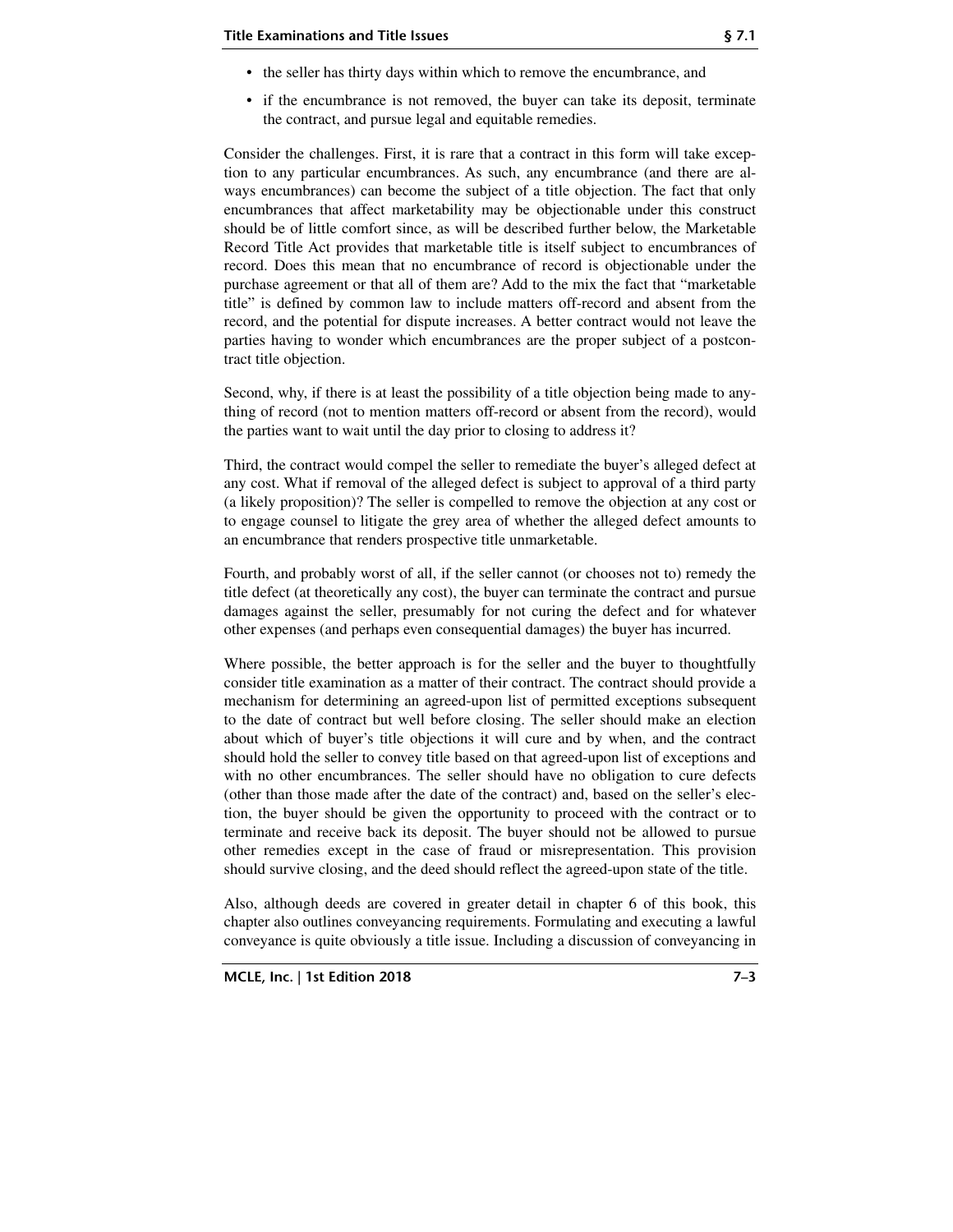the context of title examination is also important because most real estate conveyances in Vermont, even commercial ones, are by general warranty deed (the Vermont Warranty Deed) which carries with it the covenant against encumbrances. In order to prepare the deed and take exception to encumbrances, the seller's attorney must understand the state of title to the property. Generic exclusions as to "all matters of record", for instance, may do disservice to a client whose property is encumbered by matters off-record or missing entirely.

This chapter is organized as follows. Section 7.2, beginning with an introduction to the Vermont Title Standards, describes the juxtaposition of common and statutory law as it affects title examinations and "marketable title". Sections 7.3 through 7.8 describe conveyancing requirements in Vermont in various circumstances. Sections 7.9 through 7.12 explain the mechanics of the title search itself.

# **§ 7.2 MARKETABLE TITLE**

## **§ 7.2.1 Vermont Title Standards**

In an attempt to provide clarity, uniformity, and guidance with respect to title examination in Vermont, the Vermont Bar Association Board of Bar Managers adopted the Vermont Title Standards available on the association's website at http://www.vtbar.org.

Title Standards 1.1 and 1.2 set the premise of any discussion respecting title examination in Vermont. Title Standard 1.1 establishes the role of the attorney examining title.

> The role of the attorney is to secure for the attorney's client a title which is in fact marketable, subject to the terms of the client's contract specifying permitted encumbrances, if any. An attorney must (i) examine the land records to determine marketable record title; (ii) take into consideration other matters outside the land records which may affect the marketability of title; and (iii) disclose and report to the client those matters affecting marketability of title which would lead a reasonably prudent buyer to refuse to take a conveyance of the property, when paying full value for it.

The role of the title examiner in Vermont is thus broader than merely establishing or securing a marketable record title, for the obligation of the attorney includes also the disclosure to, and education of, the client such that the client may make an informed decision. Comment 5 to Title Standard 1.1 reinforces this obligation:

> The attorney must disclose to the attorney's client information which may affect marketability of the title of which the attorney has actual knowledge or which is properly filed and indexed in the land records. The disclosure should be made in a manner such that it is understandable to the client and in reasonable detail to permit the client to make an informed decision regarding title to the property.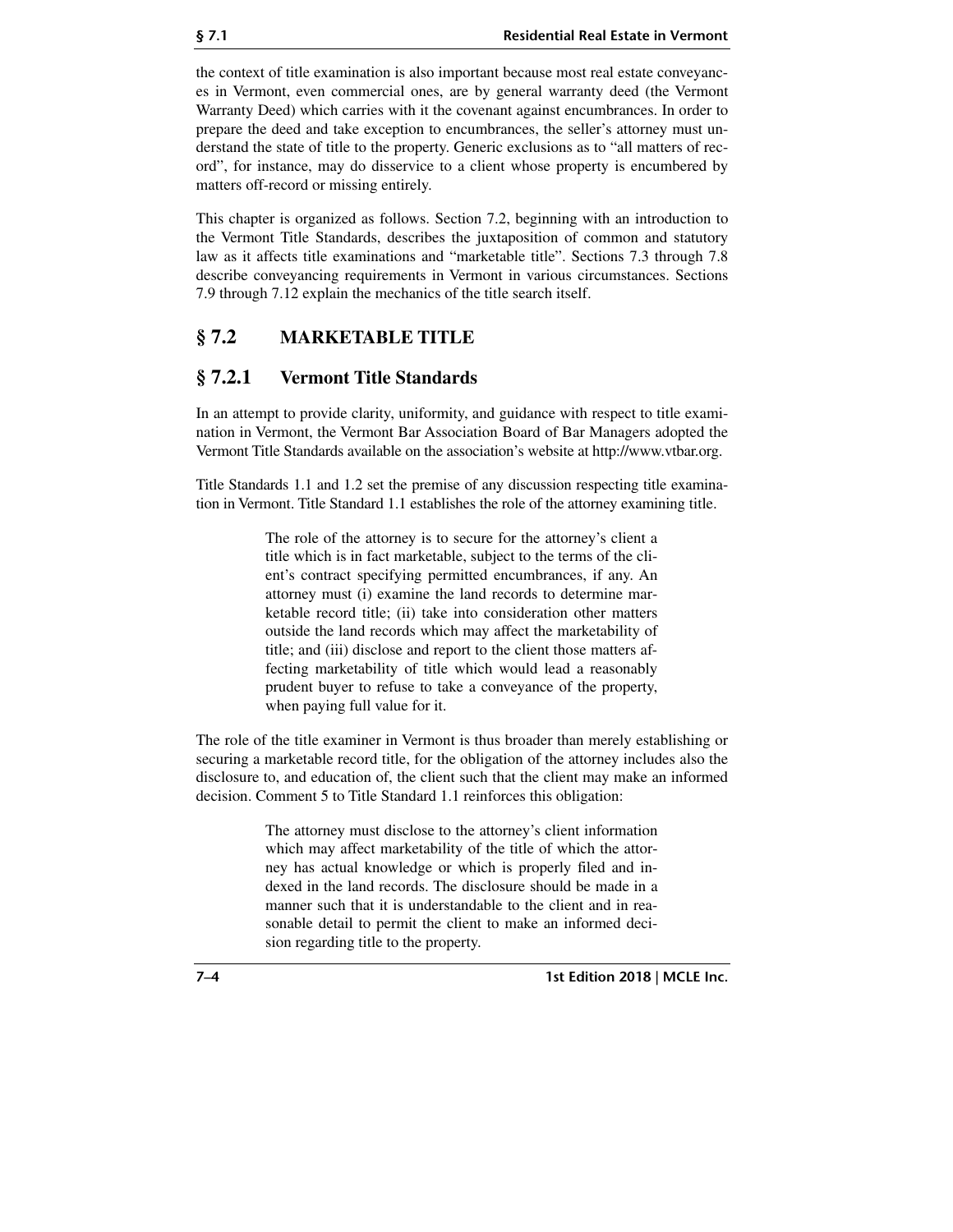The standard of care for a title attorney in Vermont "is based on the degree of . . . skill, diligence and knowledge commonly possessed and exercised by a reasonable, careful and prudent Vermont lawyer"; however, "the conduct of the majority of Vermont lawyers does not define reasonableness per se." *Estate of Fleming v. Nicholson*, 168 Vt. 495, 498 (1998) (internal quotation marks omitted). "An attorney has an obligation to identify those factual circumstances which constitute clouds on the title that are disclosed in the public records and report those matters to the recipient of the results of the search." Title Standard 1.1. "In conducting a title search for a client, an attorney has a duty to inform and explain to the client the implications of any clouds on the title that would influence a reasonably prudent purchaser not to purchase the property." *Estate of Fleming v. Nicholson*, 168 Vt. at 499; *see also Zimmerman v. Bjornlund*, Entry Order, No. 2013-267 (Vt. 2013) (finding standard of care satisfied when defendant discussed on numerous occasions both a map and deed and accurately described implications of those documents to the client).

To properly evaluate marketable title in Vermont, an attorney must understand that the scope of marketable title in Vermont is not limited to matters of record, for pursuant to Title Standard 1.1 set forth above, the examining attorney "must . . . take into consideration other matters outside the land records which may affect the marketability of title." This obligation is similarly reinforced in Comment 5 to this title standard, also discussed above.

#### **Practice Note**

In September 2016, the title standards subcommittee affiliated with the Real Estate Section of the Vermont Bar Association revised Title Standard 1.1 (discussed above) to include the following paragraph acknowledging the expanded role of the title examiner in the event the holding in Fleming was actually even broader than originally considered by the standard.

An attorney has an obligation to identify those factual circumstances which constitute clouds on the title that are disclosed in the public records and report those matters to the recipient of the results of the search. An attorney has a duty to inform and explain to the client the implications of any clouds on title that would influence a reasonably prudent purchaser not to purchase the property.

Fleming v. Nicholson, 168 Vt. 495 (1998) citing North Bay Council, Inc. v. Bruckner, 563 A.2d. 428, 431 (N.H. 1989)..

That said, while challenged to evaluate matters of record, off-record, and absent from the record in determining the source of potential marketability concerns, the practitioner must exercise restraint in raising objections to marketability. Title Standard 1.2 establishes that "[i]t is almost impossible to find a title free from defects, irregularities or objections. Objections should be made or title clearing requirements imposed only when the irregularities or defects present a real and substantial basis for litigation or probability of loss." Inherently, a marketable title in Vermont is not a perfect title but one which is free of such substantial and material defects as may give rise to litigation or result in loss of bargain of their contract. See Comment 1 to Title standard 1.2: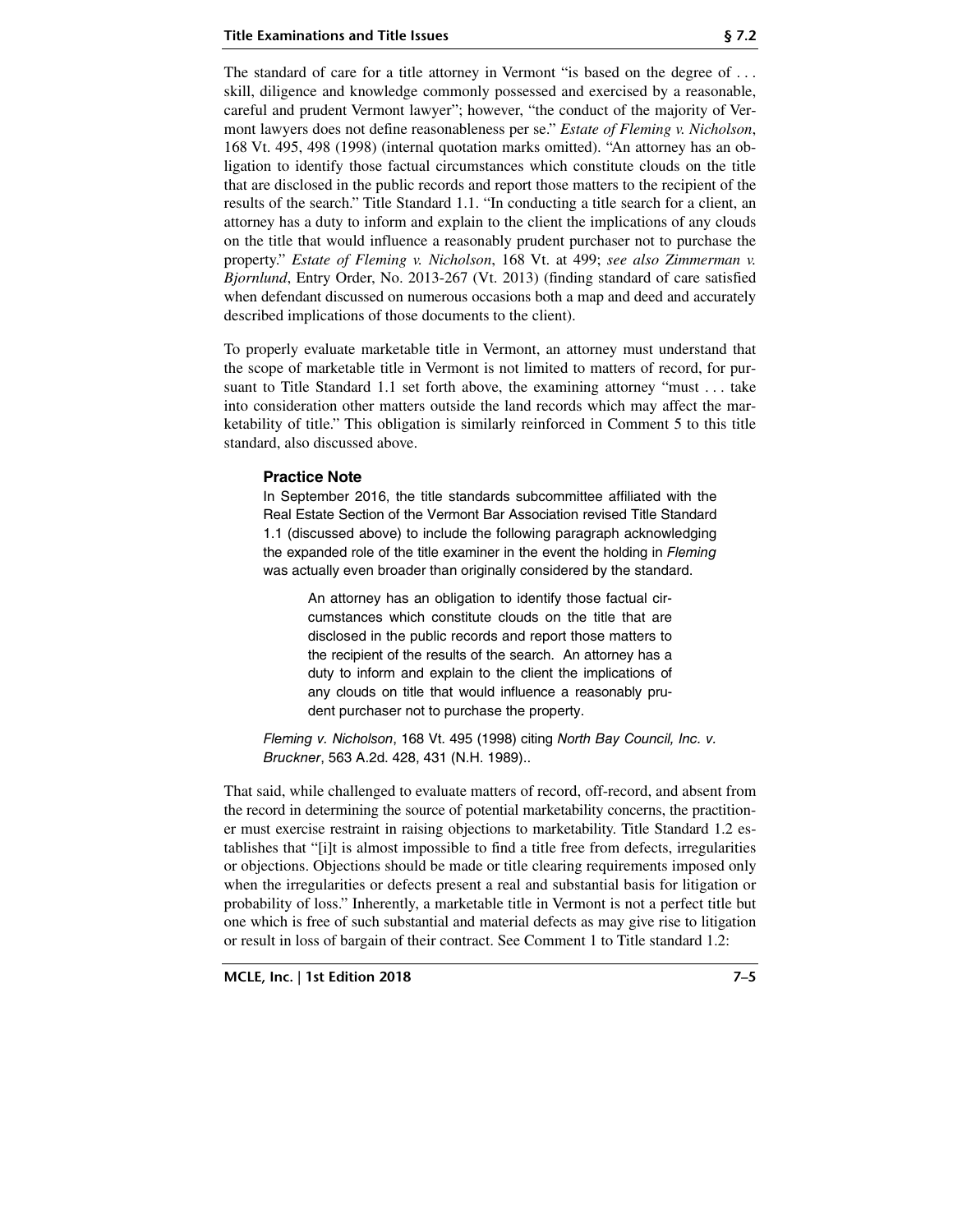The built-in uncertainty of title should not drive an attorney to extreme caution far in excess of the real and substantial possibility of litigation or probability of loss. An attorney should not construe picayune irregularities or defects as substantial defects in title which might result in their client's loss of bargain of their contract. In dealing with the uncertainty of title, the attorney should be a positive and constructive force to resolve the material defects in title, but also willing, with the client's informed consent, to accept the inevitable technical defects.

In short, the practitioner should uncover all the "molehills" but not make "mountains" out of them all. Once the scope of title examination is understood to include matters of record and extra-record matters and once the examining attorney accepts that title may not be perfect and that defects and irregularities may be encountered, the examining attorney is confronted with the issue of how to establish marketable title. This section examines in greater detail how marketable title is determined in Vermont.

## **§ 7.2.2 Common Law Marketable Title—Permits as Encumbrances**

Marketable title in Vermont is first established by the common law. Vermont Title Standard 1.3 provides a common law definition of marketable title by reference to two Vermont Supreme Court decisions. Title Standard 1.3 provides that

> [a] marketable title is one that may be freely made the subject of resale. *Krulee v. Huyck & Sons*, 121 VT 304 (1959). A marketable title is one that allows an owner to hold the land free from the probable claim of another. It is a title which would allow the holder of the land if he or she wanted to sell, to transfer a title which is reasonably free from doubt. A title is marketable when its validity cannot be said to involve a question of fact and is good as a matter of law. *First National Bank v. Laperle*, 117 VT 144, 157 (1952).

This common law definition is refined by Vermont's Marketable Record Title Act, described below, but the common law definition remains useful, for example, in considering questions related to permits and land use regulations as encumbrances affecting the marketable status of title to Vermont real property. Land development in Vermont is often regulated at both the municipal and state levels, and of course many projects implicate federal jurisdiction as well. A full analysis of the regulation of land use and development exceeds the scope of this chapter. The authors' intention here is to focus on the juxtaposition of permits and title in Vermont.

Many jurisdictions hold a clearer line than does Vermont between permitting matters and title matters. On the face of it, title is presumed to answer the question "who owns the property?" and is typically derived as a matter of private contract. Permitting informs what the owner (whoever that may be) can do with the property and is typically derived from the exercise of governmental police power.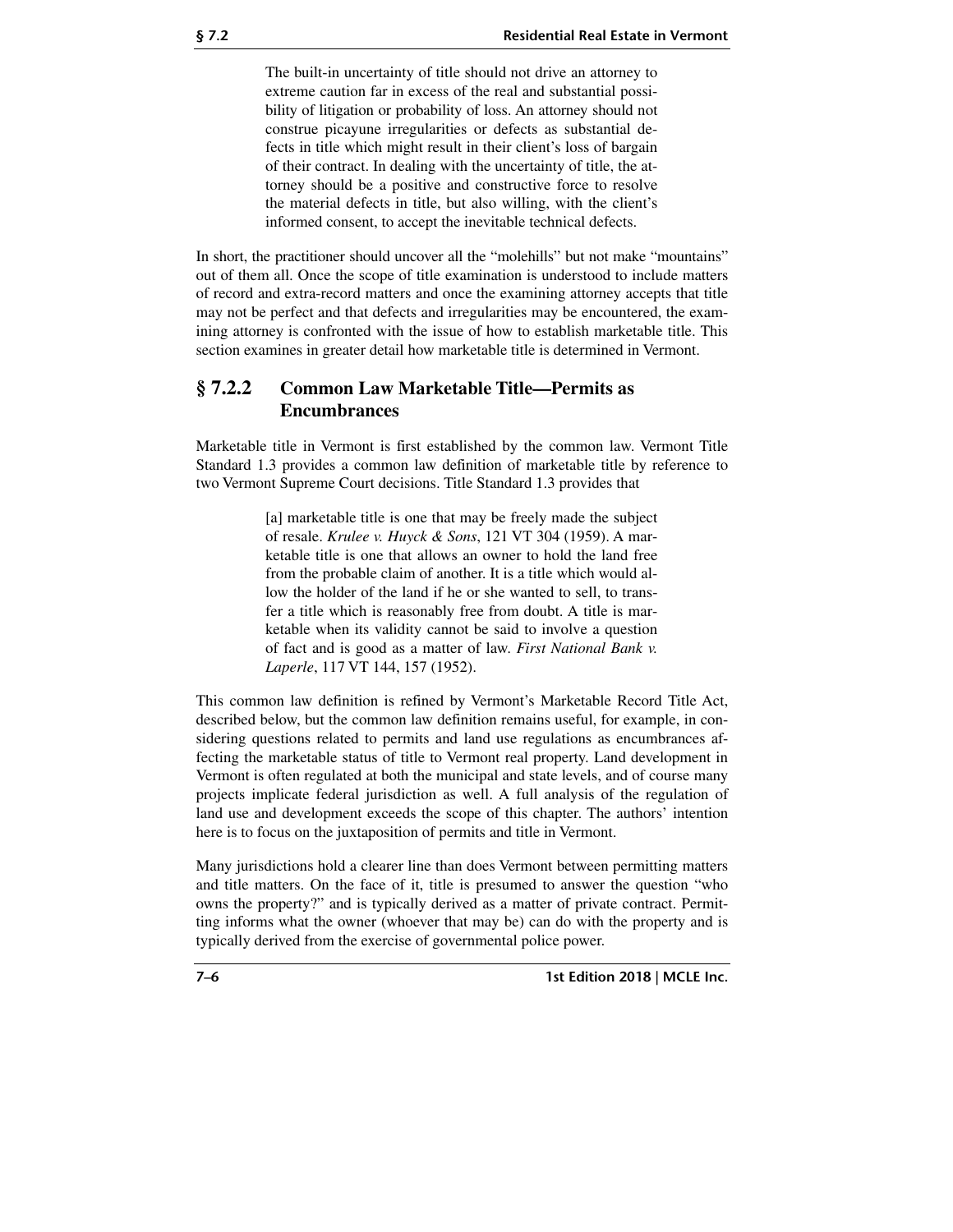Overlap exists of course where, for instance, deed restrictions and covenants, e.g., homeowner association documents, enforce the use and development of property. And notices of zoning or land use violations often end up in the land records, thus clearly becoming a title matter. Indeed, even the standard ALTA Owner's Policy of Title Insurance covers permitting matters for which a notice is recorded in the public records.

In Vermont, legislative and regulatory provisions requiring the recordation among the land records of certain land use and development permits have helped ensure a nearly complete overlap between permitting and title. The statewide land use statute, 10 V.S.A. § 6001 et seq. (Act 250), affects both the subdivision and the development of certain land (as further described in § 7.10 below). Act 250 permits for subdivision and development are required to be recorded in the land records of the municipality in which the property is located. Act 250, Rule 33A.

Likewise, wastewater system and potable water supply permits, 10 V.S.A. § 1971 et seq., are required to be recorded in the land records for the municipality in which a project is located. 10 V.S.A. § 1973(h); Vt. Dep't of Envtl. Conservation Envtl. Prot. Rules § 1-307. The recording requirement extends to all required design and installation certifications; other documents that are required to be filed under the rules, or under a specific permit condition, are also recorded and indexed in the land records. Similarly, stormwater permits are required to be recorded in the local land records. *See, e.g.*, Environmental Protection Rules § 22-312. The concept of permit recording seems to be growing, apparently outside of any discussion of such recording rules' effect on marketability of title. For example, 30 V.S.A.  $\S$  51(f)(1), governing Residential Building Energy Standards, provides that a certificate of compliance be recorded by the builder among the land records. Similarly, 30 V.S.A. § 248(a)(7), governing certain energy projects approved by the Vermont Public Service Board, now requires recording a notice of approval, known as a certificate of public good, in the land records and furnishing proof of recording back to the Public Service Board.

The stated purpose of these rules is laudable enough: to provide actual notice to purchasers and investors of the terms and conditions of permit approvals. However, one can reasonably question the means by which this end is achieved. Over time, the recording of permits and their progeny of amendments clogs the land records and results in title to property encumbered by literally volumes of permits and their conditions. One could reasonably question whether these matters affect title to the property or rather, perhaps more simply, the property's use.

As a practical matter, when permits are properly recorded, they do provide the notice that the rules intend. The title examiner readily finds the permits duly recorded among the land records and reports the findings of the permits to the client (and likely its title insurer who will duly take exception to all identified permits). The client is informed and can address the permitting matters as it would any other matter affecting the property, whether a title matter or otherwise. But that, as complicated as it renders record title to property, is the low-hanging fruit from a title examination perspective.

Once permits are made a matter of title, does it not follow that the title examiner must consider the effect of the absence of a permit from record title? On its face this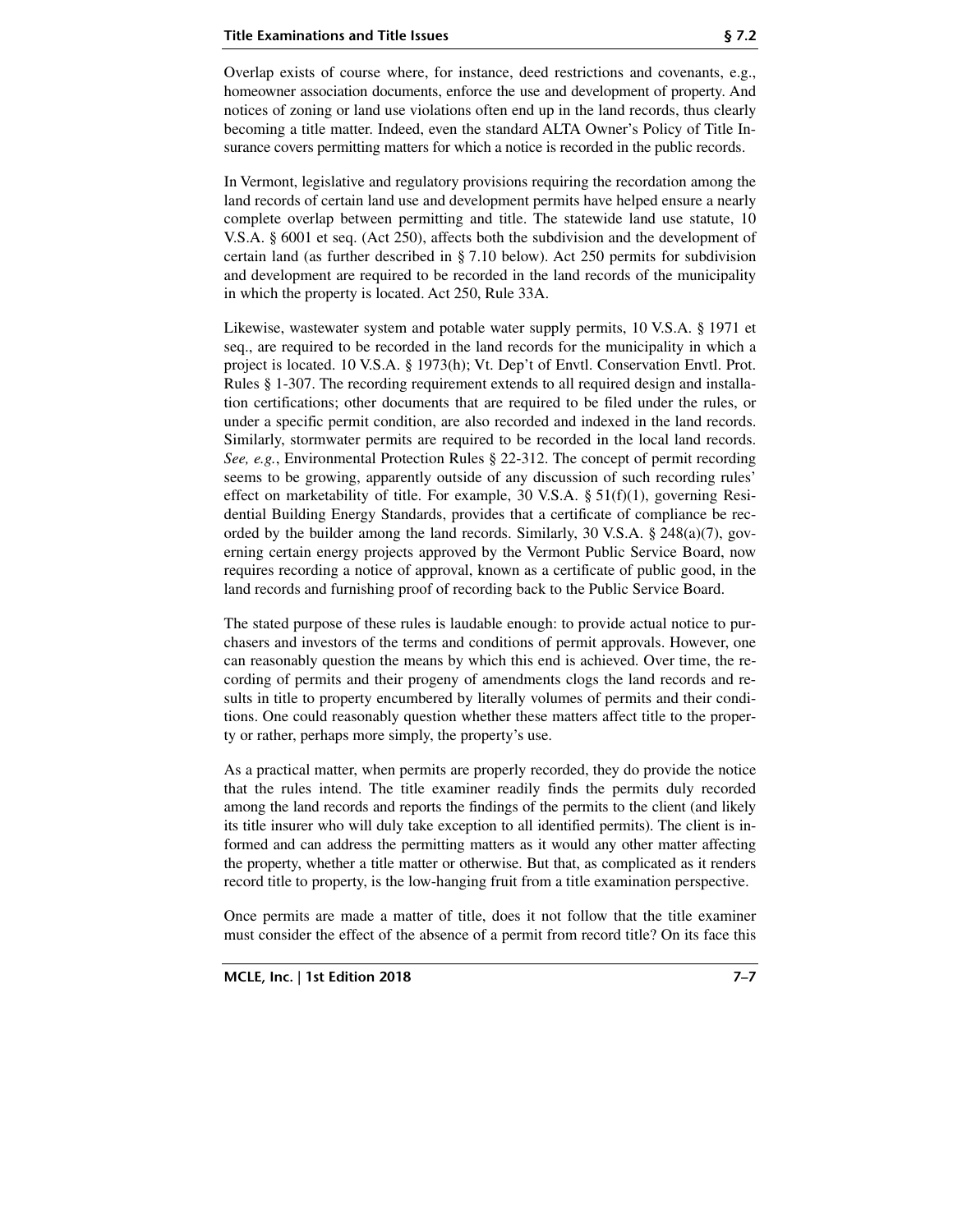seems nonsensical. If a more typical "title" matter is not revealed among record title, the examiner's inquiry typically ends. If, in fact, unrecorded instruments exist (prior deeds, contracts, rights of first refusal, easements, etc.), their effect on title is governed by well-established law relating to priority, notice, bona fide purchasers, and the like.

But this is not so with respect to permit jurisdiction that, as a matter of statutory or regulatory enactment, runs with the land. It is readily understood that a permit that exists but is not recorded is not voided by the sale of the property to a bona fide purchase without notice. As a result, if the existence of permits is a matter of title, then the absence of permits (where they are required) is arguably one as well. And, of course, it is not just the absence of permits the examiner must consider. As described above, the environmental rules require recordation of design and installation certifications and other documents that are required to be filed under the rules or under a specific permit condition. By extension, the examiner is thus on notice not only to locate permits that are required to be recorded but also to review those permits, their conditions, and their applicable rules and determine whether all certifications and documents required thereby have also been recorded.

Cumbersome though it may sound, this has indeed become part of the common law of marketable title in Vermont. The two seminal cases in this respect are *Hunter Broadcasting, Inc. v. City of Burlington*, 164 Vt. 391 (1995) and *Bianchi v. Lorentz*, 166 Vt. 555 (1997), through which the rule may be stated: title defects include any matter that may result in a substantial diminution of value in the property.

In *Hunter Broadcasting*, the Vermont Supreme Court held that a failure to obtain a required state subdivision permit was an encumbrance on title. In so doing, the court adopted a fairly expansive definition of an encumbrance as a "right to or interest in land that may subsist in third persons, to the diminution of the value of the land, but consistent with the passing of the fee." *Hunter Broad., Inc. v. City of Burlington*, 164 Vt. at 393. While the court's holding in *Hunter* applied specifically to the requirements of the old state subdivision regulations authorized by former 18 V.S.A. § 1218, there is nothing to provide the practitioner comfort that the court's reasoning would be so limited. And, indeed, footnote 2 of the court's decision suggests that a failure to obtain a permit for subdivision under Act 250, 10 V.S.A. § 6081, would also constitute an encumbrance on title. *Hunter Broad., Inc. v. City of Burlington*, 164 Vt. at 394.

In *Hunter Broadcasting*, the court, in distinguishing other cases, suggested maintaining a distinction between permitting defects that are latent (not encumbrances) and those that are obvious (encumbrances), but the fine line between the two is not clear. The rule of *Hunter Broadcasting* seems to be that a defect is not latent if an ordinary person using ordinary common sense can understand and comply with the applicable rule or regulation. The rule seems to assume that the ordinary person is aware of and able to locate the applicable rule or regulation in the first place.

In *Bianchi*, the Vermont Supreme Court further expanded the realm of marketable title, holding that an encumbrance need not be a matter that impairs record title if the matter diminishes the value of the land. *Bianchi v. Lorentz*, 166 Vt. at 559. The *Bianchi* court held that the absence of a certificate of occupancy required by the applicable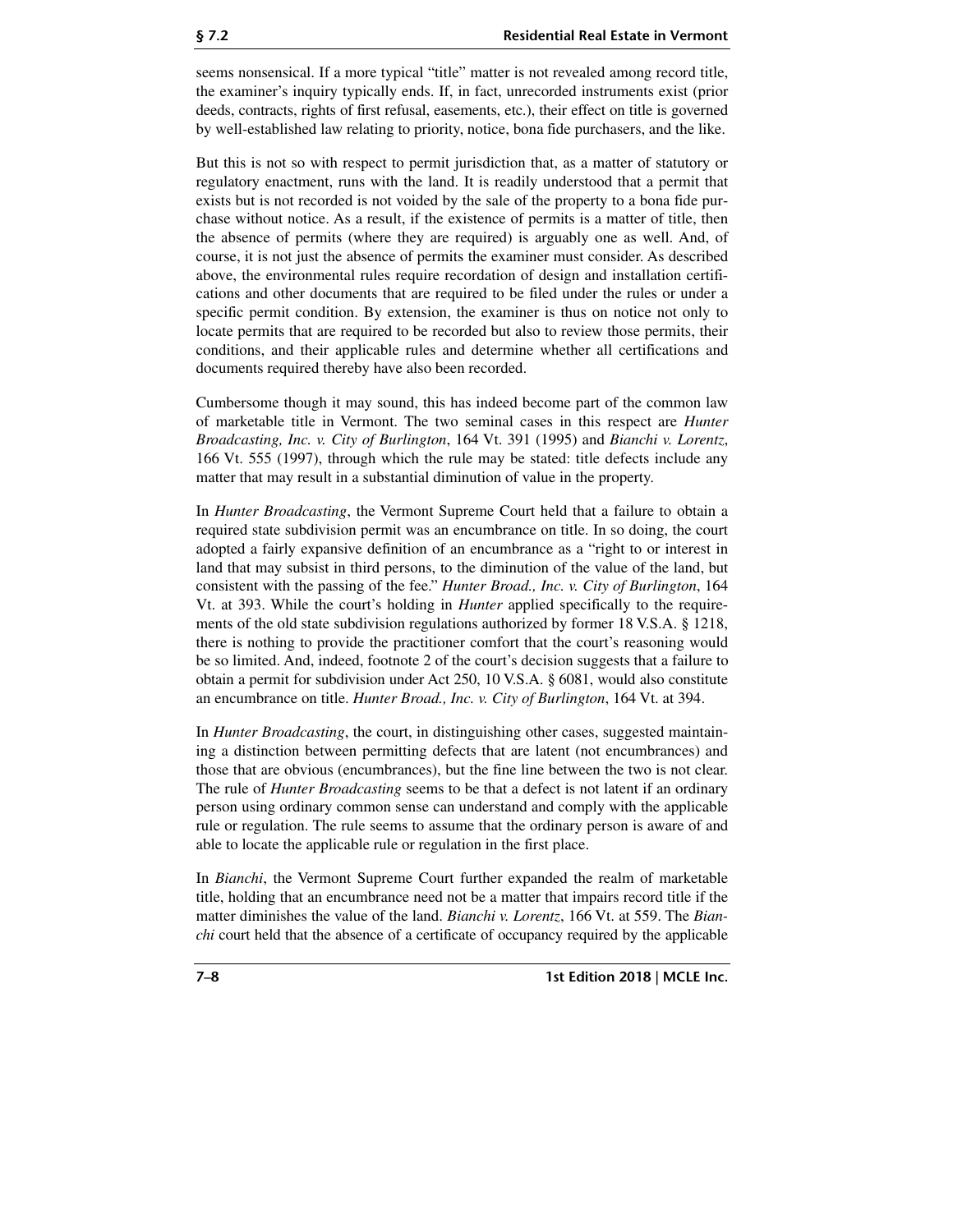The Vermont legislature passed curative legislation in response to the *Bianchi* decision in 1998 and in both 1999 and 2000 retroactively amended the curative legislation to resolve ambiguities. 1998 Vt. Acts & Resolves 125; 1999 Vt. Acts & Resolves 46; H. 601 (65th Biennial Session, Adjourned Session (2000)). The amended curative legislation added a section to the Vermont Marketable Title Act, providing that neither a failure to obtain a required municipal land use permit nor a failure to comply with the terms and conditions of a required municipal land use permit constitutes an encumbrance on record marketable title. 27 V.S.A. § 612(a). The term "municipal land use permit" includes municipal zoning, subdivision, site plan, and building permits and approvals, wastewater system permits, and certificates of occupancy and compliance. 24 V.S.A. § 4303(11).

The amended curative legislation also establishes a statute of limitations, requiring commencement of an enforcement action within fifteen years after the failure to obtain or comply with the terms and conditions of a municipal land use permit first occurred. 24 V.S.A. § 4496(a). The amended curative legislation preserves the right of the municipality to bring an enforcement action to abate or remove public health risks or hazards. 24 V.S.A. § 4496(c).

It is critical to note, however, that, while the legislature has acted so that the failure to obtain or comply with municipal land use permits no longer constitutes an encumbrance on title, the possibility of an enforcement action for a recent violation or for a public health risk or hazard could still be held to impair the *value* of the property, thus affecting marketability as established by the *Hunter* and *Bianchi* decisions. Moreover, the curative legislation further provides a buyer of property with a right to terminate a purchase and sale contract without liability if the property is required to have, but does not have, one or more municipal permits. In effect, the curative legislation provides a safe harbor for sellers after closing but not before. By statute, a municipal permit violation effects marketability prior to closing but not after.

Taken alone, *Hunter Broadcasting* could have been construed fairly narrowly to apply to a regulation that prohibited the sale of property in the absence of the applicable permit. Indeed, a subdivision permit was missing in *Hunter Broadcasting,* and one may ask how property could be properly conveyed if it was not properly created in the first place. However, *Bianchi* expanded *Hunter Broadcasting*'s reach dramatically by focusing on diminution of value. As the court made clear in *Bianchi*, *Hunter Broadcasting* did not limit the effect of regulatory violations to impairment of title; rather, "the point of *Hunter Broadcasting* was that the subdivision rule created a substantial diminution in value." *Bianchi v. Lorentz*, 166 Vt. at 1048.

By a later decision, in *Trinder v. Connecticut Attorney's Title Insurance Co.*, 2011 VT 46, the Vermont Supreme Court rejected an owner's claim against a title insurance company (seeking coverage against unmarketable title) based on diminution of value. In so doing, the court stated that the owners' "ability to sell their home at a reasonable price is separate from the question of whether [they] hold marketable title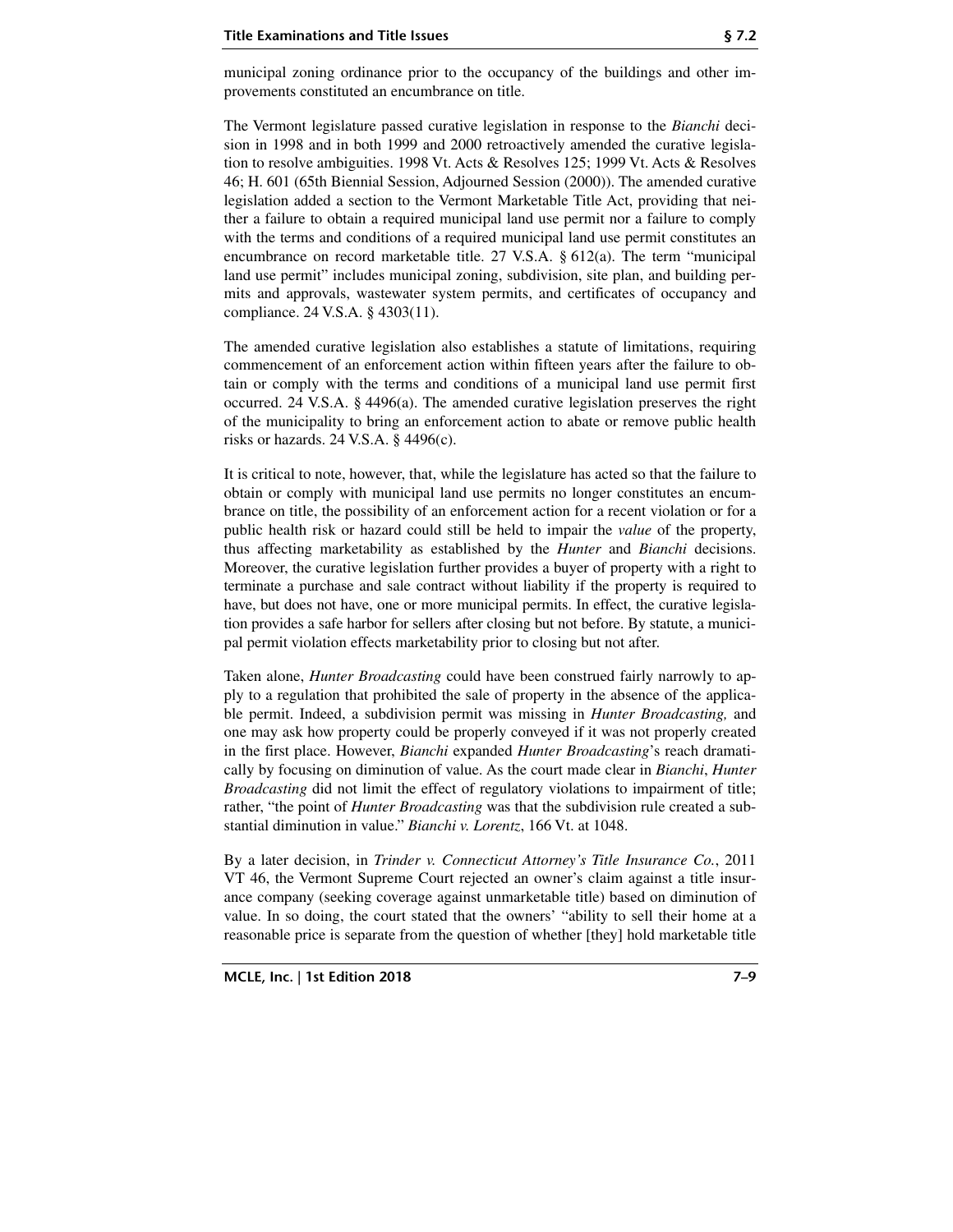to their property. . . . [D]efects which merely diminish the value of the property, as opposed to defects which adversely affect a clear title to the property, will not render title unmarketable within the meaning and coverage of a policy insuring against unmarketable title." *Trinder v. Conn. Attorney's Title Ins. Co.*, 2011 VT 46, ¶ 17.

While this seems to take the sting out of the "diminution of value" rule of *Hunter Broadcasting* and *Bianchi*, the case may be distinguished on its facts. The claim at issue in *Trinder* was that title to the property was unmarketable because the septic system serving the property was located off-site. In effect, the absence of a beneficial off-site easement diminished the value of the property but did not affect its marketability in the context of the insurance contract that, presumably, covered only the property itself (and not the off-site septic system). Further, the *Trinder* decision made no reference to either *Hunter Broadcasting* or *Bianchi*. While the latter cases addressed the warranty against encumbrances and *Trinder* addressed marketability in a title insurance context, one may find it surprising that the *Trinder* discussion of value made no reference to *Hunter Broadcasting* or *Bianchi*. We are left to conclude that matters resulting in a diminution of value may be encumbrances for warranty deed purposes but do not affect marketability for title insurance purposes.

Perhaps the court's discussion of value in *Trinder* may help resolve future litigation concerning the effect of matters that diminish value. In the meantime, the practitioner should assume that the common law proposition of *Hunter Broadcasting* and *Bianchi* prevails and that, curative legislation notwithstanding, matters that affect a substantial diminution of value in property may well be considered title defects. And, in any event, the practitioner must take notice that, title defect or not, the existence of matters that affect value should be disclosed to the client in keeping with the practitioner's professional duty.

#### **Practice Note**

The title standards subcommittee affiliated with the Real Estate Section of the Vermont Bar Association has recently included a new comment to Standard 2.2, reminding the title examiner that there may be an adverse impact on marketability of title if

- a municipal or state land use permit is required but not obtained;
- a certificate of occupancy was required and was not obtained; or
- proof of compliance with the terms of a permit in the form of written documentation is required but cannot be found.

See Comment 1 to Vermont Title Standard 22.

# **§ 7.2.3 Vermont Marketable Record Title Act**

In addition to Vermont's common law development of "marketable title" and the many statutory promulgations with respect to permitting encumbrances, Vermont has adopted the Marketable Record Title Act, 27 V.S.A. § 601 et seq. Pursuant to Section 601 of this Act,

> [a]ny person who holds an unbroken chain of title of record to any interest in real estate for 40 years, shall at the end of that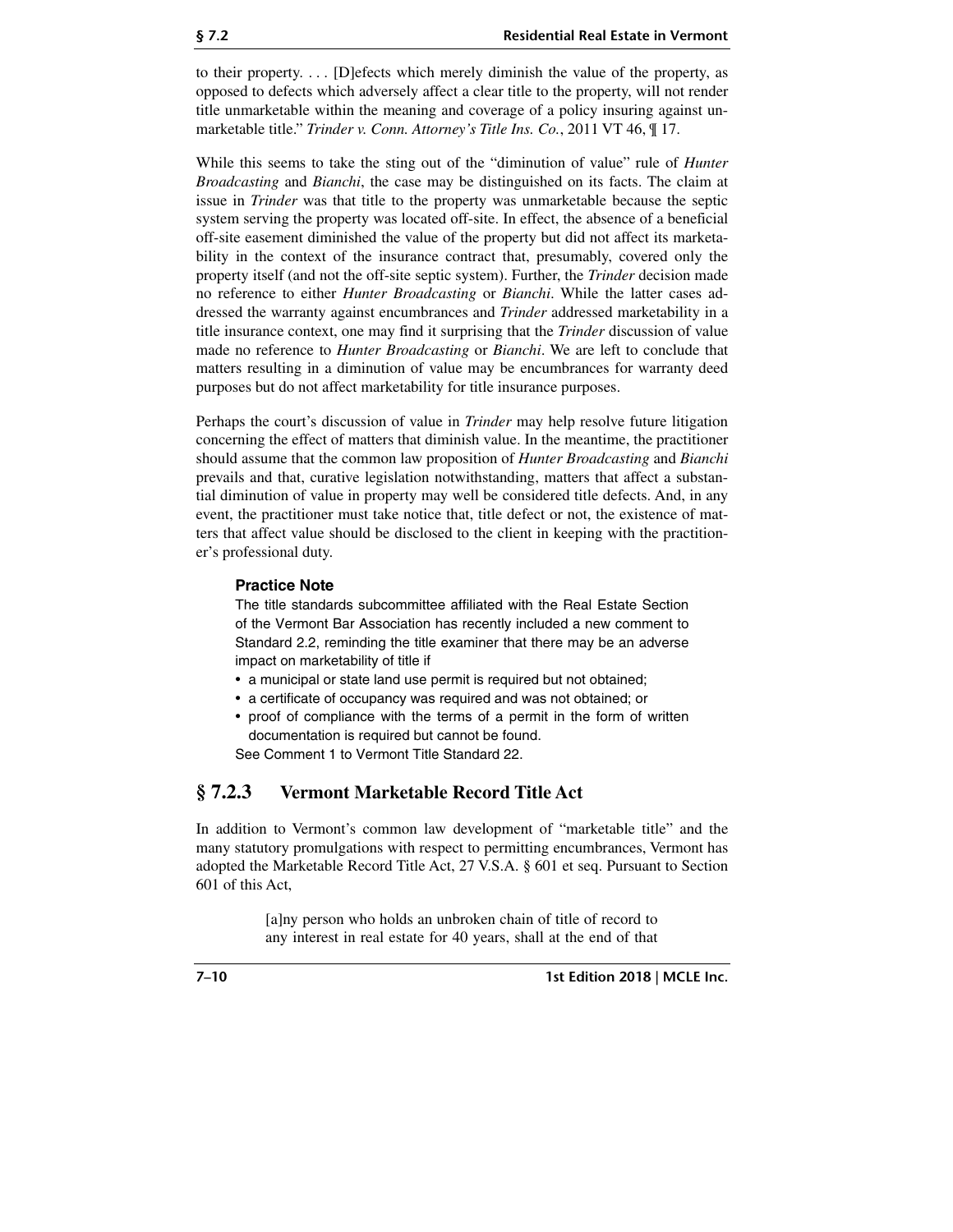period be deemed to have a marketable record title to the interest, subject only to such claims to the interest and such defects of title as are not extinguished or barred under this chapter, and such interests, limitations or encumbrances as are inherent in the provisions and limitations contained in the muniments of which the chain of record title is formed which have been recorded during the 40-year period.

For purposes of this section and sections 602 and 603 of this title, "person" shall mean and include any natural person, firm, partnership, corporation, association, executor, administrator, guardian, trustee, fiduciary or any other legal entity, excepting the state of Vermont, political subdivisions of the state, and the United States.

#### **Practice Note**

"Muniments" are the recorded documents in the chain of title such as deeds, easements, and covenants. Any interest, limitation, or encumbrance which exists in the documents of title by express reference is incorporated into the forty-year chain of unbroken title by Section 601(a) and is not extinguished by the Marketable Record Title Act. Likewise, only those claims and defects of title that are specifically extinguished by the effect of the Act are so extinguished; other defects, that are not so extinguished remain, even if they were recorded prior to the forty-year unbroken chain.

To properly understand and utilize the Act, an attorney examining title must understand the Act's critical terms.

#### **(a)** *Person*

Section 601(a) establishes that a "person" may be deemed to have marketable record title, but note that Section 601(b) excludes the State of Vermont, political subdivisions of the state, and the United States as "persons" under the Act.

#### **Practice Note**

Note also that another section of the Act, 27 V.S.A. § 604(b), limits the Act's scope against these same political entities, expressly establishing that the Act "shall not affect the right, title or interest in real estate owned or held by the United States, the state of Vermont, or any political subdivision of the state." If the practitioner is aware of a potential governmental interest in the property, additional research may be required.

#### **(b)** *Unbroken Chain of Title*

Section 602(a) of the Marketable Record Title Act defines the requisite "unbroken chain of title." Under this subsection,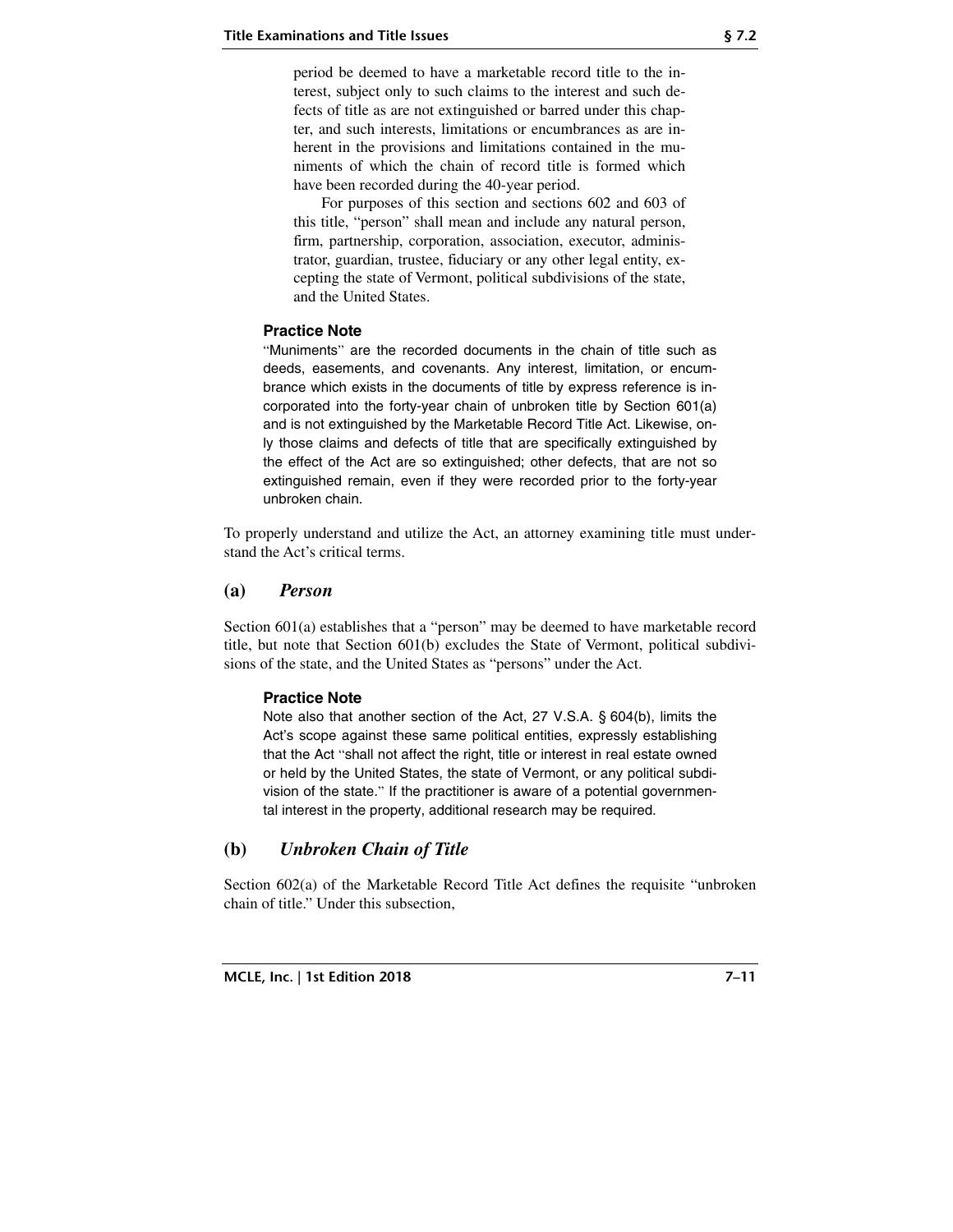(a) A person shall be deemed to hold an unbroken chain of title to an interest in real estate for purposes of this subchapter when the official public records disclose:

(1) A conveyance not less than 40 years in the past, properly executed and recorded according to law, which purports to create such interest in such person with nothing appearing of record during the 40-year period purporting to divest the person of the purported interest; or

(2) A conveyance not less than 40 years in the past, executed and recorded according to law, which purports to create such interest in some other person and other conveyances or events of record by which the purported interest has become vested in the person first referred to, with nothing appearing of record during the 40-year period purporting to divest the person first referred to of such interest.

#### **Practice Note**

Under the Marketable Record Title Act, the last link, i.e. first in time, in an unbroken title chain must be a conveyance of an interest recorded for at least forty years. Because the Act protects only an unbroken chain to a particular interest in property, a deed containing a property description only by reference to an earlier deed is inadequate as a last link. Further documents should be reviewed to identify and confirm that the particular interest being transferred by the document in the chain is the same as the one being searched.

#### **(c)** *Conveyance*

Section 602(c) of the Marketable Record Title Act defines the conveyances that may be the last link of an unbroken chain of title. Under this subsection, "'conveyance' means any deed, lease, decree or other written instrument proper on its face to transfer title to an interest in real estate under the laws of this state, and also includes the transfer of an interest in real estate by inheritance or descent occasioned by death." In practice, the Marketable Record Title Act imposes a forty-year statute of limitations for certain, but not all, claims of divestiture against the interest being established by the Act. It also extinguishes interests, liens, claims, and charges, the existence of which depends in whole or in part upon any act, transaction, event, or omission that occurred prior to such forty-year period, unless a written notice is recorded to preserve them against the effect of the Act. Pursuant to Section 603 of the Act,

> [a] person holding a marketable title under this subchapter shall hold the same, and it shall be taken by his or her successors in interest, free and clear of any and all interests, liens, claims and charges the existence of which depends in whole or in part upon any act, transaction, event or omission that occurred prior to such 40-year period, whether or not the instrument purporting to create such interest, lien, claim or charge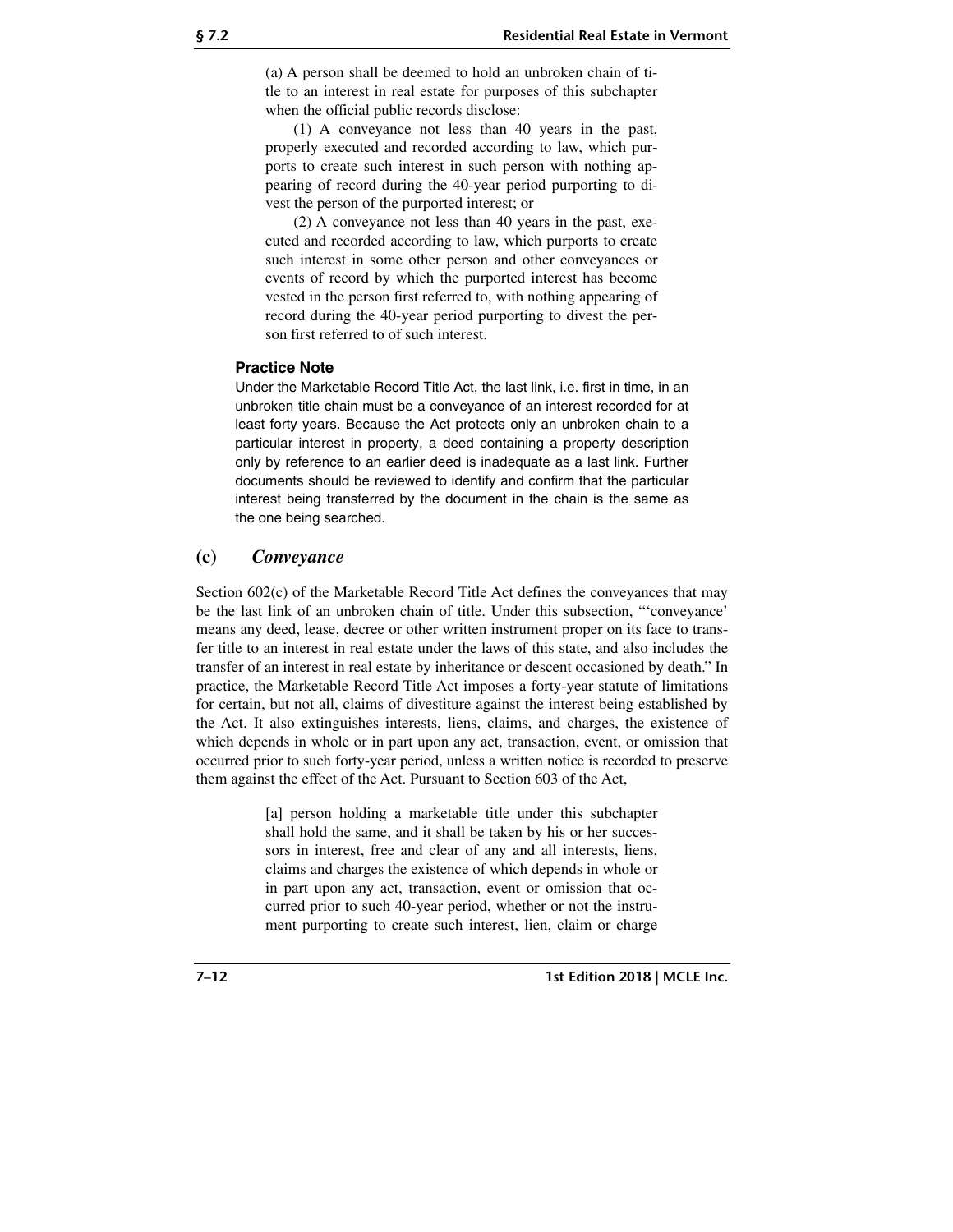was properly executed so as to validly create the interest, lien, claim or charge, and all such interests, liens, claims and charges are declared void and of no effect either at law or in equity, except that any such interest, lien, claim or charge may be preserved from the effect of this chapter if the holder of the interest files for record within the 40-year period, a notice in writing, duly verified by oath, setting forth the nature of the claim as provided in section 605 of this title.

#### **Practice Note**

"[A] claim of 'marketable title' pursuant to the statute does not trump a claim of record title pursuant to a chain of deeds." Chase v. Taft Hill Tree Farm, Inc., Entry Order, No. 2014-092 (Vt. 2014).

For a written notice to be effective to preserve any such interest, lien, claim, or charge from the effect of the Marketable Record Title Act, it must comply with Section 605. That section provides:

> (a) To be effective the notice referred to in section 603 of this title shall contain a full and accurate description of the land affected by the notice, set forth in particular terms, shall be recorded at length in the land records in the office where a deed of the land is required to be recorded, and shall be indexed in the general index for deeds under the claimant's name as grantee and under the name of the current record owner of the land as grantor.

> (b) The notice provided for in this section and section 603 of this title may be filed by a claimant or any person acting on behalf of a claimant if such claimant is:

(1) Under a disability;

(2) Unable to assert a claim on his or her own behalf; or

(3) One of a class whose identity is uncertain.

(c) When a notice is filed for record under this section, it shall remain effective for a period of 40 years from the date of filing.

#### **(d)** *Preserved Claims Under the Act*

However, not all claims against the title interest are affected by the limitations of the Act. Certain claims to the interest and defects of title are not extinguished or barred under the Record Marketable Title Act if a notice is not recorded. Section 604(a) defines the claimed interests that are not affected by the forty-year period established under the Act, which include

> (1) the interest of any lessor or his or her successor as reversioner of the right to possession on the expiration of any lease or any lessee or the successor to his or her rights in and to any lease;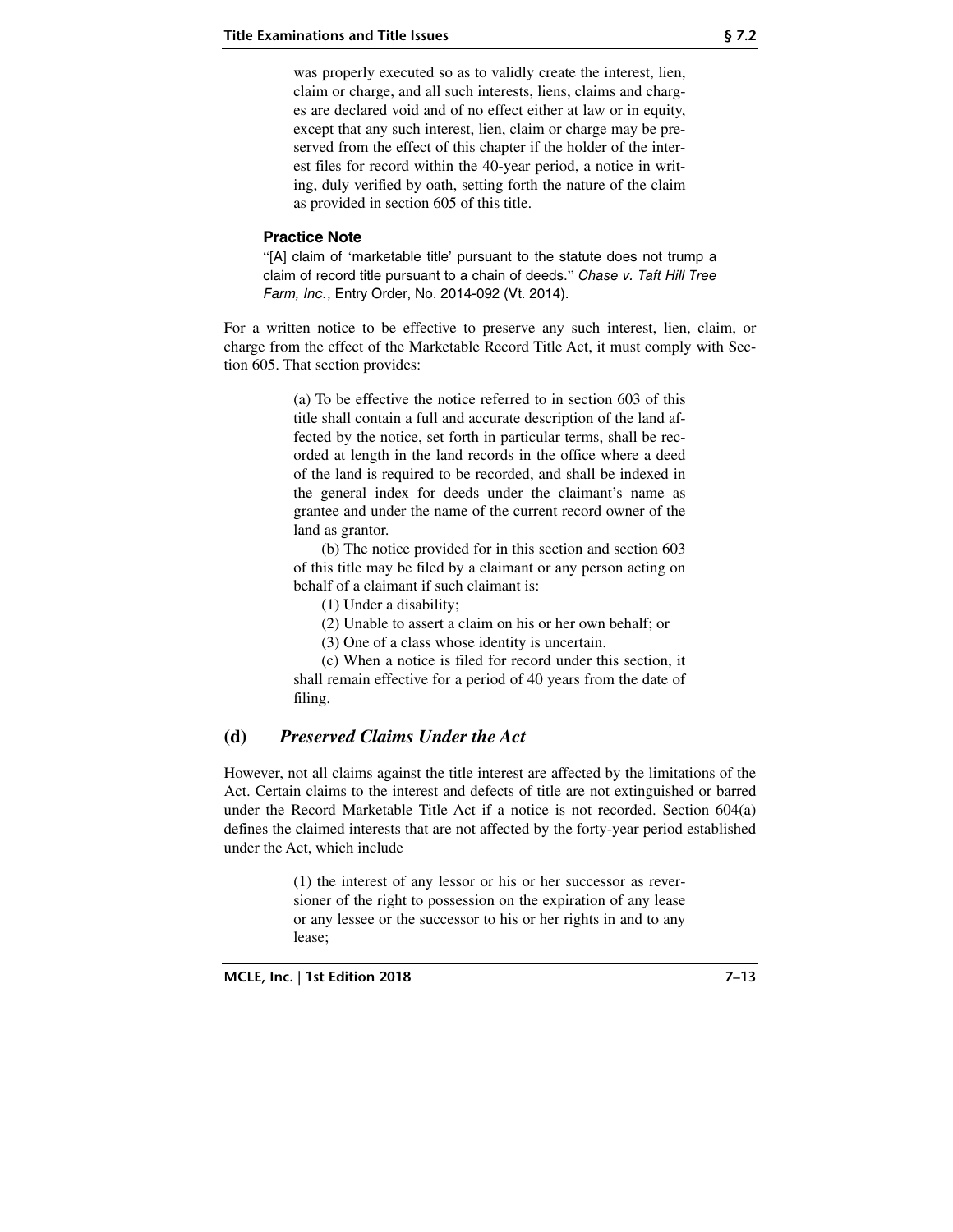(2) any interest of a mortgagee, or interest in the nature of a mortgagee's interest, until after the obligation secured by the mortgage has become due and payable;

(3) any interest of a mortgagee, or interest in the nature of a mortgagee's interest, when the instrument creating the interest contains no due date for the obligation secured thereby;

(4) any interest held by adverse possession not evidenced by a recorded instrument;

(5) any remainder interest, reverter or reversionary interest or interest arising upon a condition, except an interest arising upon a condition as to the distance between a structure on real estate and a public highway or other property of a municipality;

(6) any easement or interest in the nature of an easement, the easement, the existence of which is clearly observable by physical evidences of its use;

(7) any easement or interest in the nature of an easement, or any rights appurtenant thereto granted, excepted, or reserved by a recorded instrument creating such easement or interest, or

(8) any conservation rights or interests created pursuant to 10 V.S.A. chapter 155.

#### **Practice Note**

Subsection (a)(6) of 27 V.S.A. § 604 preserves easements or interests in the nature of an easement, the existence of which is clearly observable by physical evidences of its use, even if it is not recorded. This suggests that a survey or other physical examination of the property may be recommended to verify whether there is observable evidence of such possible uses. For example, in Richart v. Jackson, 171 Vt. 94 (2000), the Vermont Supreme Court held that the existence of a dock and a small boathouse put the buyers on notice that other persons were claiming an interest in the property and that further inquiry would have discovered a declaration of covenants that allowed a homeowners association to maintain the dock and the boathouse and assess maintenance fees. Because the court held that reasonable inquiry would have discovered the declaration, the buyers were held liable for such fees even though the declaration was not recorded in the land records prior to the conveyance of their property to their predecessor in title. See also Traders Inc. v. Bartholomew, 142 Vt. 486, 492–93 (1983) (holding an easement by necessity to be exempt from the Act because it was clearly observable due to its use).

#### **Practice Note**

Comment 4 to Standard 2.2 alerts title examiners to the possibility that certain documents discovered in the title search may put the examiner on inquiry notice necessitating further review or research. The subcommittee concluded that a person with actual or inquiry notice may be bound by the obligations that would be disclosed by a diligent inquiry as established in Richart (discussed above).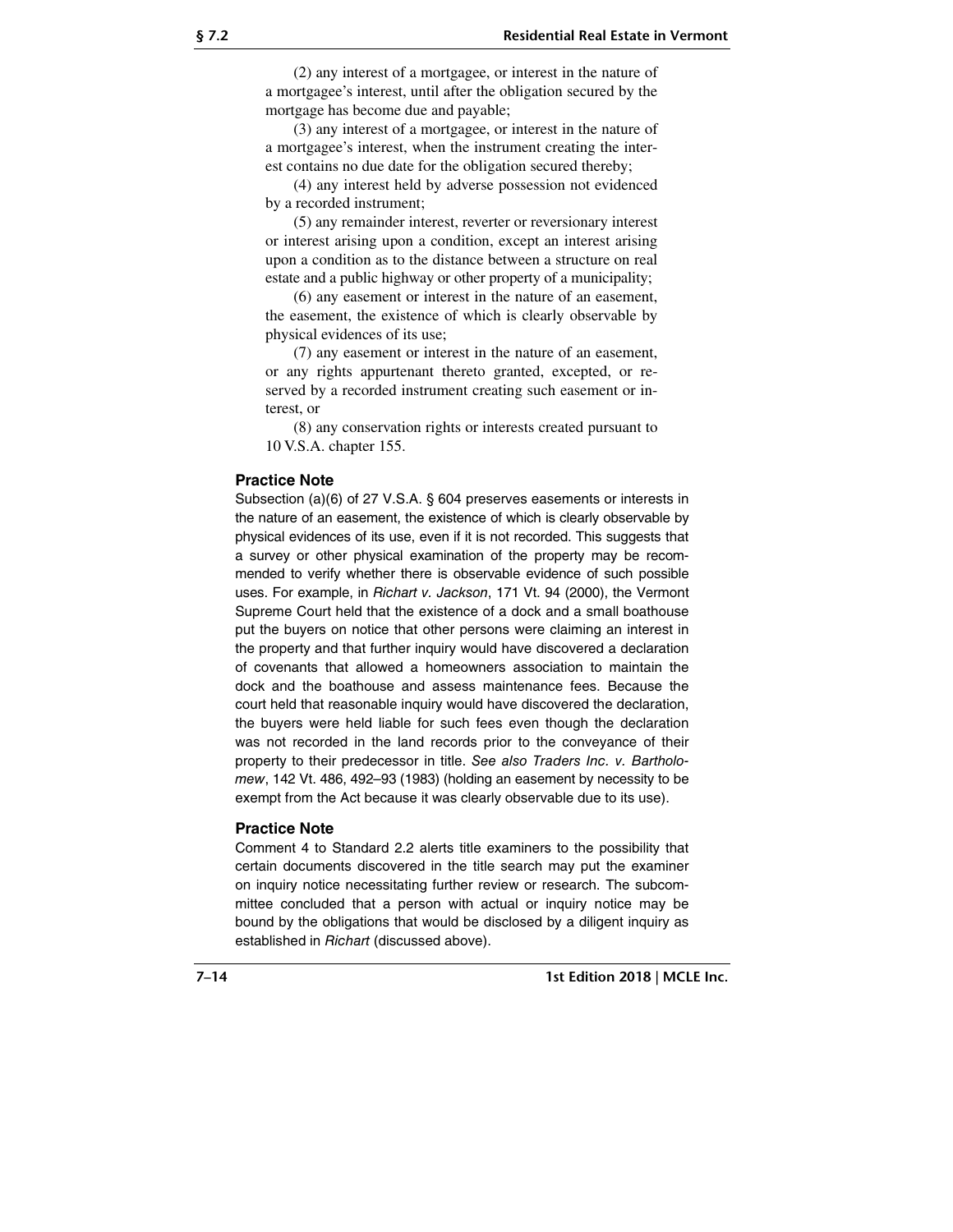# **§ 7.3 CONVEYANCING REQUIREMENTS**

The manner of conveying an interest or an estate in real property in Vermont is provided in 27 V.S.A. § 301: "Conveyance of land or of an estate or interest therein may be made by deed executed by a person having authority to convey the same, or by his or her attorney, and acknowledged and recorded as provided in this chapter."

# **§ 7.3.1 Vermont Deed Customs**

Vermont does not have a statutory form of deed. By custom and practice, the most common form of conveyance instrument in Vermont is a warranty deed. The customary form of warranty deed includes the following:

- a preamble naming the grantor and the grantee,
- granting language effectuating the conveyance,
- a description of the property being conveyed,
- the habendum ("to have and to hold"),
- four expressly stated warranties,
- an execution block for the grantor, and
- a notarial acknowledgment.

Typically, Vermont warranty deeds expressly include the four following warranty covenants:

- title: the grantor promises that the grantor owns the title purportedly conveyed by the deed;
- seisin: the grantor promises that its possession of the property follows with its title and is not subject to superior rights;
- against encumbrances: the grantor promises that its title is not subject to any encumbrances or claims not disclosed in the deed (This covenant extends as far back in time as any encumbrance may be lawfully asserted and is not limited by the forty-year period stated in Vermont's Marketable Record Title Act. And, as described above, this covenant may include the promise that certain permitting requirements have been met.); and
- to defend: the grantor promises to defend any claim against the title by third persons.

#### **Practice Note**

If the buyer is satisfied that it will receive marketable title without offending deed restrictions that the seller wishes to impose, the inquiry ends. Marketable title cannot be used to advance the interests of the seller against the wishes and interests of the buyer. A proposed deed provision requiring the buyer to pay common area maintenance fees to the seller based upon a permit condition requiring property maintenance fails. See Clayton v. Clayton Invs. Inc., 2007 VT 38.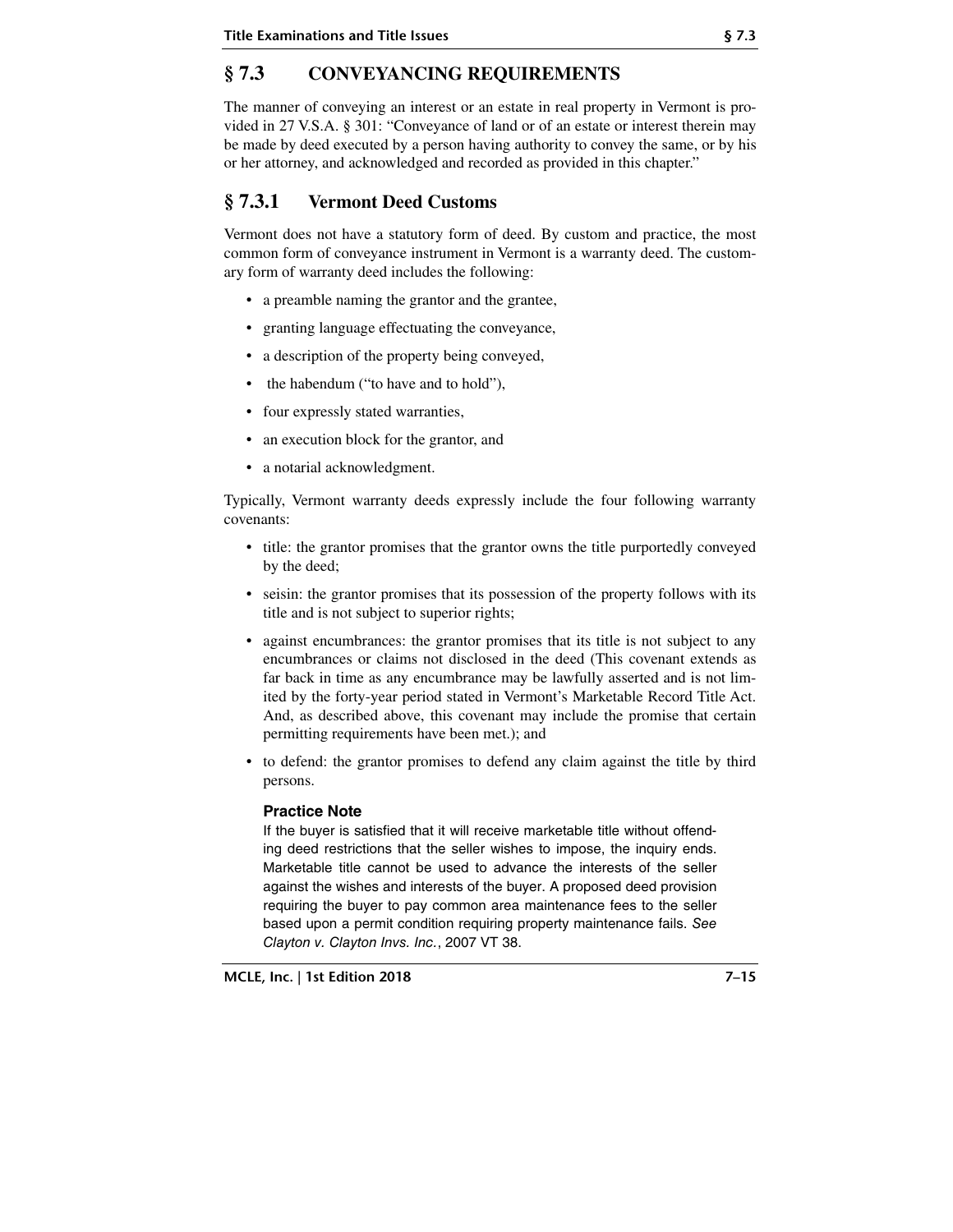The use of a warranty deed in Vermont allows application of the doctrine of afteracquired title (also referred to as the doctrine of estoppel by deed).

> If a warranty deed or another instrument containing covenants of warranty similar to a warranty deed is a wild instrument and the grantor of such wild instrument subsequently acquires title to the property purported to be conveyed by the wild instrument, then the wild instrument shall be effective to convey the title described in the wild instrument to the grantee named in the wild instrument.

Vermont Title Standard 2.4A. For Vermont cases related to after-acquired title, see *Cross v. Martin*, 46 Vt. 14 (1873), and *President and Fellows of Middlebury College v. Cheney*, 1 Vt. 336 (1828).

One variant of the warranty deed is a limited warranty deed, also sometimes referred to as a special warranty deed. A grantor using a limited warranty deed expressly modifies the deed covenants to warrant only that the grantor has done nothing to encumber the title during the period of its ownership but expressly makes no warranty of title for any period prior to the grantor's ownership.

Quitclaim deeds are also used in Vermont. A quitclaim deed promises to pass only the status of title that the grantor may have at the time of making the deed. This is a valid conveyance and is effective to pass whatever title the grantor may have, though the conveyance is without the typical covenants of a warranty deed. Most commonly, quitclaim deeds are used in Vermont to release claims or interest in property that the grantor may have or if the status of title is unsure. No after-acquired title passes with a quitclaim deed.

Corrective deeds should be used with caution.

A grantor who has conveyed by an effective, unambiguous deed cannot, by executing a subsequent deed, make a substantial change in the name of the grantee, decrease the size of the premises or the extent of the estate granted, impose a condition or limitation upon the interest granted, or otherwise diminish the grant of the prior deed, even though the corrective deed purports to correct or modify the prior deed. Recording of a deed that violates this standard will not impair the marketability of the title established by the prior deed.

Vermont Title Standard 4.1.

#### **Practice Note**

Comment 1 to Title Standard 4.1 cautions as follows:

A grantor may not undo or qualify an otherwise valid conveyance in order to correct or modify the prior valid conveyance unilaterally. To effect any change of the type de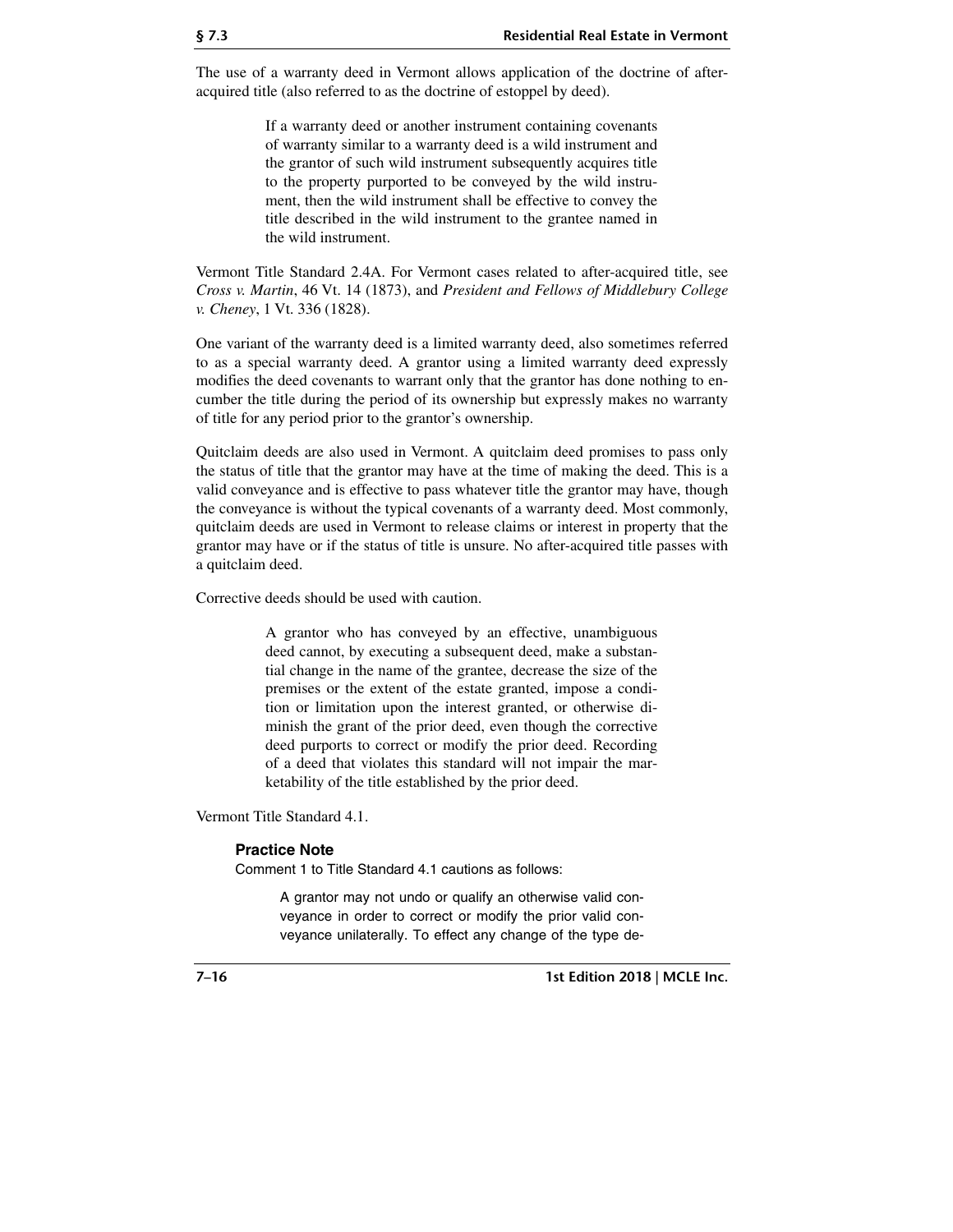scribed in this standard, the original grantee or his or her successor should convey back to the grantor of the prior deed and the grantor of the prior deed should then execute a corrective deed effecting the change which should then be recorded.

## **§ 7.3.2 Deeds by Trustees and Deeds to Trust**

Pursuant to 1 V.S.A. § 128, a trust is not a person under Vermont law, so title to trustheld property is properly vested in the trustees of the trust. Similarly, property that is held in trust can be properly conveyed only by the current trustees of the trust.

Notwithstanding the foregoing, 27 V.S.A. § 351(a) deems a conveyance or a grant of an interest in real or personal property made to a trust, that names the trust as a grantee, to be a conveyance to the trustee of such trust in like manner and effect as if the trustee had been named the grantee, preserving the validity of such trust conveyances. Similarly, 27 V.S.A. § 351(b) validates discharges, mortgage discharges, releases, and conveyances made by a trust that names the trust as the grantor if executed by the trustee authorized to execute the instrument. These sections apply retroactively to trust instruments whenever created and executed and to past and future conveyances, grants, mortgage discharges, satisfactions, and releases.

When giving or receiving a deed executed by a trustee, a certification of trust may be offered or requested. The contents of such certification are established by 14A V.S.A. § 1013, which also provides a statutory presumption of the trustee's authority to act as specified. Trustee certifications are frequently and customarily recorded in the land records to establish the trustee's authority to act, though there is no statutory requirement for the demand of such certificate.

## **§ 7.3.3 Deeds by Executors, Administrators and Guardians**

Executors and estate administrators, certain trusts created by the terms of a will or controlled by the Probate Division, and guardians may not sell, lease, mortgage, or otherwise convey interests in property without a license from the Probate Court. While such a license is generally not subject to any statutory time limit on its exercise, the license itself may include such limitation. An exception exists for guardians' licenses, which are valid for only two years. Some licenses authorize a negotiated private sale, while other licenses may require a public sale at auction or by sealed bid. Careful attention should be given to the terms of any license to sell, both to confirm that the requirements are satisfied and to avoid doubt about the validity of any such transaction.

Similar ancillary proceedings are required for estates, testamentary trusts, and guardianships under the jurisdiction of other states if the transaction involves Vermont property. In such cases, an ancillary proceeding may be required in Vermont in the Probate Division with jurisdiction over the property.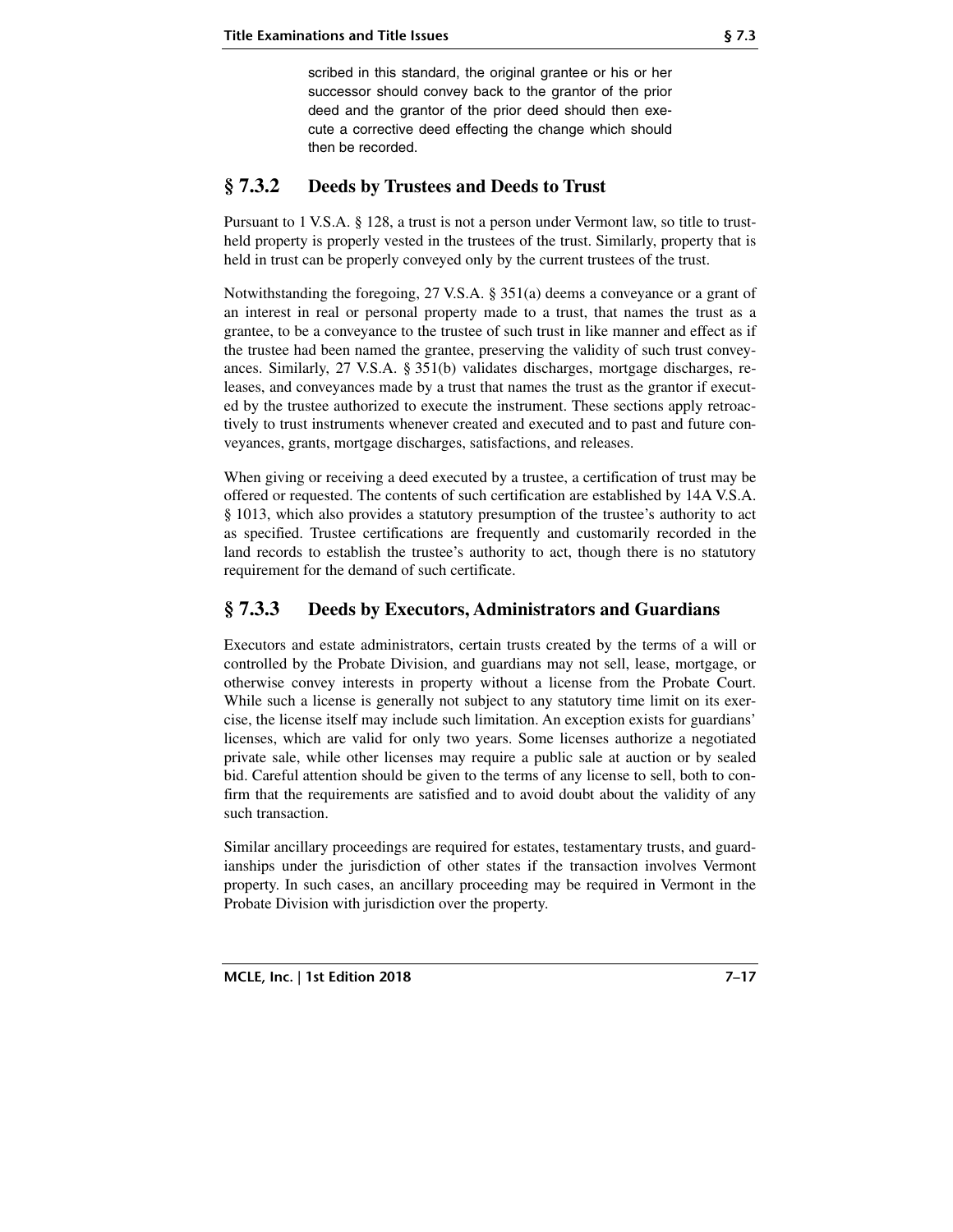## **§ 7.3.4 Deeds by Divorce Judgment**

If properly recorded, divorce judgments are effective to convey property. A certified copy of the judgment or relevant parts thereof, when recorded in the town land records in which the property is located, is effective to convey or encumber the real estate in accordance with the terms of the judgment as if the judgment were a deed. 15 V.S.A. § 754. In practice, some Vermont attorneys assert that the decree must contain words of conveyance to become effective or that the decree itself is not effective if it suggests that future documents may be executed to effect a transfer, though these positions are not supported by the statute's plain language.

#### **Practice Note**

Many divorce decrees contain ambiguous or ill-described property descriptions. Pay careful attention to verify that the property is sufficiently described for the conveyance to be effective without clouding the title.

## **§ 7.3.5 Probate Decree**

Under Vermont law, real property, but not personal property, passes from the deceased to the heirs or persons entitled to the property under the will immediately upon death. However, the property is burdened with a claim for the amount of the deceased person's debts. The executor or administrator may be required to sell the property to pay the estate's expenses. If the property is not sold to pay such debts, the Probate Court issues a decree confirming that the debts are fully paid and confirming the conveyance of the property to the persons who received it. A decree of distribution from a Probate Division is evidence of the finality of a transfer of property from the deceased to the heirs or other persons entitled to the property.

#### **Practice Note**

The decree may include limitations on the transfer of the property, including time limits, such as only a life estate for the devisee, or that all of the heirs took title as either tenants in common or as joint tenants. Pay careful attention to the express terms of the probate decree to confirm the nature of the estate that is confirmed.

## **§ 7.4 IDENTIFYING THE REAL ESTATE AND PROPERTY DESCRIPTIONS**

Confirming that the property affected by an instrument is the same as the property being searched is an essential element of title examination. An effective land records search requires the comparison of sequential property descriptions for likeness or aspects of dissimilarity. If the description has changed, the examiner should determine how and why.

The property description is essential to a valid instrument because it identifies the affected property. If the description is insufficient to describe any parcel of land or is so ambiguous that it may refer to more than one parcel of land, the description is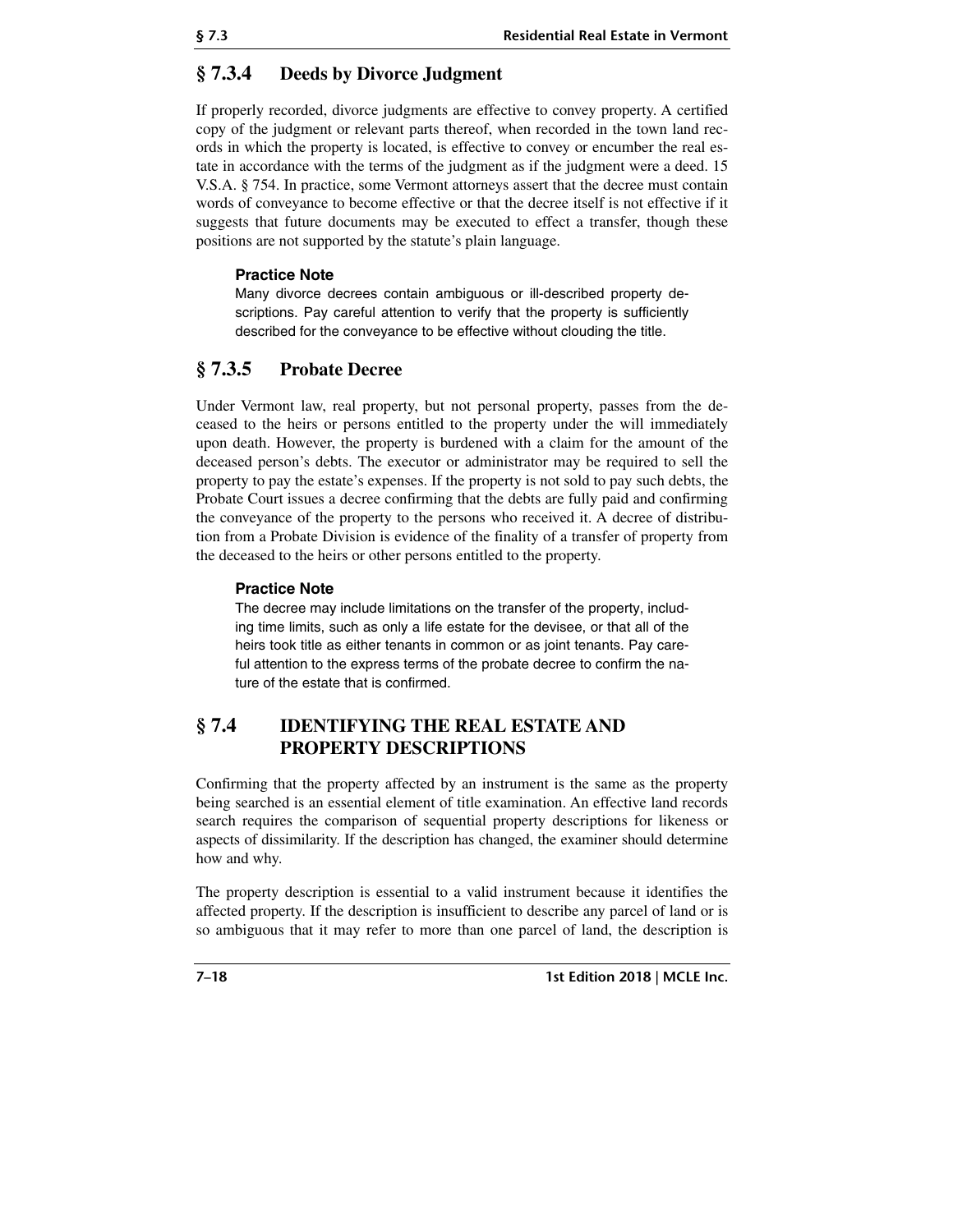defective. If the defect is not readily cured, the instrument may be deemed ineffective and the purported conveyance may be invalid. Property descriptions may include one or more of the following methods of description.

## **§ 7.4.1 Reference to Prior Deeds and Instruments**

#### **Practice Note**

When a title examiner encounters a property description by prior instrument reference, each referenced document must be reviewed, even if the document would otherwise be outside of the chain of title, for the law considers each referenced document to be brought forward as though set out in full. See the discussion of the Marketable Record Title Act, below.

#### **Practice Note**

A problem arises when an element of the reference is incorrect. Minor errors that are readily resolved, such as transposed dates or book references or misspelled names, may not render a document fatally defective if there is sufficient information in the document to sufficiently identify the correct reference. Conversely, an error that is so egregious that the property cannot be determined may render the document defective. See Vermont Title Standard 10.1.

## **§ 7.4.2 Reference to Lot Number and Map**

#### **Practice Note**

A Vermont title examiner relying upon a map reference should determine that the plan has been approved, as most towns have subdivision ordinances requiring that subdivisions be shown on an approved plat. Moreover, such plan approvals expire if the plan is not recorded within ninety days of the approval, so the title examiner should confirm that the recording was timely and prior to expiration of any approval. Finally, the subdivision's boundaries, roadways, common areas, and utilities should be the same on the plan used for the property description and on the approved subdivision plan.

## **§ 7.4.3 Reference to Monuments**

#### **Practice Note**

Monuments may be natural, such as rivers and trees, or artificial, such as iron pins, pipes, and abutter boundaries. Also, the law presumes that reference to a cardinal direction (north, south, east or west) is a true compass direction unless modified by words such as "generally" or "northerly." Monuments may be lost or multiple monuments may be found in differing locations. Resulting ambiguity may require the opinion of a surveyor to resolve, and if too ambiguous to be determined, a monumented description may be too inaccurate to sustain a valid document or instrument of conveyance.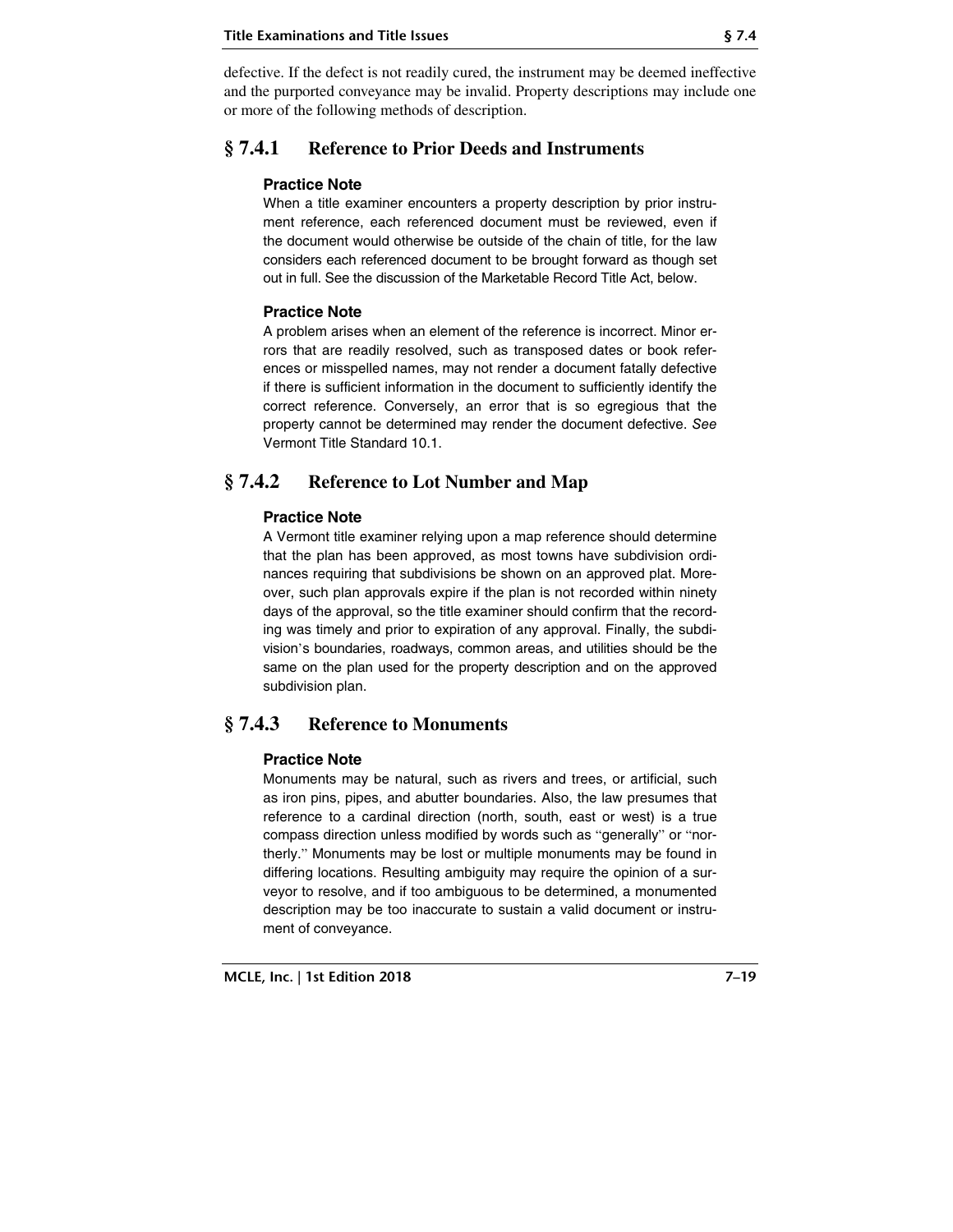## **§ 7.4.4 Description by Course and Distance**

#### **Practice Note**

Descriptions by courses and distances should only be taken from surveys prepared by licensed surveyors. Ensure that the courses close and that there are no transposed errors in the chain of title.

## **§ 7.4.5 Ambiguity and Rules of Construction**

When ambiguity in a description is discovered, it is paramount to enforce the intent of the parties. The intention of the parties, set out in the words of the instrument itself, must be given effect. *See Withington v. Derrick*, 153 Vt. 598, 603 (1990); *Spooner v. Menard*, 124 Vt. 61, 62 (1963). First, effect should be given to every part within the four corners of the instrument. If conflict prevails, obviously incorrect or the least reliable provisions may be discarded. If conflict still prevails, the grantee is entitled to a construction most favorable to the grantee and against the grantor who drew the deed. See *Spooner v. Menard*, 124 Vt. at 63. However, if ambiguity is not well established or if the interpretations raising ambiguity are not equally reasonable, the grantee may be denied such favorable construction. *See deNeergaard v. Dillingham*, 123 Vt. 327, 332 (1963).

If ambiguity cannot be resolved by the four corners of the document, evidence of the making and execution of the instrument and the parties' situations may be appropriate. *See Sheldon Slate Prods. Co. v. Kurjiaka*, 124 Vt. 261, 267 (1964). If the parties have given effect to a particular construction, that effect may be given credence. *See Kennedy v. Rutter*, 110 Vt. 332 (1939).

Further rules of construction have also been established by the Vermont courts.

- A particular description will always control a general description. *See Pine Haven N. Shore Ass'n v. Nesti*, 138 Vt. 381, 386 (1980). Reference to a prior deed is a general description. *Pine Haven N. Shore Ass'n v. Nesti*, 138 Vt. at 386.
- Monument references prevail over distance descriptions and acreage descriptions. *See Phillips v. Savage*, 151 Vt. 118, 119 (1989). Reference to a neighboring property's boundary is a monument reference. *Phillips v. Savage*, 151 Vt. at 119.
- Natural monuments prevail over artificial ones, and artificial monuments over courses and distances. *See Marshall v. Bruce*, 149 Vt. 351, 353 (1988); s*ee also Haddock v. Poutre*, 139 Vt. 124, 127 (1980).
- The least reliable form of description is a statement of acreage. *See* S*tate Highway Bd. v. Jamac Corp*., 131 Vt. 510, 514 (1973).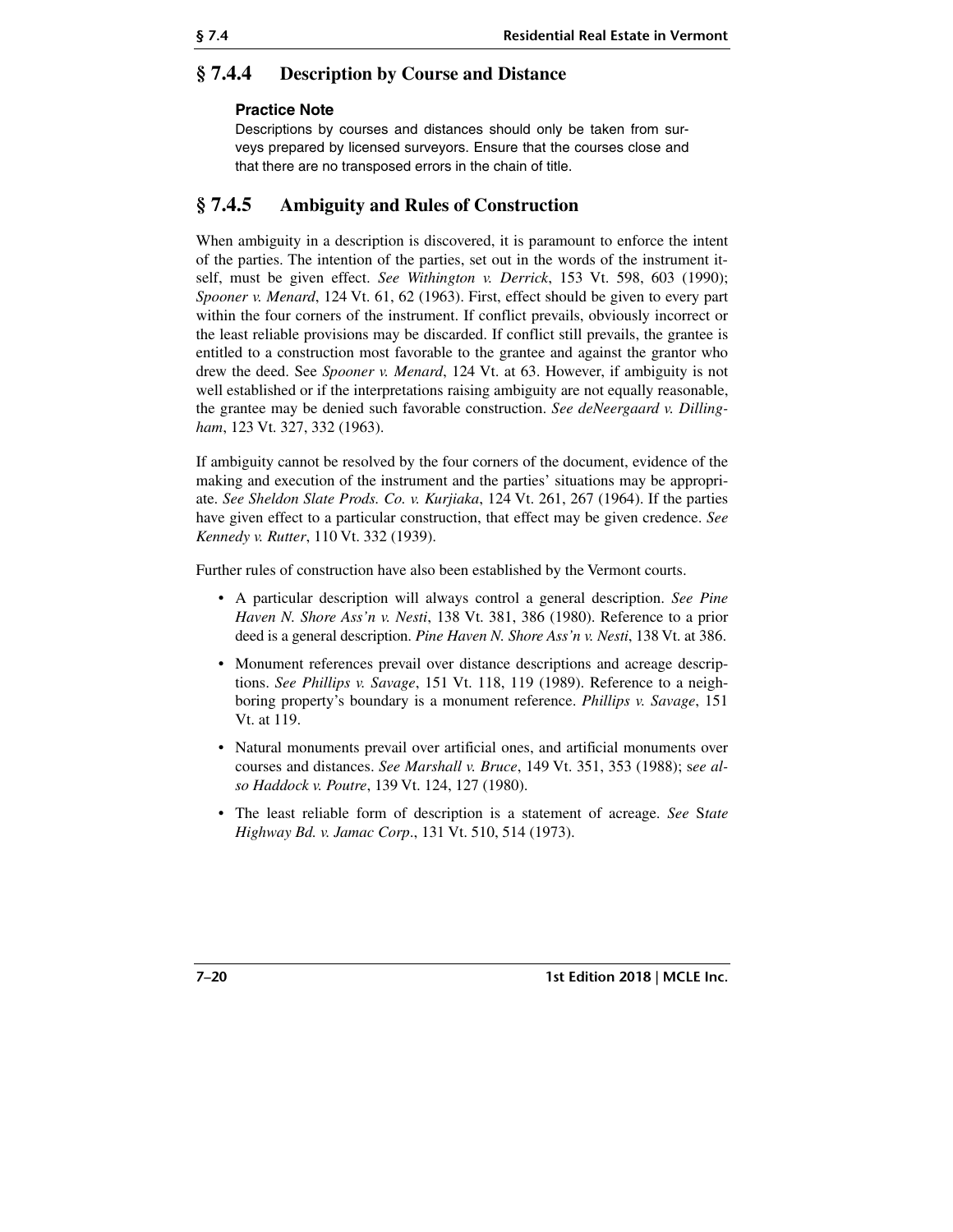# **§ 7.5 AUTHORITY**

## **§ 7.5.1 Name Variances in the Chain of Title**

It should be manifest from the face of the document that the grantor is the same as the grantee in the instrument conveying title to the grantor. Generally, this means that the name of the grantor will be the same as the prior grantee; or, a subsequent deed contains a recital that the grantor in such deed and the grantee in a prior deed are the same person. Notwithstanding, a greater degree of liberality should be indulged with the greater lapse of time and in the absence of circumstances appearing in the land records which raise reasonable doubt as to the identity of the parties.

Vermont Title Standard 8.1.

Identity of parties should be accepted as sufficiently established where: (a) common abbreviations, derivatives or nicknames are used for first names; (b) differently spelled names sound alike, or their sounds cannot be distinguished easily, or common usage by corruption or abbreviation has made their pronunciation identical; or (c) in one instance a first name or names of a person is or are used, and in another instance the initial letter or letters only of any such first name or names is or are used but the surnames are the same or *idem sonans*; (d) in one instance a first name or initial letter is used, and in another instance is omitted, but in both instances the other first names or initial letters correspond and the surnames are the same or *idem sonans*.

Vermont Title Standard 8.1, Comment 1.

#### **Practice Note**

"In the event of a change in the name or status of an owner of an interest in real estate, including a merger or consolidation, the examining attorney should assure himself/herself that the requirements of 27 V.S.A. § 350 have been met." Vermont Title Standard 8.1, Comment 2.

Section 350 provides:

Any person or corporation owning real estate or having an interest in real estate whose name has been changed, and any corporation which has been merged into or consolidated with another, may file with the town clerk of the town in which the real estate is located a certificate giving the names before and after the change, merger or consolidation, and the town clerk shall record and index the certificate in the land records.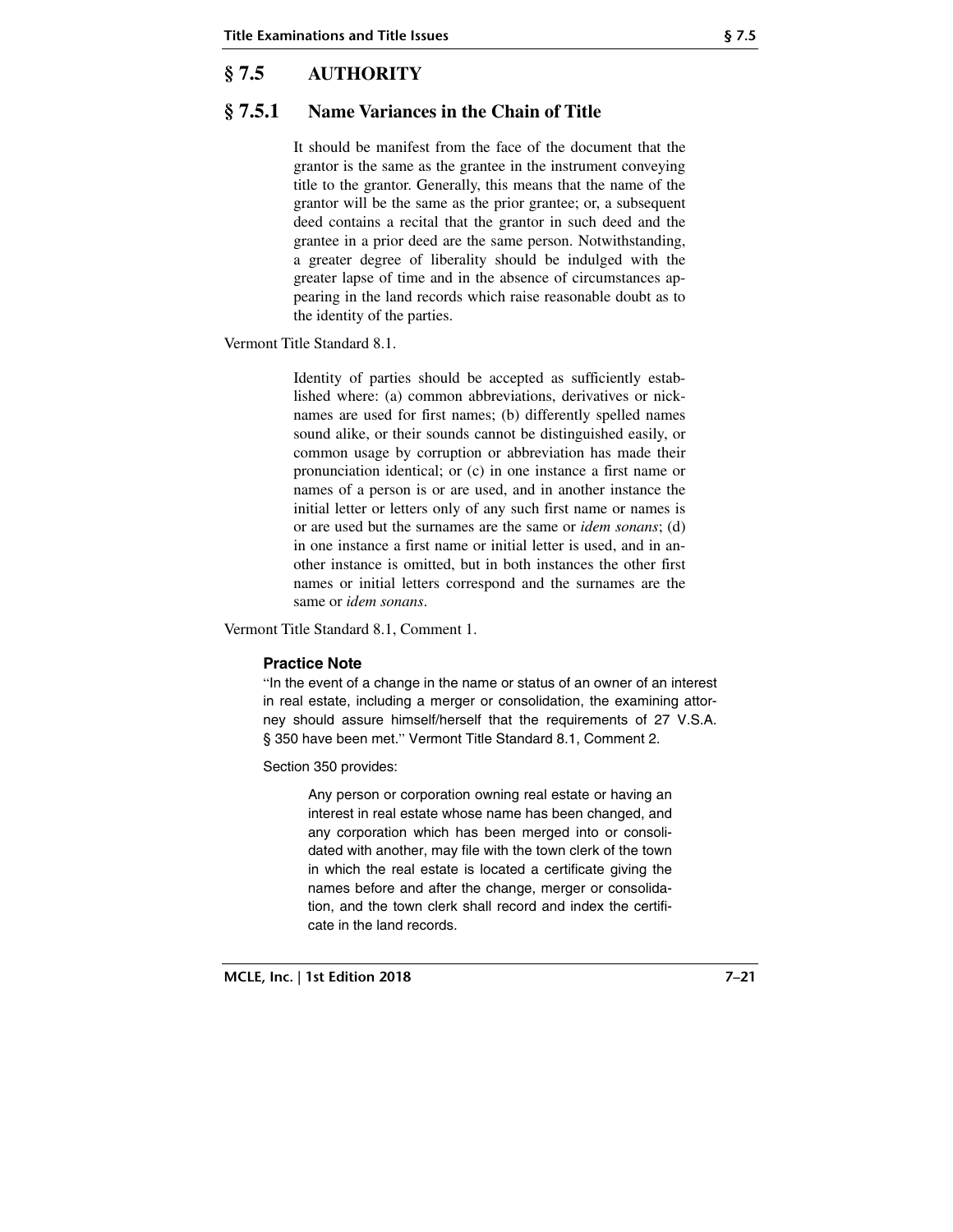## **§ 7.5.2 Attorney as Grantor; Powers of Attorney**

In Vermont, a deed or other conveyance of lands or of an estate or interest therein may be executed on a grantor's behalf pursuant to a power of attorney. The manner of creating a power of attorney, and the scope and duties of the attorney, are set forth at 14 V.S.A. § 3501 et seq. Generally, a power of attorney for all lawful subjects and purposes is sufficient to convey real estate in Vermont. *See* 14 V.S.A. § 3504. In practice, a more-limited power of attorney is frequently used for real estate transactions only, which power of attorney may describe the involved property, specify morelimited powers for the agent, and curtail the duration of the appointed agency.

#### **Practice Note**

No agent may convey lands belonging to the principal or an estate or interest therein unless the terms of the power of attorney explicitly provide that the agent has such authority and the power of attorney meets the specific execution requirements of 14 V.S.A. § 3503. See 14 V.S.A. § 3504(c).

Pursuant to 27 V.S.A. §305, to be effective, a power of attorney must be signed, witnessed by one or more witnesses, acknowledged, and recorded in the land records where such deed is required to be recorded. Prior to statutory amendment of this section in 1995, two witnesses were required for an effective power of attorney. This amendment applied retroactively to all deeds and conveyances executed prior to July 1, 1995, excepting only those being contested in a suit begun or pending on that date.

The general rule that a power of attorney may not be witnessed and notarized by the same person, *see* 14 V.S.A. § 3503(a), is waived for a limited power of attorney for the sale, transfer, or mortgage of real estate executed in conformance with 27 V.S.A. § 305, provided that the real estate is specifically identified and the duration of the power of attorney is no more than ninety days.

There is a statutory presumption of validity for any power of attorney executed in compliance with 14 V.S.A. § 3501 et seq., and by statute, a photocopy or an electronic facsimile of a duly executed original power of attorney may be relied upon to the same extent as the original. 14 V.S.A. § 3513.

#### **Practice Note**

Title Standard 6.5 provides:

In the absence of actual knowledge or constructive notice derived from properly indexed instruments in the chain of title to the contrary, a title examiner may presume that an individual grantor who has conveyed property pursuant to a properly executed and recorded power of attorney, whether or not durable, was (a) competent to execute the power of attorney, (b) competent and alive at the time the deed was delivered, and (c) the power of attorney had not been revoked at the time the deed was delivered.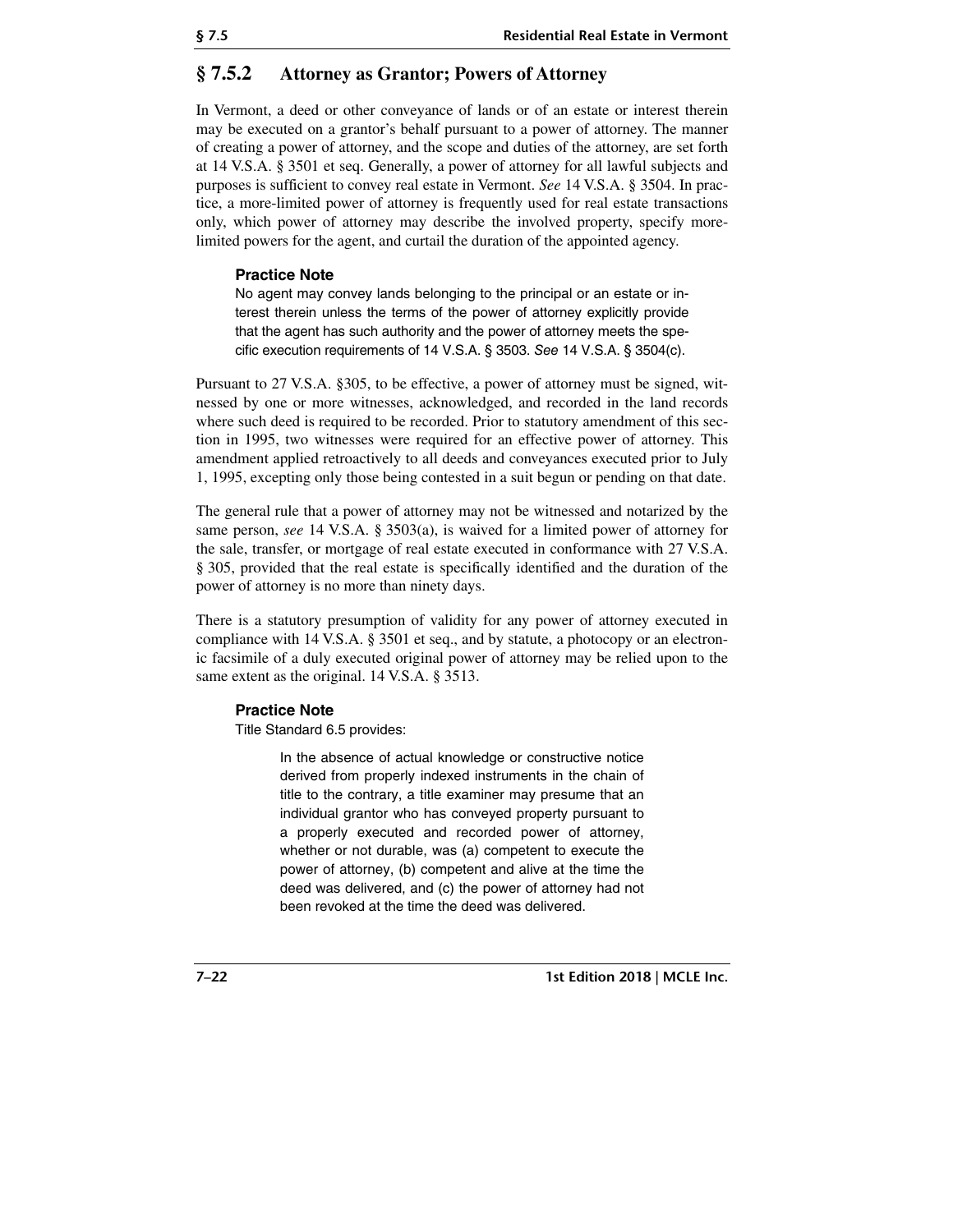#### **Practice Note**

The age of the power of attorney is not relevant to its validity unless the power of attorney has expired by its own terms. See 14 V.S.A. § 3502(d)(1). Despite the presumption of validity established in 14 V.S.A. § 3513, if a power of attorney is being used long after it was granted, an affidavit may be requested confirming that the power of attorney has not been terminated for any reason specified by statute. If the power of attorney is not "durable" and is being used in a current transaction, an affidavit should be provided if requested and may be recorded. See 14 V.S.A. § 3507(d); Vermont Title Standard 6.5, Comment 3. Termination of a power of attorney does not revoke properly taken action when the power of attorney was in effect.

## **§ 7.5.3 Statutory "Persons" as Grantor**

## **(a)** *Corporations*

"A public or private corporation authorized to hold real estate may convey the same by an agent appointed by vote for that purpose." 27 V.S.A. § 346.

## **(b)** *Limited Liability Companies*

The Vermont Limited Liability Company statute is set forth in Chapter 25 of Title 11 of the Vermont Statutes Annotated. Vermont Title Standard 22.1(A) provides:

> When a deed or other instrument of a limited liability company ("LLC"), whether foreign or domestic, appears in the chain of title, and with respect to a domestic LLC, such instrument is dated and recorded on or after 1 July 1996, and is executed by a person or persons described therein as managers or members of the limited liability company, it may be presumed that such person or persons was or were authorized to execute such deed or other instrument for and on behalf of the limited liability company named therein, and that the limited liability company was legally in existence at the time the instrument took effect.

> **Comment 3:** When an attorney is merely examining a recorded deed or other instrument in the chain of title which names an LLC as the grantor and has been executed by a person on behalf of the LLC, in the absence of actual knowledge to the contrary, the following presumptions may be made by the title examiner: a) if the instrument was executed by a person described as a member of the LLC, it may be presumed that the management of the LLC is in its members and that the person who executed the instrument was, at the time of such execution, a member of the LLC; b) if the instrument was executed by a person described as a manager of the LLC, it may be presumed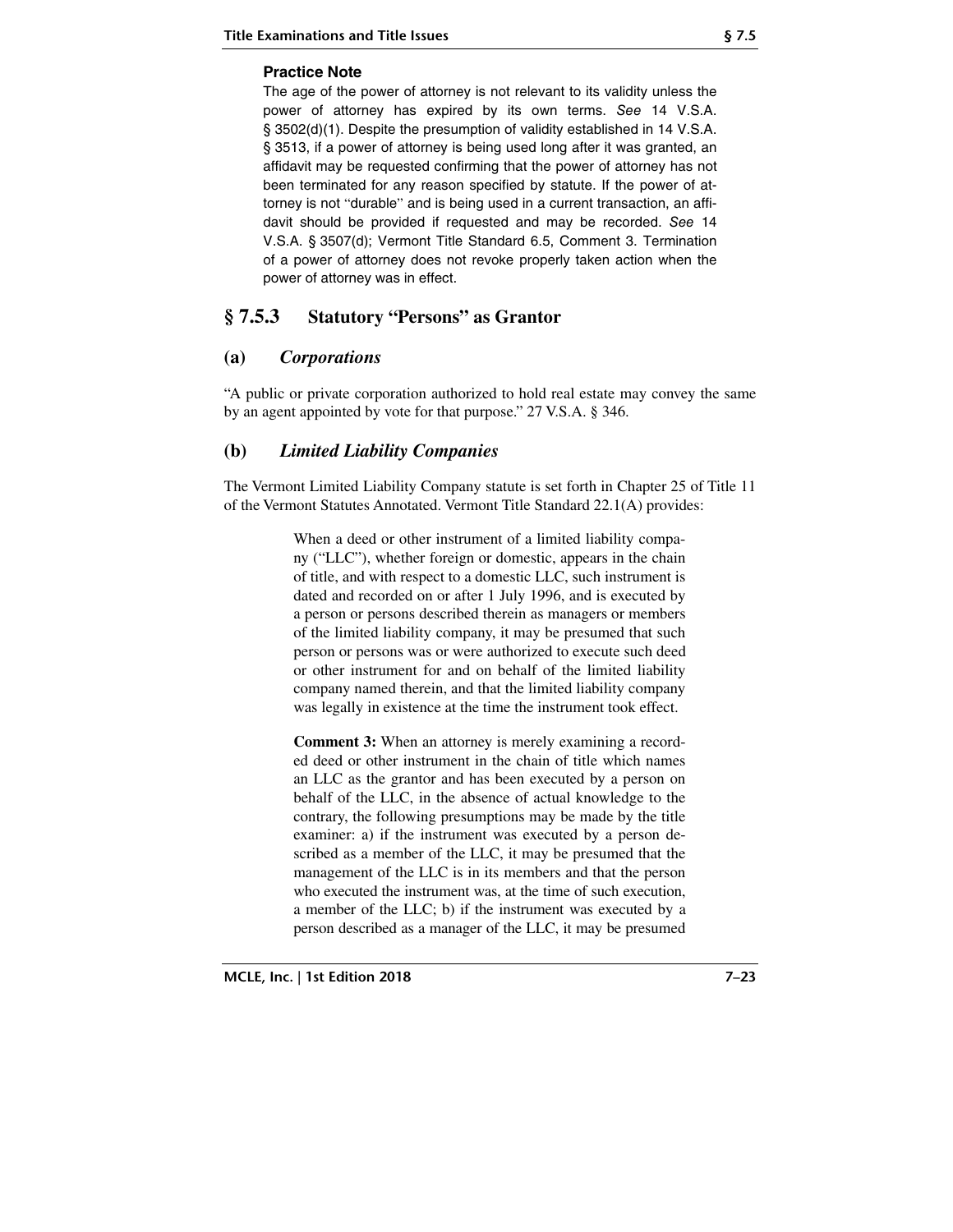that the management of the LLC was vested in one or more managers under its articles of organization and that the person executing the instrument was, at the time of such execution, a manager of the LLC; and c) it may be presumed that the person who executed the instrument on behalf of the LLC was duly authorized to execute and deliver the deed or other instrument on behalf of the LLC and that the conveyance had been approved by the necessary vote of the members or managers of the LLC as required by statute or by the operating agreement of the LLC.

Vermont Title Standard 22.1, Comment 3.

Vermont Title Standard 22.1(B) further provides:

Where a limited liability company is designated as the grantee or releasee in a deed or other instrument and with respect to a domestic LLC, such instrument is dated and recorded on or after 1 July 1996, it shall be presumed that such limited liability company was legally in existence at the time of delivery of such deed or other instrument.

**Comment 1:** It is probable that the concept of a de facto LLC would be applied by Vermont courts to deal with the problem of acquisition of title to real property by an LLC which initial articles of organization had not been filed with or accepted by the Secretary of State at the time of a conveyance into a purported LLC. Similarly, a conveyance by an LLC of property in its name where the LLC had not been properly formed, or which having been properly formed, had been dissolved, raises the same question as in the corporate context. It would seem reasonable and practical to assume that courts would apply a de facto LLC doctrine to recognize the validity of such conveyances. For these reasons the title examiner may presume that a grantee named in a deed in the chain of title which is described as a limited liability company was in fact legally in existence at the time the instrument took effect, provided the deed was dated and recorded on or after 1 July 1996. The title examiner may also presume that, where a deed or other instrument of conveyance has purportedly been executed on behalf of an LLC, the LLC was in existence at the time of the execution and delivery of such deed or other instrument.

Vermont Title Standard 22.1, Comment 1.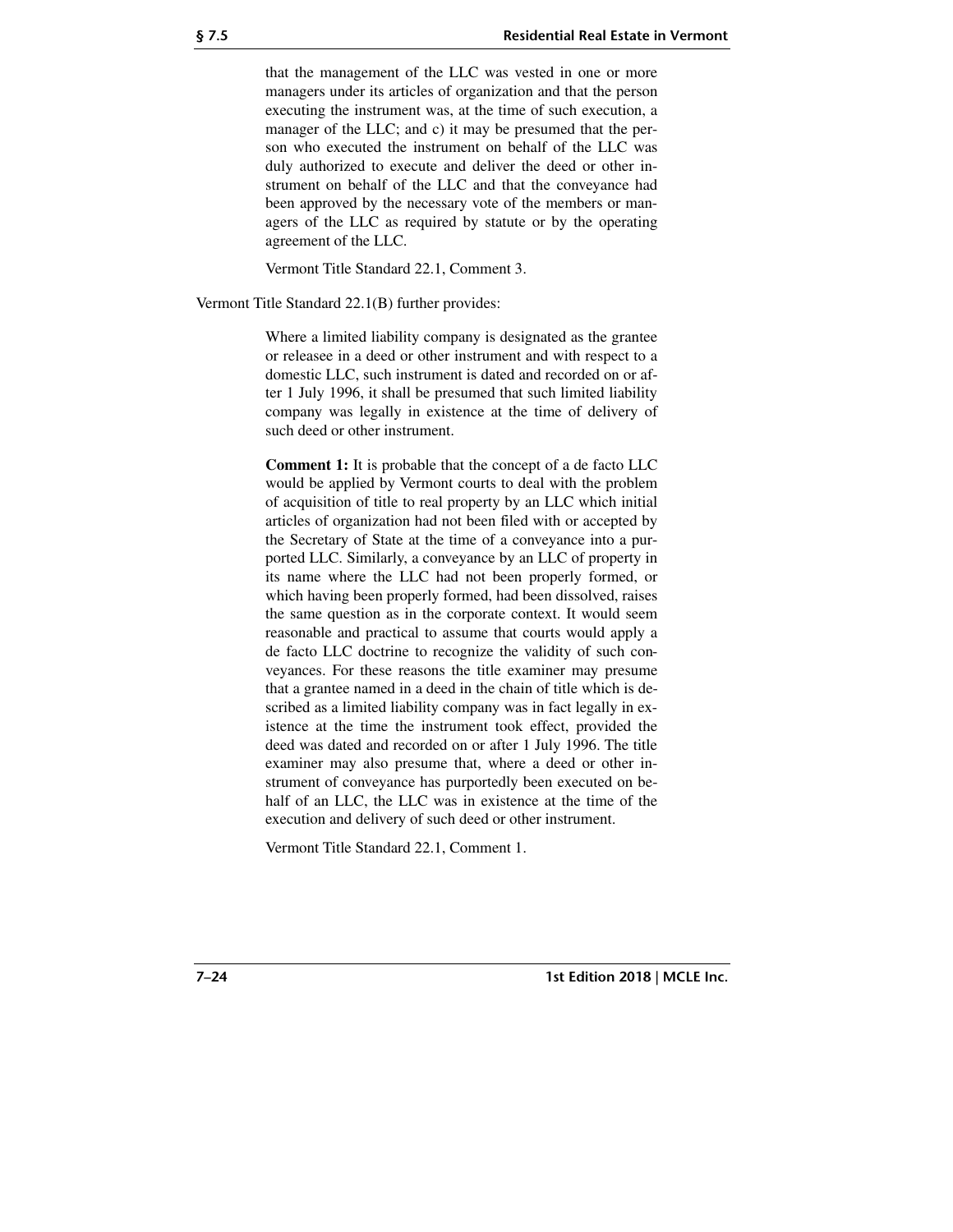#### **(c)** *Partnerships*

Partnerships are recognized in Vermont to be the association of two or more persons to carry on as co-owners of a business for profit formed under 11 V.S.A. § 3212, predecessor law, or comparable law from another jurisdiction. 11 V.S.A. § 3201(6).

The acquisition of partnership property is addressed in 11 V.S.A. § 3214:

(a) Property is partnership property if acquired in the name of:

(1) the partnership; or

(2) one or more partners with an indication in the instrument transferring title to the property of the person's capacity as a partner or of the existence of a partnership but without an indication of the name of the partnership.

(b) Property is acquired in the name of the partnership by a transfer to:

(1) the partnership in its name; or

(2) one or more partners in their capacity as partners in the partnership, if the name of the partnership is indicated in the instrument transferring title to the property.

(c) Property is presumed to be partnership property if purchased with partnership assets, even if not acquired in the name of the partnership or of one or more partners with an indication in the instrument transferring title to the property of the person's capacity as a partner or of the existence of a partnership.

(d) Property acquired in the name of one or more of the partners, without an indication in the instrument transferring title to the property of the person's capacity as a partner or of the existence of a partnership and without use of partnership assets, is presumed to be separate property, even if used for partnership purposes.

The transfer of partnership property is addressed in 11 V.S.A. §3222:

(a) Partnership property may be transferred as follows:

(1) Subject to the effect of a statement of partnership authority under section 3223 of this title, partnership property held in the name of the partnership may be transferred by an instrument of transfer executed by a partner in the partnership name.

(2) Partnership property held in the name of one or more partners with an indication in the instrument transferring the property to them of their capacity as partners or of the existence of a partnership, but without an indication of the name of the partnership, may be transferred by an instrument of transfer executed by the persons in whose name the property is held.

(3) Partnership property held in the name of one or more persons other than the partnership, without an indication in the instrument transferring the property to them of their capacity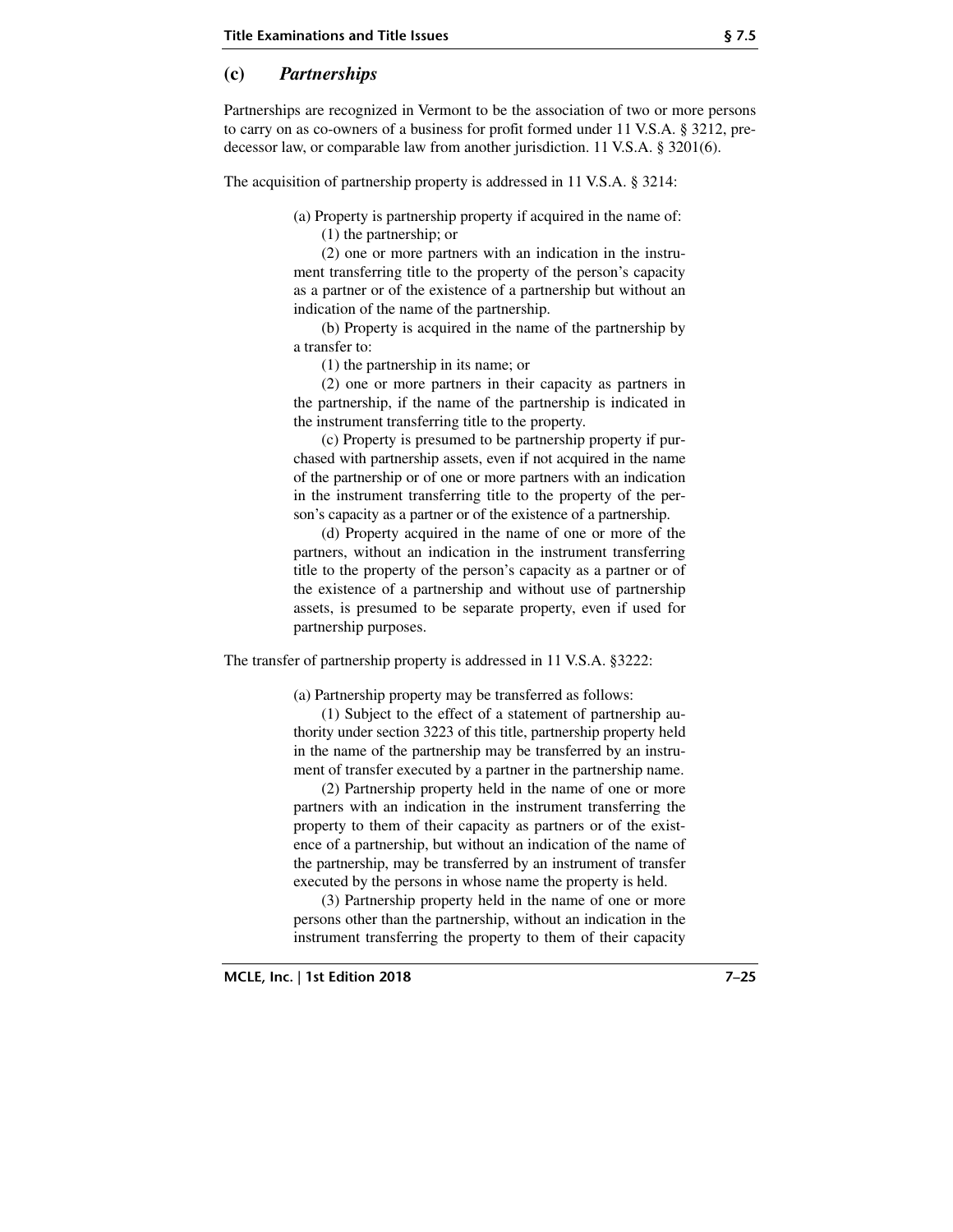as partners or of the existence of a partnership, may be transferred by an instrument of transfer executed by the persons in whose name the property is held."

(b) A partnership may recover partnership property from a transferee only if it proves that execution of the instrument of initial transfer did not bind the partnership under section 3221 of this title; and

(1) as to a subsequent transferee who gave value for property transferred under subdivisions (a)(1) and (2) of this section, proves that the subsequent transferee knew or had received a notification that the person who executed the instrument of initial transfer lacked authority to bind the partnership; or

(2) as to a transferee who gave value for property transferred under subdivision (a)(3) of this section, proves that the transferee knew or had received a notification that the property was partnership property and that the person who executed the instrument of initial transfer lacked authority to bind the partnership.

(c) A partnership may not recover partnership property from a subsequent transferee if the partnership would not have been entitled to recover the property, under subsection (b) of this section, from any earlier transferee of the property.

(d) If a person holds all of the partners' interests in the partnership, all of the partnership property vests in that person. The person may execute a document in the name of the partnership to evidence vesting of the property in that person and may file or record the document.

#### **(d)** *Multiple Owners*

#### **Tenants in Common**

Conveyances and devises of lands, whether for years, for life or in fee, made to two or more persons, shall be construed to create estates in common and not in joint tenancy, unless it is consistently and unambiguously expressed therein that the grantees or devisees shall take the lands jointly or as joint tenants or in joint tenancy or to them and the survivors of them. This provision shall not apply to (a) devises or conveyances made (i) in trust; (ii) a married couple; (iii) to parties who are parties to a civil union where the civil union and the conveyance were both made after June 30, 2000; or (b) a conveyance in which it manifestly appears from the tenor of the instrument that it was intended to create an estate in joint tenancy.

Vt. Title Standard 14.1.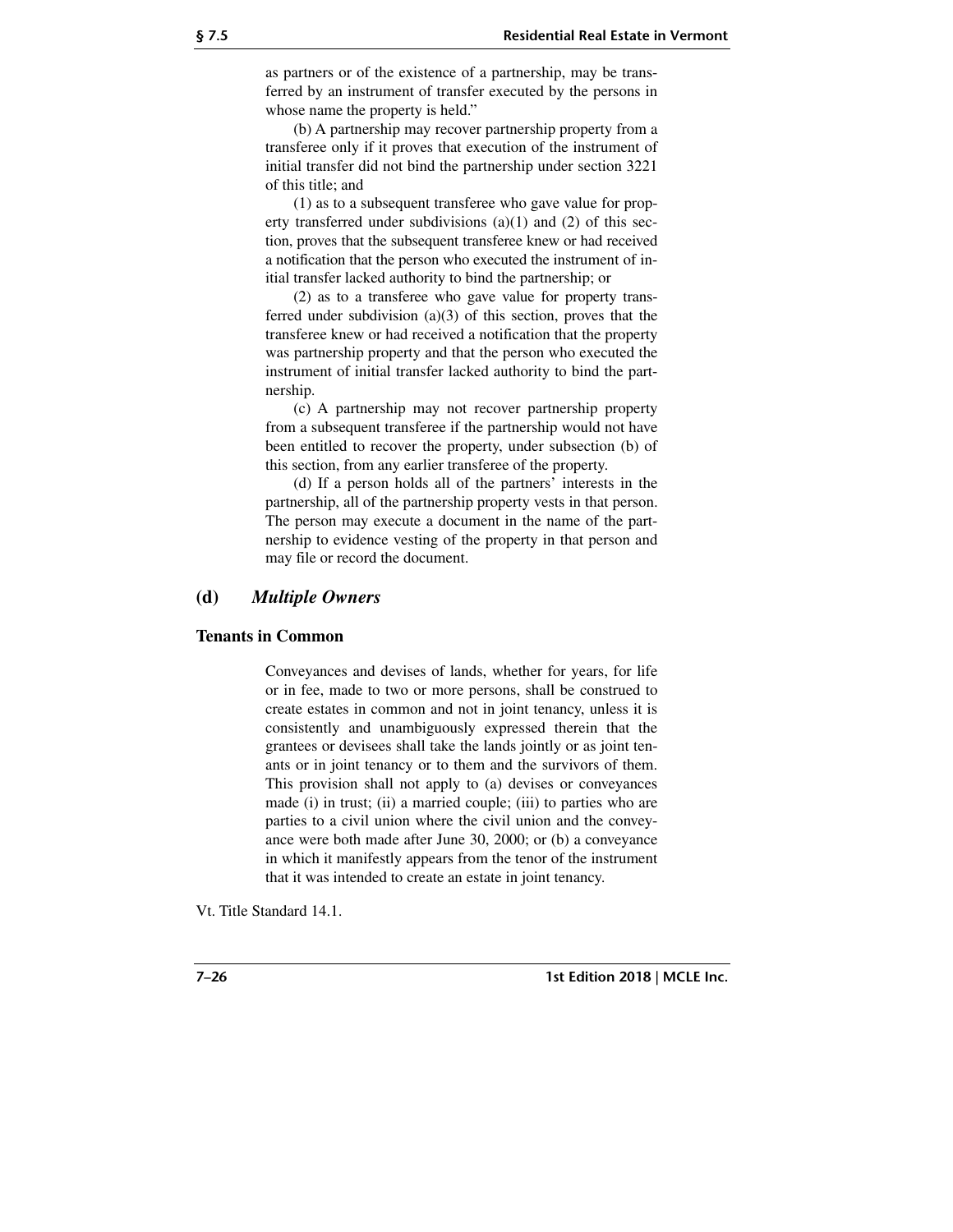"In the event that the Grant clause and the Habendum clause in a particular deed specify different tenancies, it is likely that the presumption would be that the deed creates a tenancy in common." Vermont Title Standard 14.1, Comment 4 (quoting *Kipp v. Chips Estate*, 169 Vt. 102 (1999)).

In summary, Vermont law regards tenancies in common as follows:

- Interest can be conveyed without consent of others.
- In the event of death, ownership passes in accordance with will or state law.
- Probate is typically required to confirm title in heirs.
- Death of out-of-state owner requires two probate proceedings, one in the decedent's home state and one in the state where the land is located.

#### **Joint Tenants with Right of Survivorship**

The formation of a joint tenancy must satisfy the four unities, being the unity of time, title, interest and possession. The unity of time requires that the estate of the tenants are vested for one and the same period (e.g.: joint tenants for a term of years, joint tenants in fee simple; the estates are running at the same time and for the same length of time; joint estates cannot run for different or successive time periods); The unity of title requires that the joint estate of all of the tenants be acquired in a single transfer. In contrast, tenants in common may take property by several titles. The unity of interest requires that all tenants acquire and hold the same size or percentage share; joint tenants may not have joint interests in a property of different character, scope or size. The unity of possession requires that the tenants hold the same undivided possession of the whole and enjoy the same rights until the death of one. See 27 V.S.A. § 349 for statutory modifications to creation of jointly held estates.

Title Standard 14.1, cmt. 8.

In summary, Vermont law regards joint tenancy with a right of survivorship as follows:

- In the event of death of any, title automatically passes to surviving owners without probate.
- There is no required deed or probate; merely recording a death certificate is sufficient confirmation, but it is not required.
- An interest can be conveyed without the consent of others.

#### **Tenancy by the Entirety; Marriage and Civil Unions**

Conveyances or devises of an interest in land to two persons whose marriage or civil union is recognized by the State of Vermont creates a tenancy by the entirety, unless it manifestly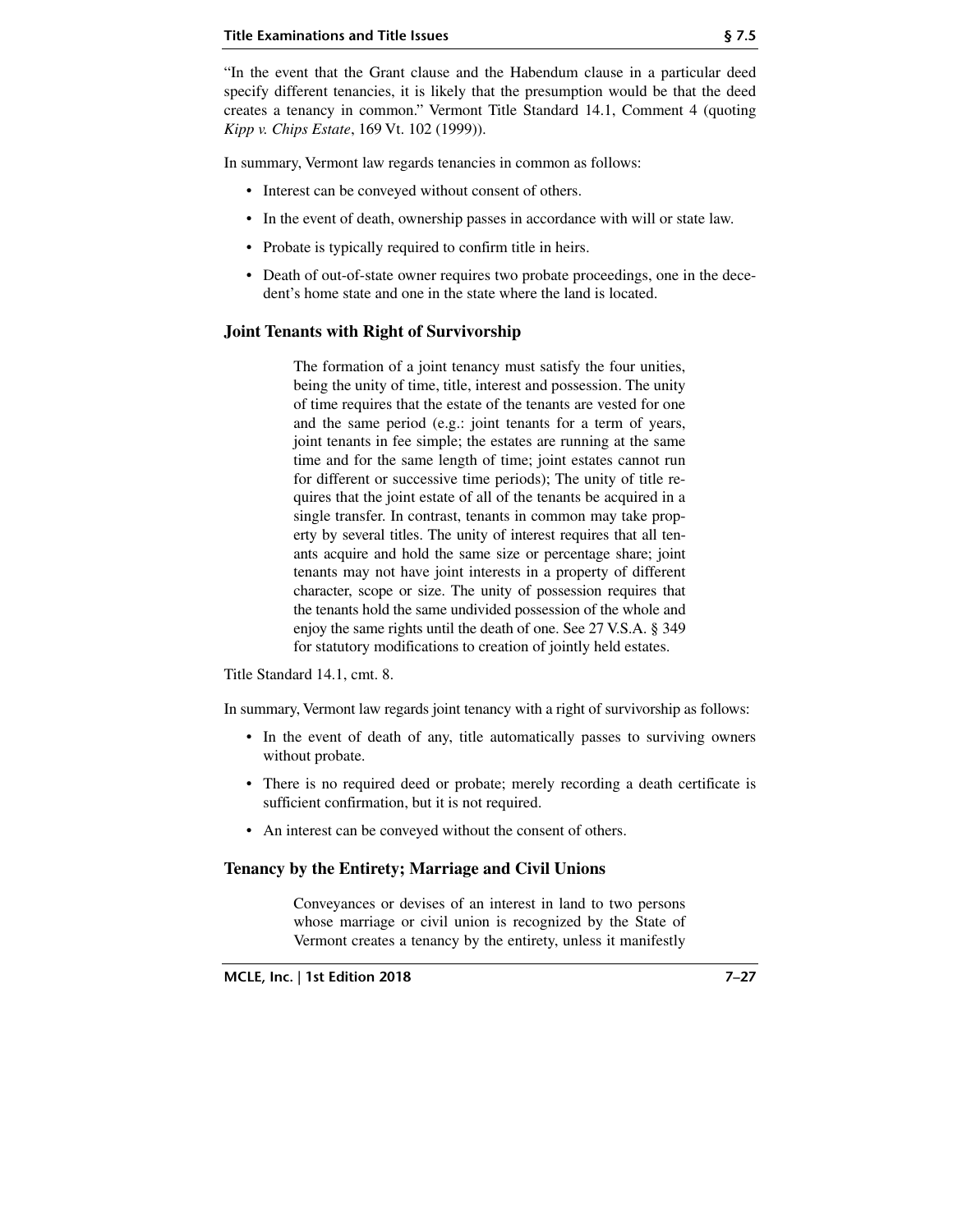appears from the tenor of the instrument that it was intended to create an estate in common or a joint tenancy.

Title Standard 14.1. "The common law incident of survivorship prevails for tenancies by the entirety in Vermont." Title Standard 14.1, cmt. 1 (citing *Town of Corinth v. Emery*, 63 Vt. 505 (1891)).

In summary, Vermont law regards tenancy by the entirety as follows:

- available only to married couples,
- cannot be conveyed without the consent of both,
- a creditor of one cannot reach the asset, and
- by statute, "to A and B, partners to a civil union" creates a tenancy by the entirety. *See* 15 V.S.A. § 1204(e)(1).

#### **Practice Note**

If the conveyance does not state the grantees' marital relationship, that does not necessarily impair marketability. Title Standard 14.1, Comment 2 provides guidance on this situation:

The failure to identify or state the marital relationship of plural grantees in a conveyance does not impair marketability if such identity or relationship is otherwise established by, or can be readily inferred from, other recorded instruments, acknowledgments or affidavits, it is good practice, however, to recite the marital or civil union relationship in the deed; i.e.: "A & B, husband and wife as tenants by the entirety" or "A & B, parties to a civil union as tenants by the entirety" as applicable.

## **§ 7.6 WITNESS REQUIREMENTS**

Vermont no longer requires that deeds or other conveyances of lands, or of an estate or interest therein, be witnessed.

#### **Practice Note**

Prior to November 1, 2004, there was a requirement that each signature be witnessed by at least one person. That requirement was removed by statutory amendment to 27 V.S.A. § 341, effective July 1, 2004. In practice, one will find many documents that are still executed with a witness to the signature. The existence of the witness does not affect the validity of the document, though it is no longer required. The witness requirement does persist for memoranda of leases under 27 V.S.A. § 341(c).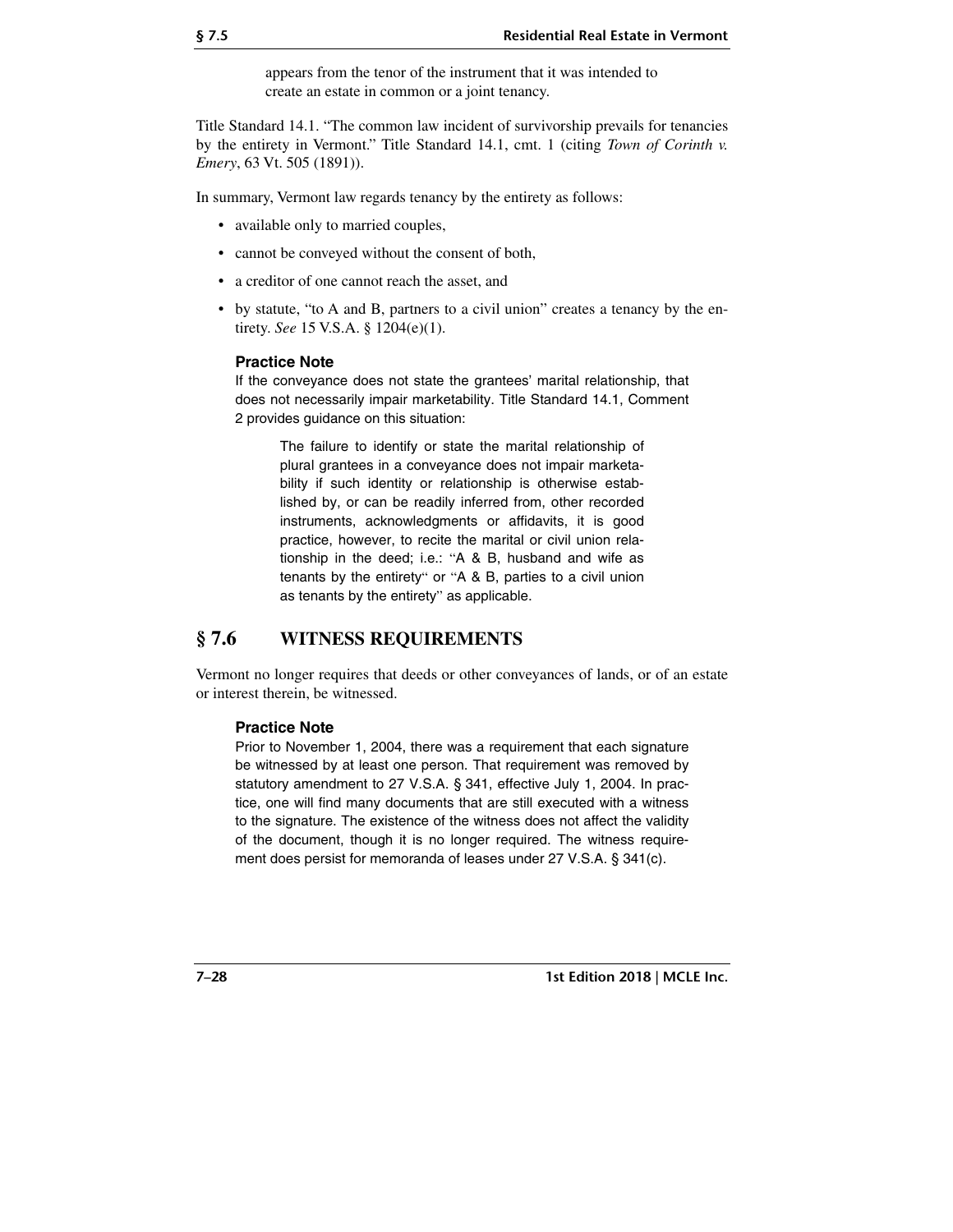# **§ 7.7 ACKNOWLEDGED**

By statute, "[d]eeds and other conveyances of lands, or of an estate or interest therein, shall be signed by the party granting the same and acknowledged by the grantor before a town clerk, notary public, master, county clerk or judge or register of probate." 27 V.S.A. § 341(a). In Vermont, such acknowledgement before a notary public is valid without any requirement for an official seal. 27 V.S.A. § 341(a)*.*

Deeds, mortgages, and other conveyances of land in fee simple or for a term of life, or a lease for a term in excess of more than one year, that are not properly acknowledged are not effectual against any person but the grantor and his or her heirs. 27 V.S.A. § 342.

Deeds and similar conveyances may be acknowledged out of state and still be effective. Pursuant to 27 V.S.A. § 379,

> (a) If deeds and other conveyances, and powers of attorney for the conveyance of lands, the acknowledgment or proof of which is taken out of state, are certified agreeably to the laws of the state, province or kingdom in which such acknowledgment or proof is taken, they shall be as valid as though the same were taken before a proper officer or court in this state. The proof of the same may be taken, and the same acknowledged with like effect before a justice, magistrate or notary public within the United States or in a foreign country, before a commissioner appointed for that purpose by the governor of this state, or before a minister, charge d'affaires, consul or vice consul of the United States in a foreign country.

> (b) Acknowledgments for deeds and other conveyances, and powers of attorney for the conveyance of lands, which are taken out of state before a proper officer of this state, shall be valid as if taken within the state.

If a grantor dies or leaves the state without validly acknowledging his deed, or if a grantor refuses to acknowledge a deed, execution may be proven by application to a justice of the Vermont Supreme Court or a judge of the Superior Court in the manner provided by 27 V.S.A. §§ 371–76. During such proceedings, the unacknowledged deed may be recorded and when so recorded in the proper office it shall be as effectual as though the same had been duly acknowledged and recorded until the later of sixty days thereafter or sixty days after the termination of the proceedings. 27 V.S.A. § 378.

# **§ 7.8 RECORDING REQUIREMENTS**

## **(a)** *Deeds and Other Conveyances of Lands, Estates, and Interests*

Deeds and other conveyances of lands, or of an estate or interest therein, shall be recorded at length in the clerk's office of the town in which such lands lie. 27 V.S.A.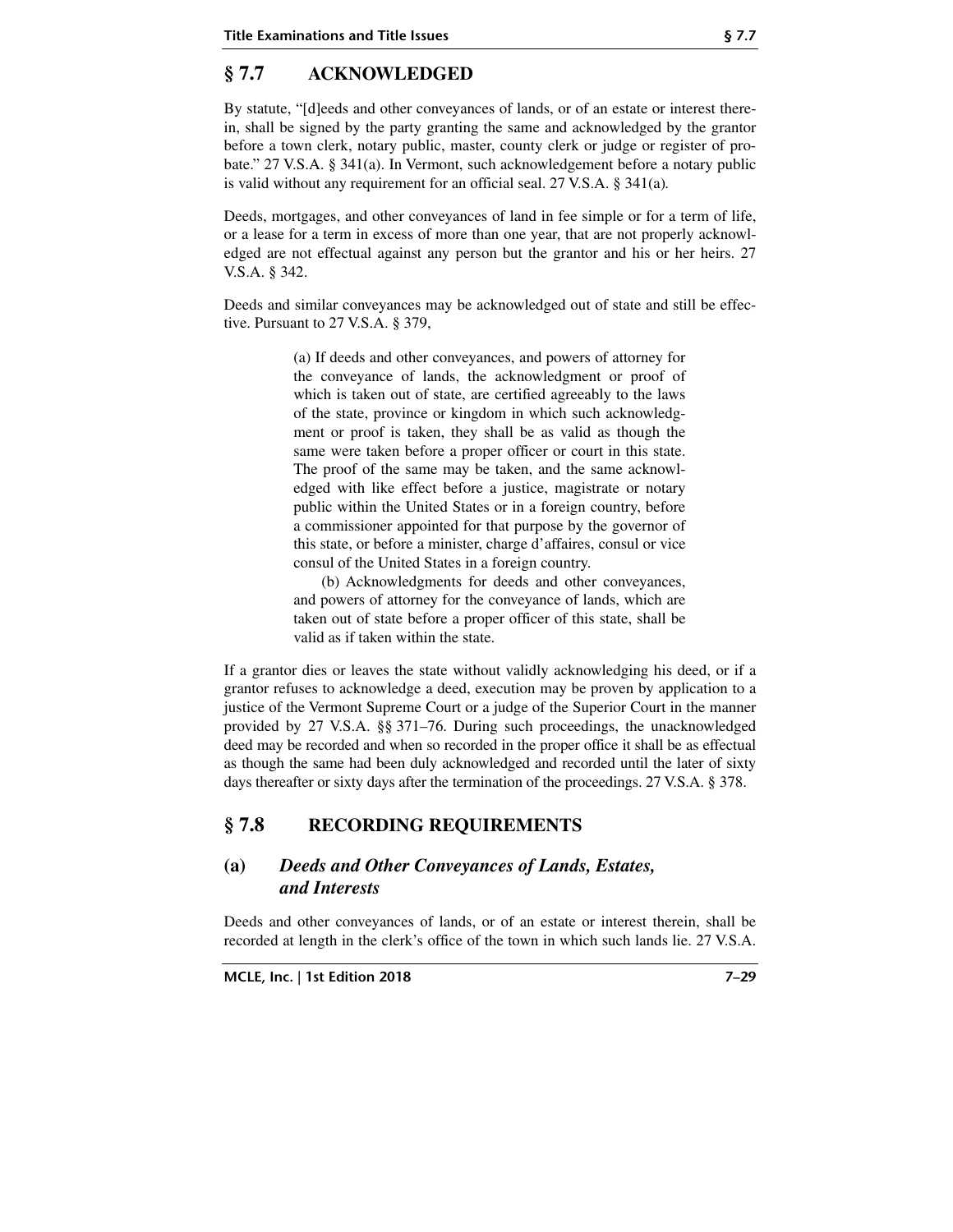§ 341(a). If the land is not in an organized town or similar, the conveyance must be recorded by the clerk of the county in which such lands lie in a book kept by the clerk for such purpose." 27 V.S.A. § 403.

To be recorded, any deed or other similar conveyance "which includes a reference to a survey prepared or revised after July 1, 1988 may be recorded only if it is accompanied by the survey to which it refers, or cites the volume and page in the land records showing where the survey has previously been recorded." 27 V.S.A. § 341(b).

Deeds, mortgages, and other conveyances of land in fee simple or for a term of life, or a lease for a term in excess of more than one year, that are not properly recorded are not effectual against any person but the grantor and his or her heirs. 27 V.S.A. § 342.

#### **Practice Note**

Timeliness of recording does not render a recorded document ineffectual. "The fact that the fourth deed was not recorded until . . . eighteen years after its execution and five years after the underlying mortgage was satisfied, does not render it invalid. See In Re Lane*'*s Estate, 79 Vt. 323, 328 (1906) (deed executed and delivered in 1880 effective as of date of delivery, although not recorded until 1901)." Merritt v. Merritt, Docket No. 83-328 (Vt. 1985).

Vermont is a "notice" state. Delivery of a deed, a mortgage, or other conveyance of land in fee simple or for term of life, or a lease for more than one year to a grantee who has no notice of a prior conveyance to another, establishes priority in the grantee without notice. The instrument constitutes constructive notice as of the time it is recorded.

Title Standard 2.5.

Vermont is a pure "notice" state, not a "race-notice" state, because a claimant does not have to record to perfect a claim nor win a race to the land records in addition to giving notice nor even record at all, to have good title. *Hemingway v. Shatney*, 152 Vt. 600, 603-4 (1989). Under *Hemingway*, Vermont's core recording provision 27 V.S.A. § 342 is merely a means, albeit a powerful one, of giving constructive notice, and so establishing priority, of one's claim against the world.

Title Standard 2.5, cmt. 1.

#### **Practice Note**

Transcription and/or recording errors by the clerk do not affect the recording's effectiveness. See, e.g., Title Standard 2.6 ("An instrument is considered to be recorded and effective against subsequent parties from the time it is delivered to the town clerk, even though there is (1) a delay in the transcribing or indexing; (2) a complete failure to transcribe or index; or (3) an error by the town clerk in the transcribing or indexing of the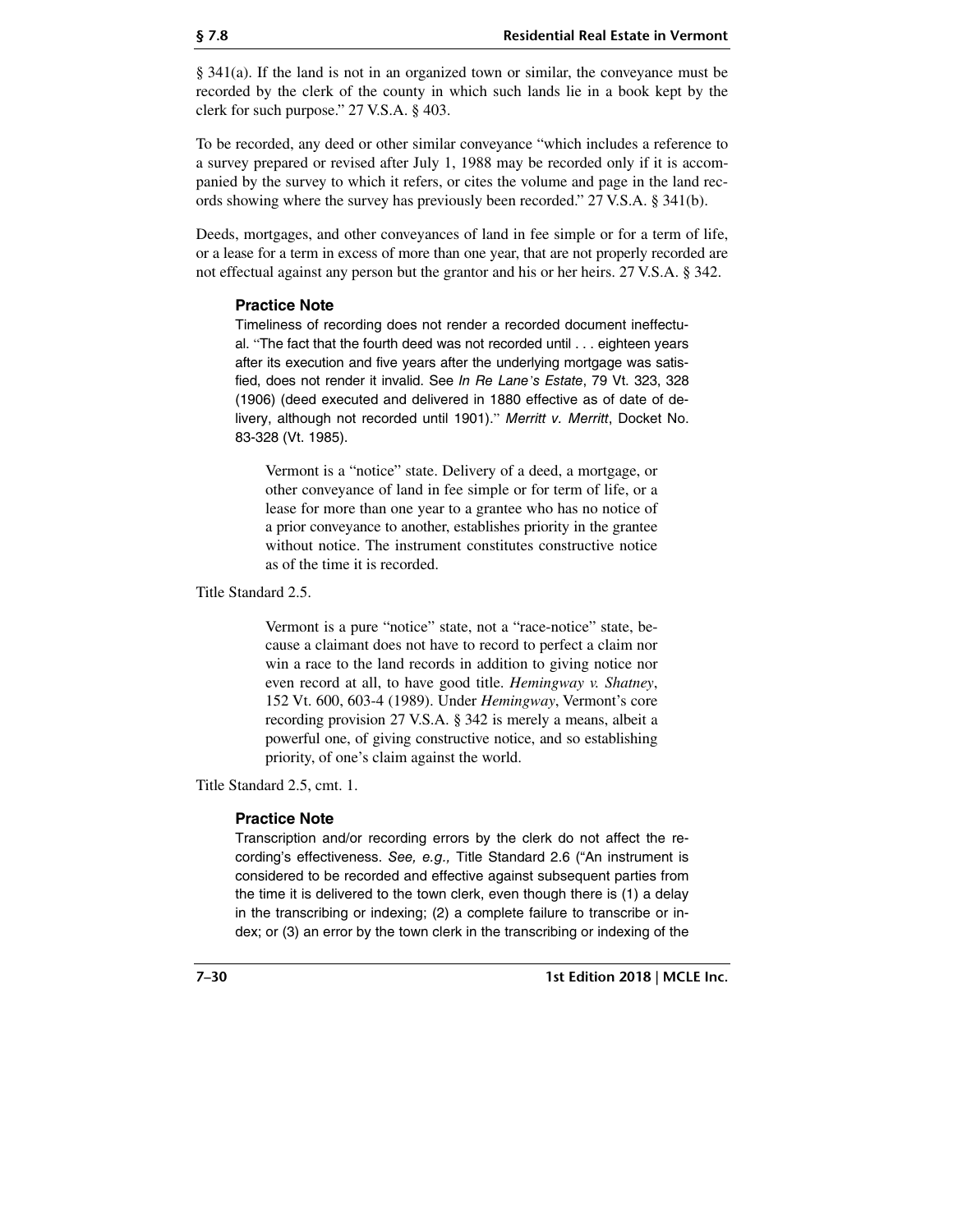same."); Haner v. Bruce, 146 Vt. 262, 264 (1985) (proper recording by the clerk is constructive notice notwithstanding clerical errors attributable to him or her in indexing the instrument in the town land records). The town clerk's indices are not part of the record; "thus the complete failure to index a recorded instrument does not invalidate the recording." Title Standard 2.6, cmt. 1.

## **(b)** *Leases and Notices or Memoranda of Leases*

A lease with a term of more than one year "need not be recorded at length if a notice or memorandum of lease, which is executed, witnessed, and acknowledged, . . . is recorded in the land records of the town in which the leased property is located." 27 V.S.A. § 341(c). To be effective, pursuant to this section the memorandum of lease shall contain at least the following information:

(1) the names of the parties to the lease as set forth in the lease;

(2) a statement of the rights of a party to extend or renew the lease;

(3) any addresses set forth in the lease as those of the parties;

(4) the date of the execution of the lease;

(5) the term of the lease, the date of commencement, and the date of termination;

(6) a description of the real property as set forth in the lease;

(7) a statement of the rights of a party to purchase the real property or exercise a right of first refusal with respect thereto;

(8) a statement of any restrictions on assignment of the lease; and

(9) the location of an original lease.

#### **Practice Note**

If the term of the recorded lease has expired, it is not a title encumbrance. Specifically, Title Standard 2.7 and comment 1 provide as follows:

In the absence of notice of renewal arising from possession, record, or otherwise, a recorded lease or other instrument evidencing a right or interest in real property with a specified term does not constitute an encumbrance on title when the term expressed in such leases or other instrument has expired.

**Comment 1.** The title examiner should disclose the existence of the instrument identifying the interest and an explanation of the reasons why the interest no longer constitutes an encumbrance on title.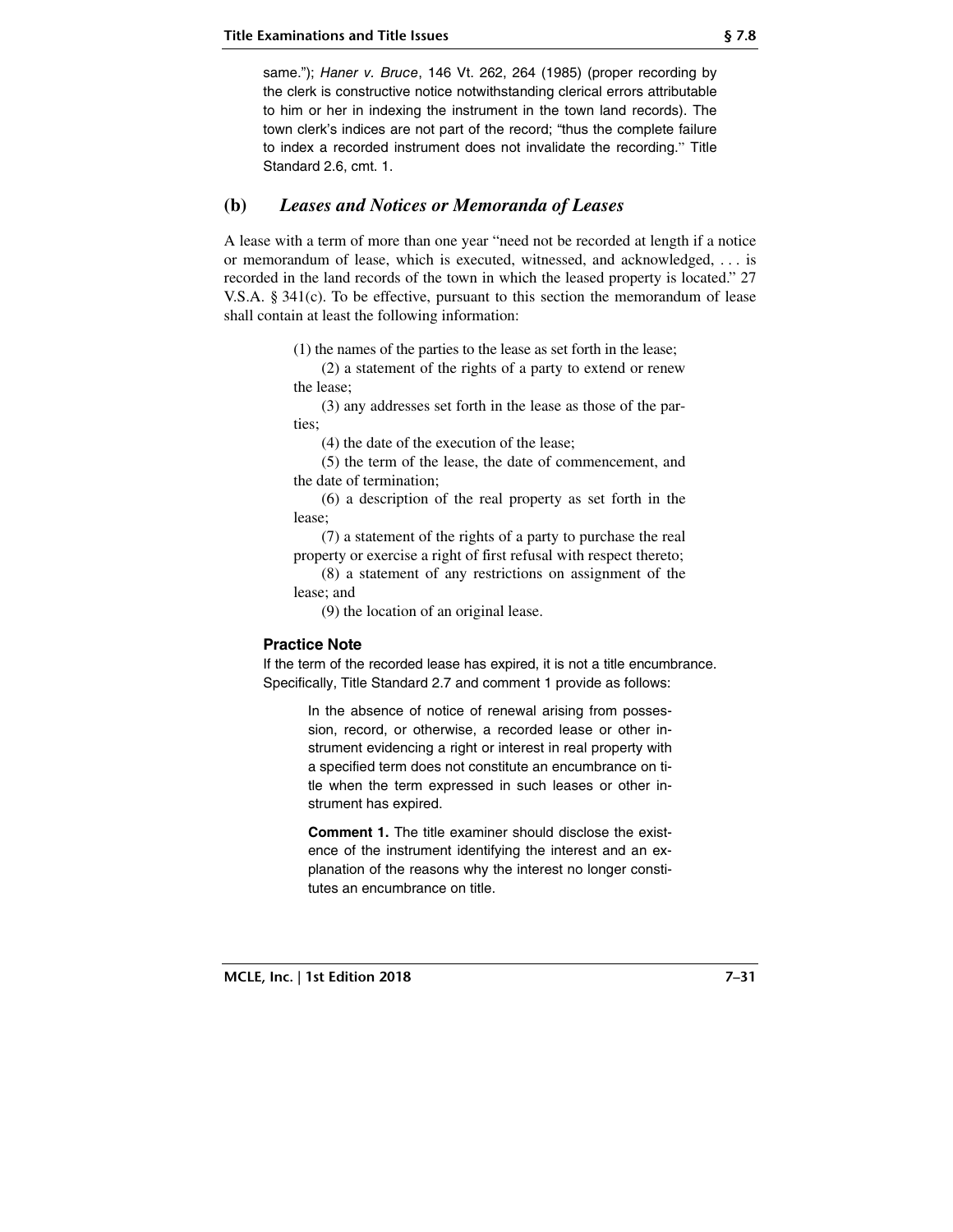## **§ 7.9 TITLES AND TITLE SEARCH**

## **§ 7.9.1 Conducting Title Examinations**

## **(a)** *Basic Considerations*

When starting a title examination, you must first understand the scope of the search requested. Typical requests include: a full forty-year search, an update from a prior opinion or title policy, or a current owner search.

Prior to visiting the land records, call ahead and confirm open hours or unexpected closures. This is especially true for the offices in smaller towns which may have extremely limited availability. Town listers and zoning administrators often have different hours than the town clerk.

Gather information concerning the property ahead of time. Identify the book and page reference for the current owner's deed, or ideally, have a copy of the deed itself with you. Also look up the property address online in order to become familiar with the property's general location.

Upon arrival at the land records, sign in the log book and introduce yourself to the town staff. Ask for a tour of the office and for any unique filing systems. You will need to identify where the various instruments are indexed, as some may be separately indexed.

Once situated in the land records, ensure that the property has been accurately identified. If book and page information for the current owner's deed is not available, the grantor-grantee index must be used to aid in identifying the property. Once located, cross-reference the current owner's deed with other available information in the clerk's office to confirm that the correct property has been identified. Ask the clerk directly if he or she knows anything about the property. He or she can be an extremely useful resource. Also visit the assessor and/or the lister's office to view and obtain copies of the lister's card and tax map for identification purposes.

## **(b)** *The Chain of Title*

The next step is to construct the chain of title. Starting with the current owner, search back in time to the first acceptable conveyance that is at least forty years old. This does not need to be a warranty deed. 27 V.S.A. § 602(c). Title Standard 2.1 provides:

> A Title Search covering a period to an instrument recorded at least 40 years is sufficient for a title purview of the Marketable Record Title Act (27 V.S.A., Ch 5), provided that the basis thereof is a deed, a deed under some governmental authority, a probate proceeding in which the property is reasonably identified or described, a mortgage deed subsequently foreclosed, or any other instrument which shows of record reasonable probability of title and possession thereunder, provided further, that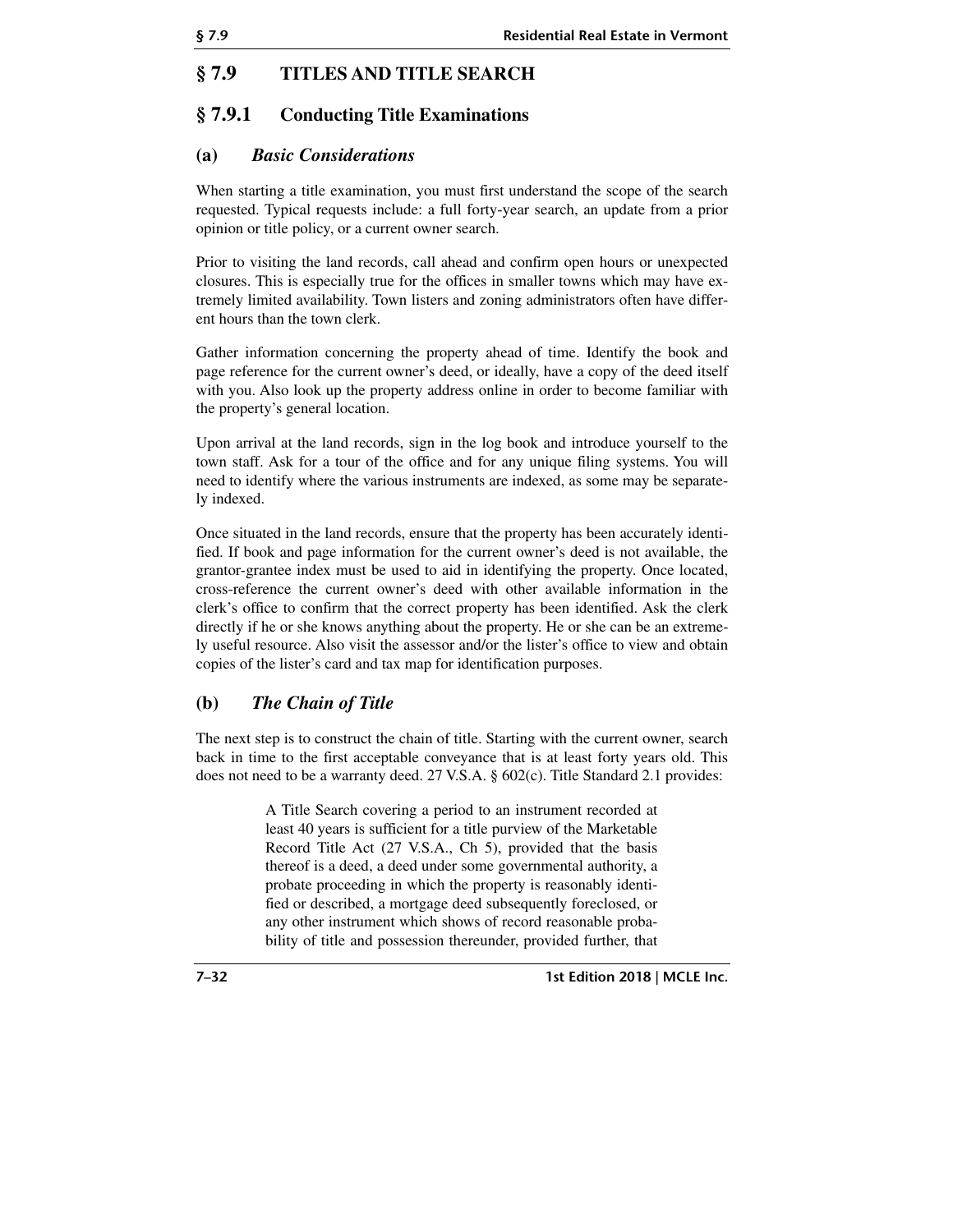none of the title instruments within that period actually searched discloses any title defects or outstanding interests in third parties, in which case, the search should be extended beyond the 40-year period in order to determine the existence and validity of such defects or interests at the time of the search.

Be sure to take detailed notes about the period of ownership for each grantee, as this will be necessary to search the title forward.

#### **(c)** *Out Conveyances*

After completing the chain of title, the next step is to search the title forward by reviewing the out conveyances for each grantee in the chain. Comment 3 to Title Standard 2.2 provides:

> Generally speaking, the period of constructive notice from the land records, and therefore the period of the title search, extends to a particular owner from the date such owner acquires title (not the date on which the transfer is recorded) to the date of the recording of a conveyance divesting the owner of the interest being examined. In this respect, such record notice and period of title search are corollary terms, the period of both being synonymous. If, after the recording of a deed from an owner, another deed is subsequently recorded from that same person to a different grantee (whether the date thereof is earlier or later is immaterial), a purchaser from the first grantee is not charged with constructive record notice of the second grantee's conveyance, though it is on record when the title is searched. This principle has general application in the case of two successive deeds from the same grantor, both deeds recorded in the order of their execution. A party thereafter purchasing from the first grantee is not charged with notice by reason of the record then existing of the second deed. This principle will also control the required period of search when the first of two deeds has been the last to be recorded.

Utilizing the notes taken to construct the chain of title, next search the grantorgrantee index for the period of property ownership of each grantee and identify any possible out conveyances (including easements and encumbrances that affect the property). Once all potential out conveyances have been identified, it may be possible to eliminate some from further consideration if the instrument is nonlocus to the property being searched or the instrument is a properly discharged mortgage. See 27 V.S.A. §§ 461–69.

If there is any uncertainty whether an out conveyance should be eliminated from further consideration, it is best practice to continue to note it for further assessment.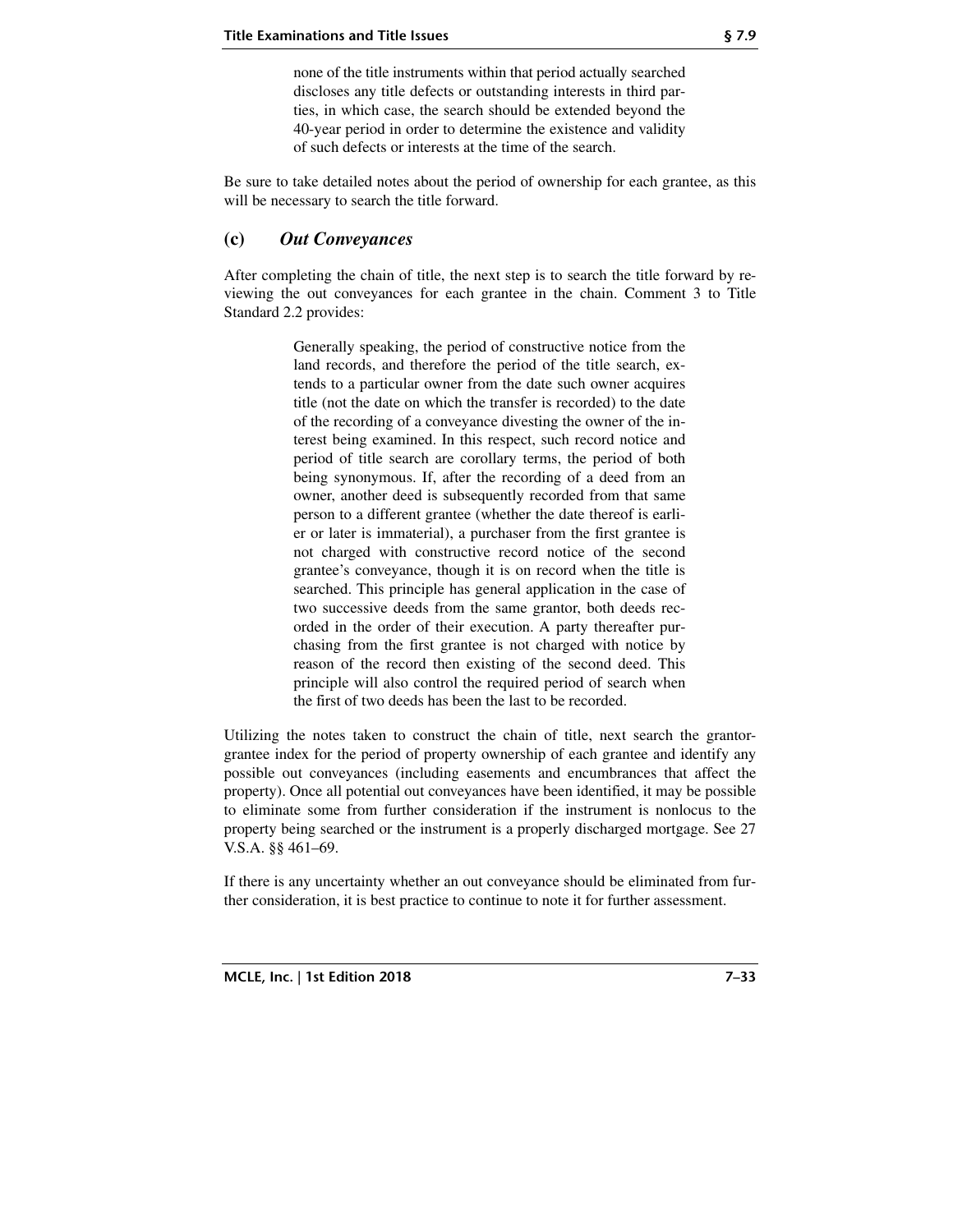Review all pertinent instruments carefully, paying special attention to any language in the document which may indicate further research is required. For example, a deed may reference a subject easement or a covenant which would then need to be located and reviewed. Comments 6 and 7, respectively, to Title Standard 2.2 provide:

> Where an owner divides a tract of land, and, in conveying one portion of it, creates in favor of that grantee an easement or other right or interest over the portion retained, subsequent purchasers of such retained portion are charged with constructive notice of the existence of such easement or other right or interest, because the first recorded deed, even though conveying other land, is in the chain of title to the common grantor's remaining land. Therefore, the lack of actual notice or knowledge on the part of the subsequent purchaser to the existence of the easement or the fact that the deed stated that remaining property was free and clear of all encumbrances, are all immaterial.

and

Because of these rules, the concept of chain of title and the corresponding duty of a title examiner, are not limited to transactions which involve the same land in which an interest is then being acquired but can and do extend to those transactions of the same grantor but involving other land.

Also carefully review any instruments relating to zoning, subdivision, development, and other permitting matters. As discussed further below, the zoning office will need to be visited to get a complete picture of the property's zoning status.

## **(d)** *Additional Indices*

After completing the grantor-grantee index search, review any other index maintained by the clerk as well. For example, liens and surveys are commonly indexed separately. Comment 9 to Title Standard 2.2 states: "The term 'other appropriate indices' as used in this title standard includes the general grantor-grantee index (but does not include the indices of the individual record books), lien index, road record books, index of discharged instruments if kept separately, and the uniform commercial code financing statement index."

## **(e)** *Other Documents*

Uniform Commercial Code (UCC) filings are typically stored in a separate area and should be reviewed back at least five years. UCC filings are also available online, as discussed below.

There will likely be a collection of instruments received for recording but not yet indexed that the clerk keeps at his or her desk. These are documents that have been recorded by virtue of being delivered to the town clerk. Review these recently received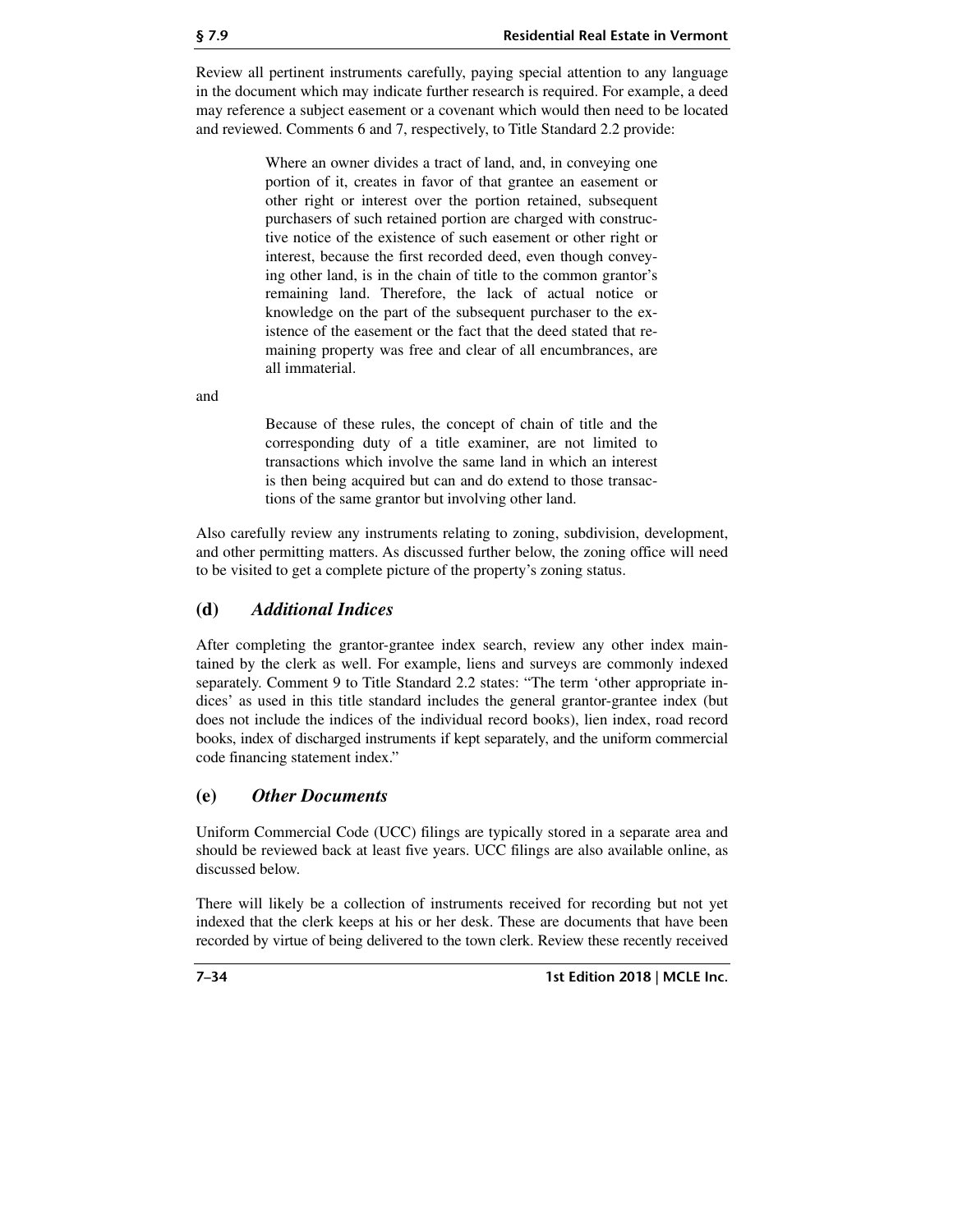documents for anything pertinent to the property. This establishes the period of examination up to the day of the visit to the town offices.

Also obtain the tax bill for the property, as well as any relevant tax information, e.g., current status of payments, tax year of the town. Either the clerk will provide this information directly or will indicate another person in the office who can. This person will also be able to provide information on the current status of water, sewer, and stormwater charges, if any.

As discussed in greater detail in  $\S$  7.10.2(d), below, visit the zoning office to review zoning records for permits and other issues. Collect all permits relevant to the property. Note that many of the permits will not have been recorded in the land records. In many instances, only notices of municipal permits are recorded. Ask the zoning officer if there are any known violations affecting the property.

## **(f)** *Other Resources*

After returning from the land records, there are a number of online resources available to supplement what was found in the search. This includes:

- the Vermont Agency of Natural Resources (ANR) Act 250 database at http://www.anr.vermont.gov;
- the ANR wastewater permit database at http://www.anr.vermont.gov;
- the Vermont secretary of state at http://www.sec.state.vt.us;
- a UCC search; and
- corporate entity information.

# **§ 7.9.2 Potential Defects**

There are a number of potential issues that may affect the documents pertinent to the property. These issues are described in greater detail with respect to requirements of conveyancing in Sections § 7.3 through § 7.8 above. These issues, and their potential remedies, include the following:

## **(a)** *Defects of Execution*

If the document fails to state consideration or lacks the required witnesses or acknowledgement, it is not considered defective after it has been recorded for fifteen years. 27 V.S.A. § 348.

If an acknowledgement lacks a notary's seal, this is not considered a defect. 27 V.S.A. § 341(a).

If an instrument lacks an acknowledgement, it is effective only against the grantor and his or her heirs. 27 V.S.A. § 342.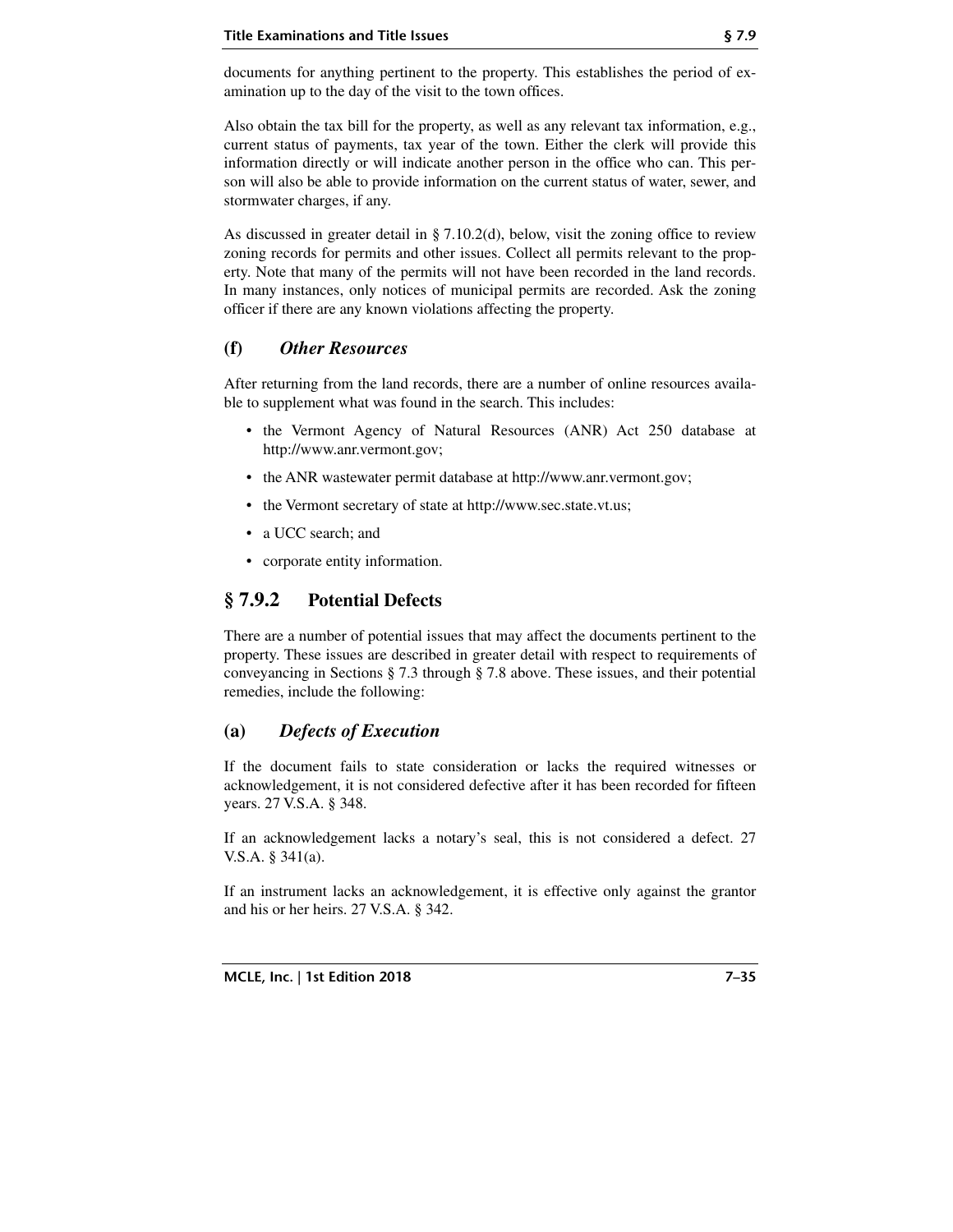An out-of-state acknowledgement is accepted in Vermont if it was executed properly in the state of execution. 27 V.S.A. § 379.

## **(b)** *Name Variances*

Minor variations in the names of the grantor and the grantee are given leeway with the passage of time. Title Standard 8.1 provides:

> It should be manifest from the face of the document that the grantor is the same as the grantee in the instrument conveying title to the grantor. Generally, this means that the name of the grantor will be the same as the prior grantee; or, a subsequent deed contains a recital that the grantor in such deed and the grantee in a prior deed are the same person. Notwithstanding, a greater degree of liberality should be indulged with the greater lapse of time and in the absence of circumstances appearing in the land records which raise reasonable doubt as to the identity of the parties.

## **(c)** *Powers of Attorney*

A power of attorney must be signed, witnessed by one person, acknowledged, and recorded. Title Standard 6.5 provides:

> In the absence of actual knowledge or constructive notice derived from properly indexed instruments in the chain of title to the contrary, a title examiner may presume that an individual grantor who has conveyed property pursuant to a properly executed and recorded power of attorney, whether or not durable, was (a) competent to execute the power of attorney, (b) competent and alive at the time the deed was delivered, and (c) the power of attorney had not been revoked at the time the deed was delivered.

## **(d)** *Surveys*

Deeds after July 1, 1988 which refer to a survey or surveys that are being recorded in the land records must either be accompanied by the survey to which it refers or, if the survey has been previously recorded, cite the recording information. 27 V.S.A. § 341(b).

## **(e)** *Corporate Authority*

Instruments executed on behalf of a corporate entity must indicate that the signature is the free act and deed of the individual as well as the entity. Title Standard 20.1 provides:

> When a conveyance or other instrument of a corporation executed in the name of the corporation appears in the chain of title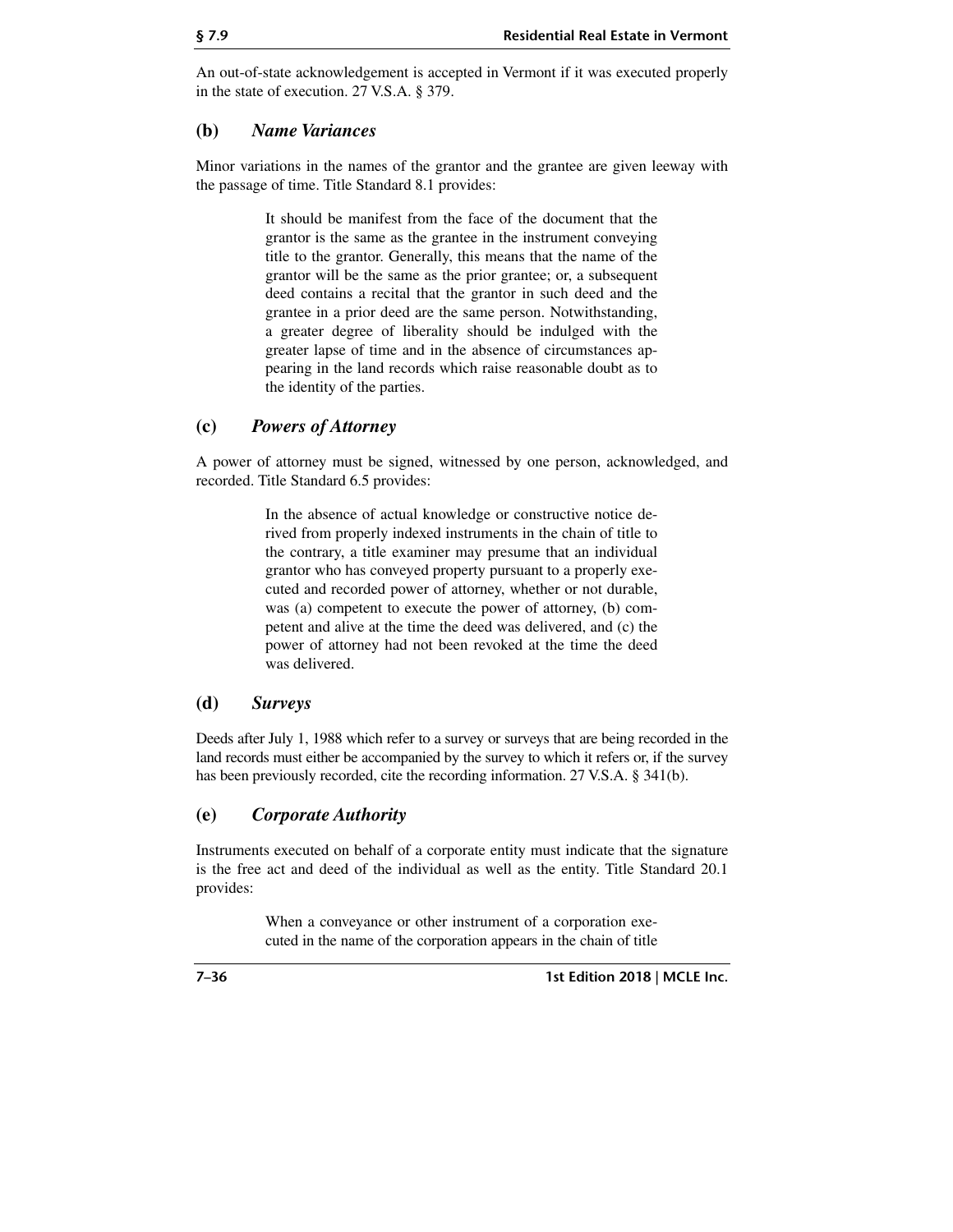and it is in proper form, it shall be presumed (1) that the person executing the instrument was the officer or agent they purported to be and was duly authorized to execute the instrument for and on behalf of the corporation; and (2) that the corporation was legally in existence at the time the instrument took effect.

## **(f)** *Tenancy*

Conveyances to spouses, including partners to civil unions, are presumed to be by the entirety with rights of survivorship. Conveyances to nonspouses are presumed to be in common. Title Standard 14.1 provides:

> Conveyances and devises of lands, whether for years, for life or in fee, made to two or more persons, shall be construed to create estates in common and not in joint tenancy, unless it is consistently and unambiguously expressed therein that the grantees or devisees shall take the lands jointly or as joint tenants or in joint tenancy or to them and the survivors of them. This provision shall not apply to (a) devises or conveyances made (i) in trust; (ii) to a married couple; (iii) to parties who are parties to a civil union where the civil union and the conveyance were both made after June 30, 2000; or (b) a conveyance in which it manifestly appears from the tenor of the instrument that it was intended to create an estate in joint tenancy.

> Conveyances or devises of an interest in land to two persons whose marriage or civil union is recognized by the State of Vermont creates a tenancy by the entirety, unless it manifestly appears from the tenor of the instrument that it was intended to create an estate in common or a joint tenancy.

## **(g)** *Death of Cograntor*

If a deed indicates that a party to a deed is now deceased, a death certificate should be located in either the vital records of the town or recorded in the land records. Title Standard 6.4 provides:

> If the grantor took title with a spouse or a partner to a civil union, a title examiner may presume the spouse or partner to a civil union to be deceased if (a) the deed contains a recitation to that effect and has been recorded for not less than fifteen (15) years with the clerk of the town where the real property is located; or (b) a death or burial certificate or decree issued by a court having competent jurisdiction, or other proof of death establishing the grantor's status as widowed, has been recorded or is available for filing with the clerk of the town where the real property is located.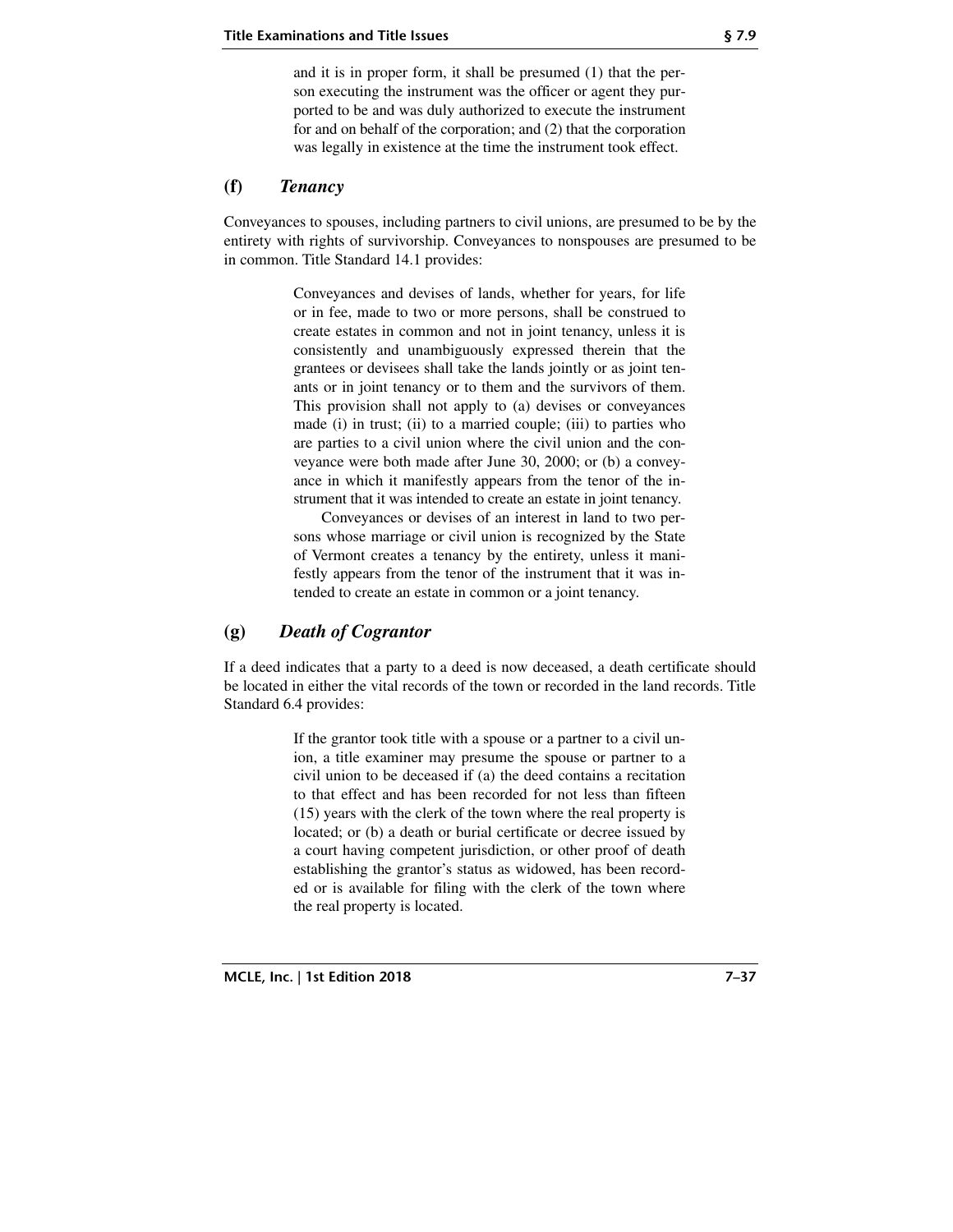## **(h)** *Probate Licenses*

A probate license must be obtained and recorded by an estate prior to conveying property.

An heir's deed is considered valid after a fifteen-year period has passed. Title Standard 13.1 provides:

> A deed by heirs, whether in warranty or quitclaim form, shall be effective to pass title to real estate where the same has been of record for a period of at least fifteen years and it is established by corroborative evidence that the signatories of said deed are all of the decedent's heirs-at-law.

## **(i)** *Leases*

After June 1, 1998, rather than recording an entire lease, a notice of lease may be recorded if it meets certain requirements. *See* § 7.8(b), above, and 27 V.S.A. § 341(c).

## **(j)** *Trusts*

Conveyances involving trusts should be made to the trustee of the trust rather than to the trust itself, as the trust is not considered a "person" under Vermont law. A certificate of trust must be recorded with any conveyance and must meet very specific requirements. *See* 14A V.S.A. § 1013.

## **(k)** *Mortgage Discharges*

Under Vermont law, there are several means of effectively discharging mortgages of record. Title Standard 18.1 describes the proper method for discharging a mortgage. These include the following:

#### **By entry on the record**

Pursuant to 27 V.S.A. § 461:

Mortgages may be discharged by an entry on the margin of the record thereof in the record of deeds, acknowledging satisfaction of the mortgage, signed by the mortgagee or by his or her executor, administrator, assignee, attorney at law or attorney acting under a duly executed and recorded power of attorney, such signature to be witnessed by the town clerk or assistant town clerk having custody of such record. Such entry shall have the same effect as a deed of release acknowledged and recorded.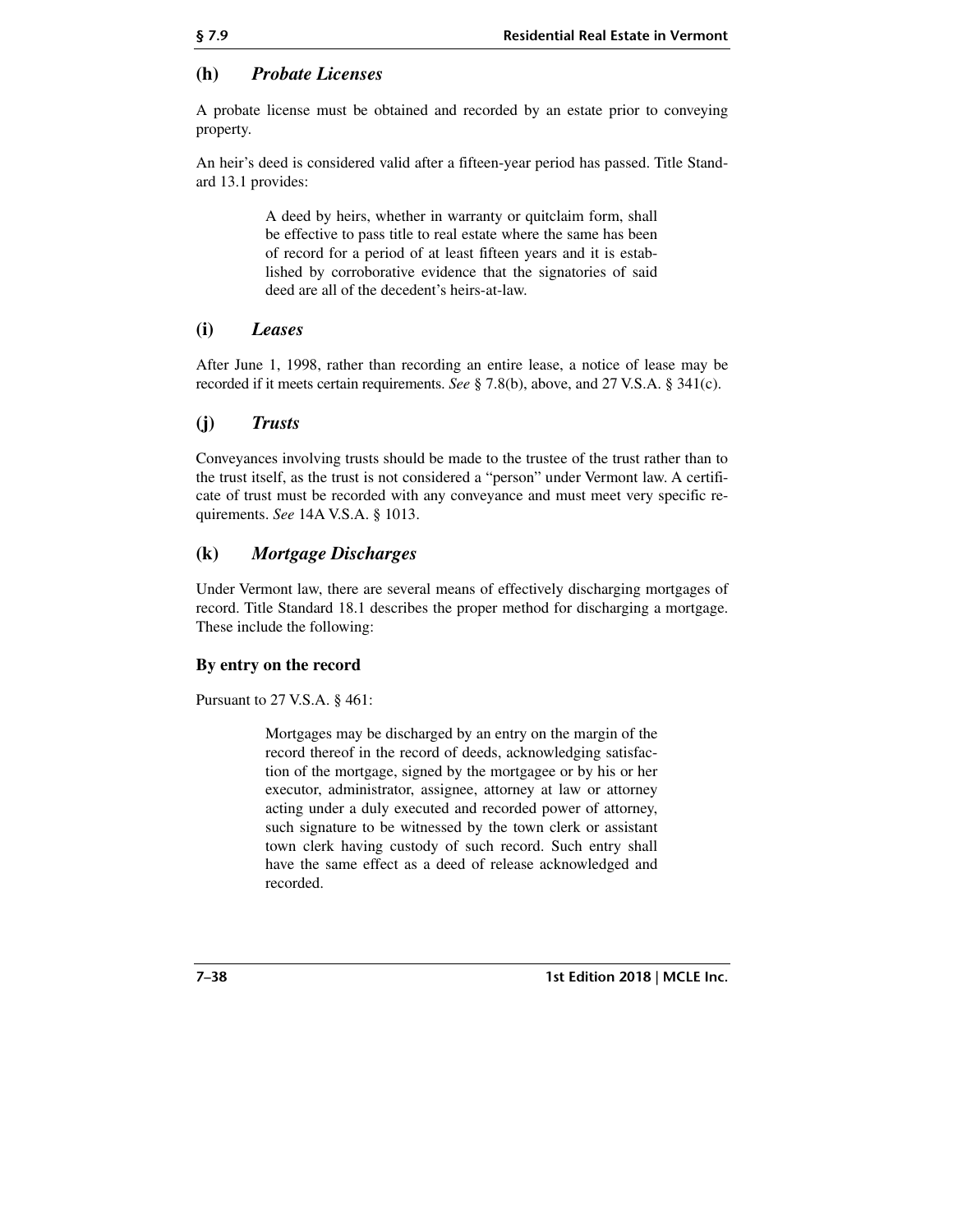#### **Practice Note**

Where a nonresident mortgagee dies out of state, the mortgagee's fiduciary can discharge the mortgage without the need for ancillary administration in Vermont. Title Standard 18.1, cmt. 8.

#### **By acknowledgement of payment**

Pursuant to 27 V.S.A. § 462:

Mortgages may also be discharged by the mortgagee or by his or her executor, administrator, assignee, attorney at law or attorney acting under a duly executed and recorded power of attorney, acknowledging payment thereof by an entry on the mortgage deed, signing the same in the presence of one or more witnesses, which entry, upon being recorded on the margin of the record of such mortgage in the record of deeds, shall discharge such mortgage and bar all actions brought thereon.

#### **By separate instrument**

Pursuant to 27 V.S.A.§ 463:

(a) Mortgages may be discharged by an acknowledgment of satisfaction, executed by the mortgagee or his or her attorney, executor, administrator or assigns, which shall be substantially in the following form:

"I hereby certify that the following described mortgage is paid in full and satisfied, viz: \_\_\_\_\_ mortgagor to \_\_\_\_\_ mortgagee, dated \_\_\_\_\_ 20\_\_, and recorded in book \_\_\_, page \_\_\_, of the land records of the town of \_\_\_\_\_.

(b) When such satisfaction is acknowledged before a town clerk, notary public, master, county clerk, or judge or register of probate and recorded, it shall discharge such mortgage and bar actions brought thereon.

Regarding potential irregularities and discrepancies in mortgage discharges, Title Standard 18.2 states: "A discharge of a mortgage is sufficient, notwithstanding error in dates, amounts, volume and page or record, property descriptions, names of parties and other information, if, considering all circumstances of record, sufficient data are given to identify, with reasonable certainty, the mortgage sought to be discharged."

Chapter 27 V.S.A. § 470 may also validate a defective mortgage discharge if the subject property is a one-to-four-family residential property. This section provides:

> Validation of mortgage discharge on one- to four-family residential property

> (a) Subject to the provisions of subsection (b) of this section, a mortgage discharge executed on behalf of a banking or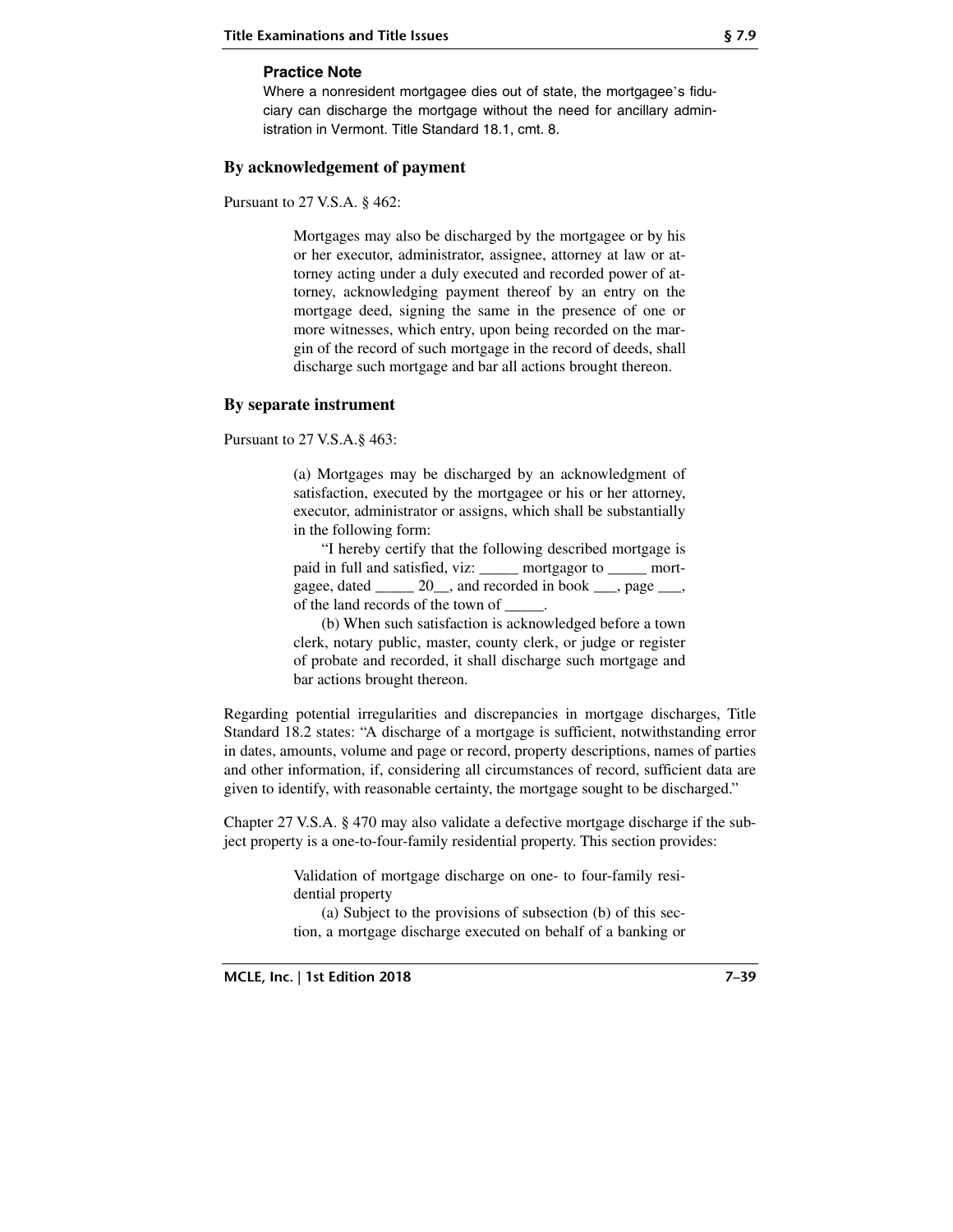lending institution with respect to a mortgage encumbering a one- to four-family residential real property, including a residential unit in a condominium or in a common interest community as defined in Title 27A, that is not valid because it is not executed by or is not issued by or in the name of the record holder of the mortgage, shall be valid as if it had been issued or executed by the record holder of the mortgage if:

(1) No person has within three years after the discharge is recorded brought an action challenging the validity of the discharge and recorded a copy of the complaint in the land records of the town where the discharge is recorded; and

(2) An affidavit is recorded that is dated more than three years after the recording date of the mortgage discharge and contains the following:

(A) A statement that the affiant has been the record owner of the real property described in the mortgage for at least two years prior to the date of the affidavit.

(B) The recording information for the mortgage, any assignments, and the release.

(C) A statement that, since the date of the recording of the release, the affiant has received no demand for payment of all or any portion of the debt secured by the mortgage and has received no notice or communication that would indicate that all or any portion of the mortgage debt remains due or owing.

(D) A statement that, to the best of the affiant's knowledge and belief, the mortgage has been paid in full.

(b) The provisions of this section shall not apply to any release obtained by fraud or forgery.

#### **(l)** *Liens*

A lien notice may be recorded in the land records, but its effect may be limited to a period of 180 days before it is deemed expired by operation of law unless perfected. Liens must be perfected by recording a writ of attachment in the land records within 180 days after the recording of the notice of lien. 9 V.S.A. § 1924; 12 V.S.A. § 3291.

A recorded but unperfected lien creates a cloud upon title until this statutory expiration period has lapsed. *See Filter Equip. Co. v. I.B.M. Corp.*, 142 Vt. 499, 502 (1983) (observing that a recorded but unperfected lien can create a cloud upon title: "[A recorded lien], even without attachment, has a practical effect upon alienation, in that disclosure is required, 9 V.S.A. § 1922, and a cloud upon title created.").

#### **Practice Note**

See Wharton v. Tri-State Drilling & Boring, 175 Vt. 494 (2003) for a case in which the malicious failure to release and discharge an unperfected mechanic's lien gave rise to slander of title action and punitive damages. See Comment 4 to Title Standard 2.3, which includes a reference to the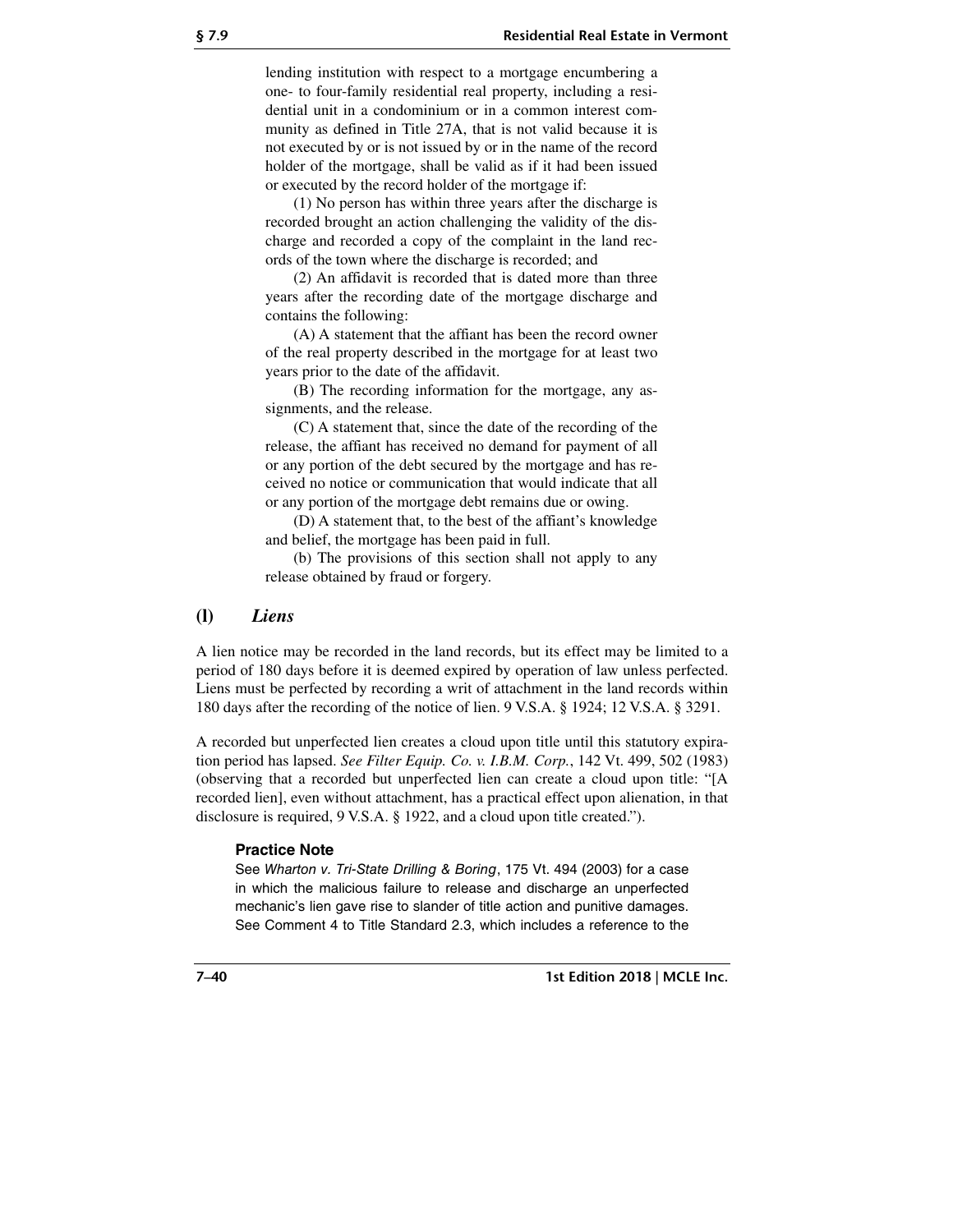rule describing when an instrument recorded may slander title as described in Wharton.

Special attention should be paid to "springing liens" as described in Comment 5 to Title Standard 2.2, as a title examiner is responsible for identifying such encumbrances even if outside the chain of title.

> "Springing liens" are an exception to the general rule [a subsequent party in the chain of title will not be charged with notice of an instrument which is outside the chain of title]. Federal liens, Vermont tax liens (and those liens which purport to have the same effect as such liens) and judgment liens recorded against a person who does not own an interest in real estate at the time of the recording of such lien will attach by operation of law to any interest acquired subsequent to the recording of the lien for the effective term of the lien. The title examiner must search outside the traditional chain of title to find these liens. The recommended period of search for these liens is back twenty years from the date of the search. The title examiner must check for liens filed against each person who had title to the property being searched back for the full twenty year period. The title examiner should also check the name of the client, if the client is acquiring the property being examined.

Additionally, in September 2016, the title standards subcommittee affiliated with the Real Estate Section of the Vermont Bar Association concluded that a springing lien will attach to after-acquired property, meaning that a lien may be recorded in advance of the acquisition of title but will immediately attach to any property acquired during the period the lien is effective. See Title Standard 2.2, cmt. 5.

## **§ 7.10 SUBDIVISION, DEVELOPMENT AND PERMITTING**

## **§ 7.10.1 Matters of Record**

As described above, the title examiner must identify instruments of record associated with subdivision, development, and other permitting matters. In addition, the title examiner must conduct at least a cursory review of these instruments to confirm whether the conditions of any permits require further items to have been recorded in the land records. The examiner must then confirm whether such items have in fact been recorded. If so, the examiner will report such matters. If not, such matters should be identified as a possible title defect. By way of example: both waste water and potable water system permits and stormwater discharge permits include conditions requiring engineer's certifications that are typically required to be recorded among the land records.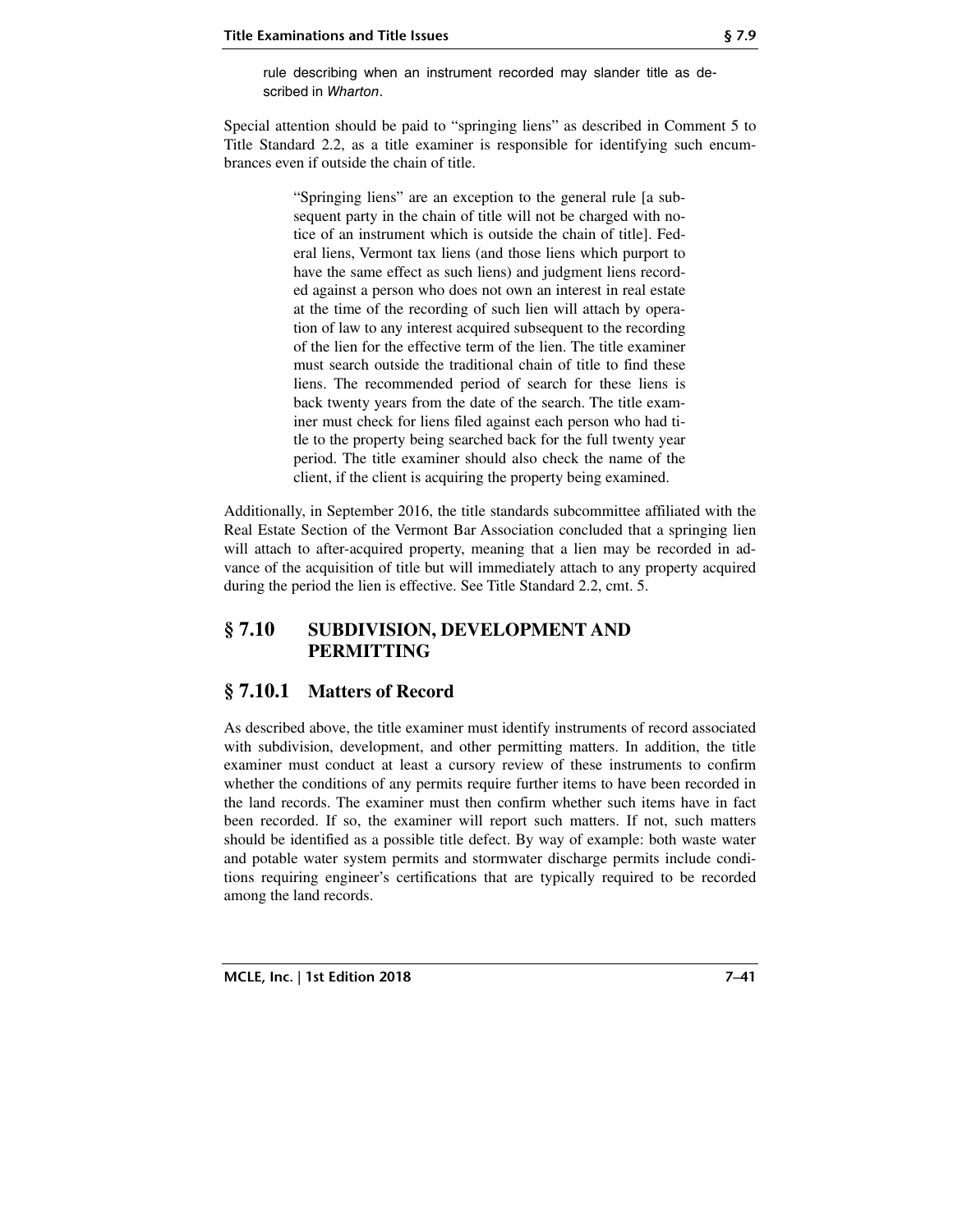The title examiner's search must extend beyond the land records and include a review of municipal permits records. The examiner should review municipal zoning and permitting records and compare the applications and permit approvals to the description of the improvements on the property set forth in the tax lister's card. Any discrepancies should be noted as a possible title defect. A simple example: a four bedroom house constructed on a property approved for a three bedroom house may be in violation of the property's wastewater system and potable water supply permit.

# **§ 7.10.2 Off-Record Matters**

Again, as described above, the title examiner must also be aware of the absence of certain permits that may be required for the property. The list of potential permits for any given property depends entirely on how the property is, if at all, subdivided, developed, and used. Depending on the use of a particular property, one or more of literally hundreds of permits could be required. It is not the role of the title examiner to determine which of all those permits a property may require for its intended use, but it is the duty of the practitioner to identify those things that may affect the client's interest in the property. Depending on the circumstances, this requires the title examiner to identify at least some of the permits that are required for the property in its existing condition. While the list of permits is too great to address at length, following is a cursory analysis of some of the major ones, the absence of which could amount to a title defect.

## **(a)** *Act 250*

Since 1970, Act 250 permits are required for many reasons. *See* 10 V.S.A. § 6081. Several key reasons the title examiner should be aware of include

- subdivision of land,
- construction or development activity, and
- material or substantial changes to previously approved subdivisions or development.

"Subdivision" includes the division of land into ten or more lots for purpose of resale and is not limited to contiguous lots. "Subdivision" for these purposes also includes lots created on property owned or controlled by the subdivider that is within five miles of the property in question, i.e., the "involved land," or is within the jurisdictional area of the same Act 250 district commission, and such "other" subdivision could have occurred during any continuous period of five years. The ten-lot limitation above is reduced to six lots in municipalities that have not adopted permanent zoning and subdivision bylaws. The title examiner must take note how and when the parcel of land in question was created, determine whether its creation would have triggered the requirement for an Act 250 permit, and disclose a title defect if that permit is not found of record.

"Development" requires an Act 250 permit (regardless of whether a subdivision is involved). "Development" likewise has many triggers under Act 250, including the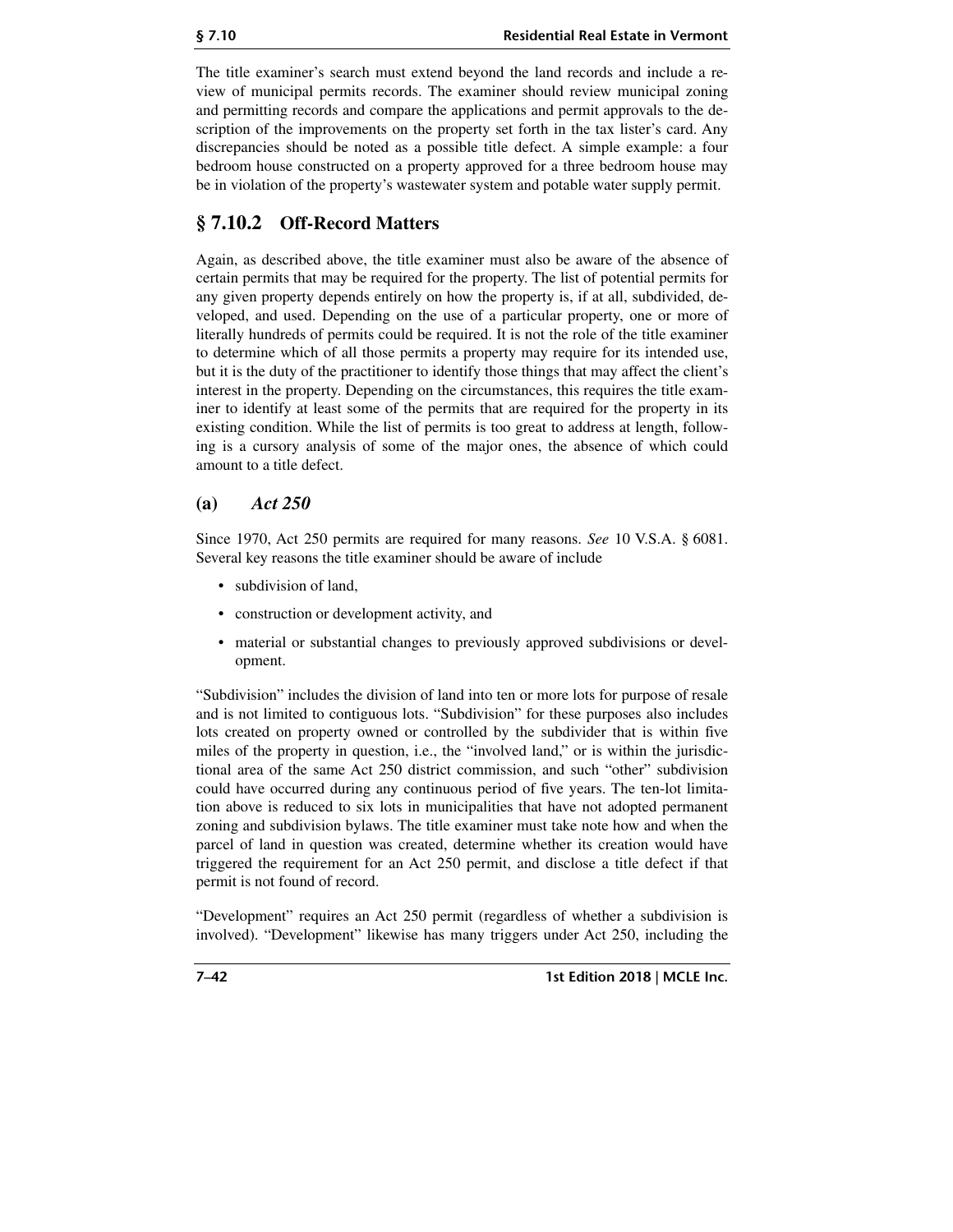construction of improvements for commercial or industrial purposes on a tract or tracts of land involving more than ten acres of land (or one acre of land in municipalities that have not adopted permanent zoning and subdivision bylaws or that have adopted such bylaws and elected to have Act 250 jurisdiction apply) and the construction of housing projects with ten or more units. Again, the title examiner must take note how and when the parcel of land in question was developed, determine whether its development would have triggered the requirement for an Act 250 permit, and disclose a title defect if that permit is not found of record.

## **(b)** *Wastewater System and Potable Water Supply Permits*

The requirement for wastewater system and potable water supply permits has evolved over time, so it is important for the title examiner to take note of dates of improvements on a given property. Effective January 1, 2007, the absence of a wastewater system and potable water supply permit for preexisting development would no longer be considered a title defect thanks to the so-called clean slate exemption. Of course any pre-2007 permits of record should be disclosed, as well as any apparent defects of record revealed by the conditions of approval of such permits. Importantly also, the "clean slate exemption" persists only until the preexisting system fails or one of the jurisdictional triggers for a current system is later triggered. Also, the "clean slate exemption" does not except failure to comply with conditions associated with pre-2007 permits.

After January 1, 2007, wastewater system and potable water supply permits are required for a multitude of reasons set forth in 10 V.S.A. § 1973, including

- subdivision;
- constructing, replacing, or modifying a wastewater system or a potable water supply system;
- a failed system;
- construction of a new building or structure; and
- modifying an existing building or structure, or the use thereof, in a manner that increases the design flow or modifies operation requirements of a wastewater system or a potable water supply system.

Again, the title examiner must take note of how, when, and for what purpose the property was developed, determine whether the property requires the issuance of a wastewater system or a potable water supply system permit, and disclose a title defect if that permit is not found of record.

## **(c)** *Stormwater Discharge*

The regulation of stormwater discharge in Vermont is ever evolving and, at the time of this writing, in the midst of substantial overhaul. The title examiner will of course disclose the low-hanging fruit that are stormwater permits and their related certifications recorded among the land records. A complete discussion of the regulation surrounding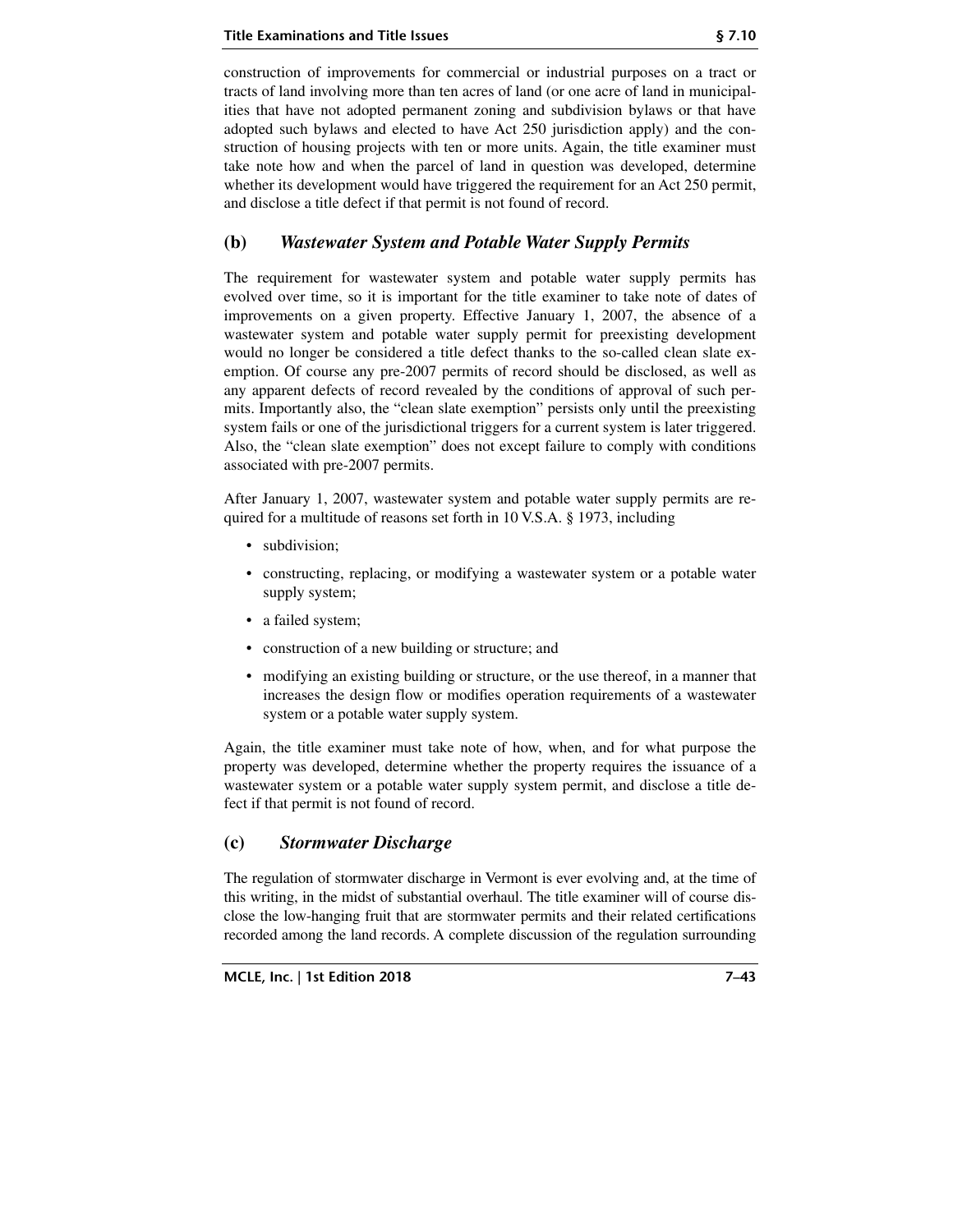stormwater permitting far exceeds the scope of this chapter. By way of overview, the title examiner should take notice of the absence of recorded stormwater permits in the following circumstances:

- "construction or redevelopment of one acre or more of impervious surface," 10 V.S.A. § 1264(c)(1);
- "earth disturbance of one acre or greater, or less than one acre if part of a common plan of development,"  $10$  V.S.A. §  $1264(c)(4)$ ;
- expansion of "existing impervious surface by more than 5,000 square feet, such that the total resulting impervious area is greater than one acre," 10 V.S.A. § 1264(c)(5); and
- property with "impervious surface of three or more acres in size that does not have an individual permit or coverage under a general permit if the discharge was never previously permitted or was permitted under an individual permit or general permit that did not incorporate the requirements of the 2002 Stormwater Management Manual or any subsequently adopted Stormwater Management Manual," 10 V.S.A. § 1264(c)(7).

Note that the second item in this list relates to property that is part of a common plan of development. Many residences in at least some areas of Vermont were developed as part of a common plan, e.g., neighborhood subdivisions. Common plans of development would typically have a common stormwater system (and permit), but this means that the addition of any impervious surface to an individual lot would need permit approval. The title examiner should be aware of this requirement in the event the record reveals anything to suggest such an improvement has been made. Note that the last item in this list relates to existing development (not just new development). Vermont is in the process of implementing rules to require the retrofit of certain existing property to conform to current stormwater regulations. The practitioner should also be aware that stormwater permits issued under the current legislation will be valid for a period of only five years. 10 V.S.A. § 1264(h)(1). It is certainly debatable whether these things amount to pure "title" issues. Again, however, where the common law leaves "value" and "title" matters intertwined, the title examiner must be aware.

## **(d)** *Municipal Zoning and/or Subdivision*

As described above, curative legislation has overcome the prior rule of *Bianchi* that failure to obtain a municipal permit amounts to a title defect. Again, however, the rest of the *Bianchi* rule implicating value in the marketability analysis requires, the authors believe, at least a cursory review of the municipal zoning and subdivision regulations and records to properly determine whether anything required may be missing. In theory, municipal land use records will reflect municipal permit applications and approvals consistent with the improvements shown on the town lister's card. Any inconsistencies should be reported to the client. The law of Vermont does not, so far, require the examining attorney to conduct a property inspection to confirm that the condition of the property conforms with permits. That, it would seem, would far exceed the scope of a reasonable title search (if not the scope of the examiner's training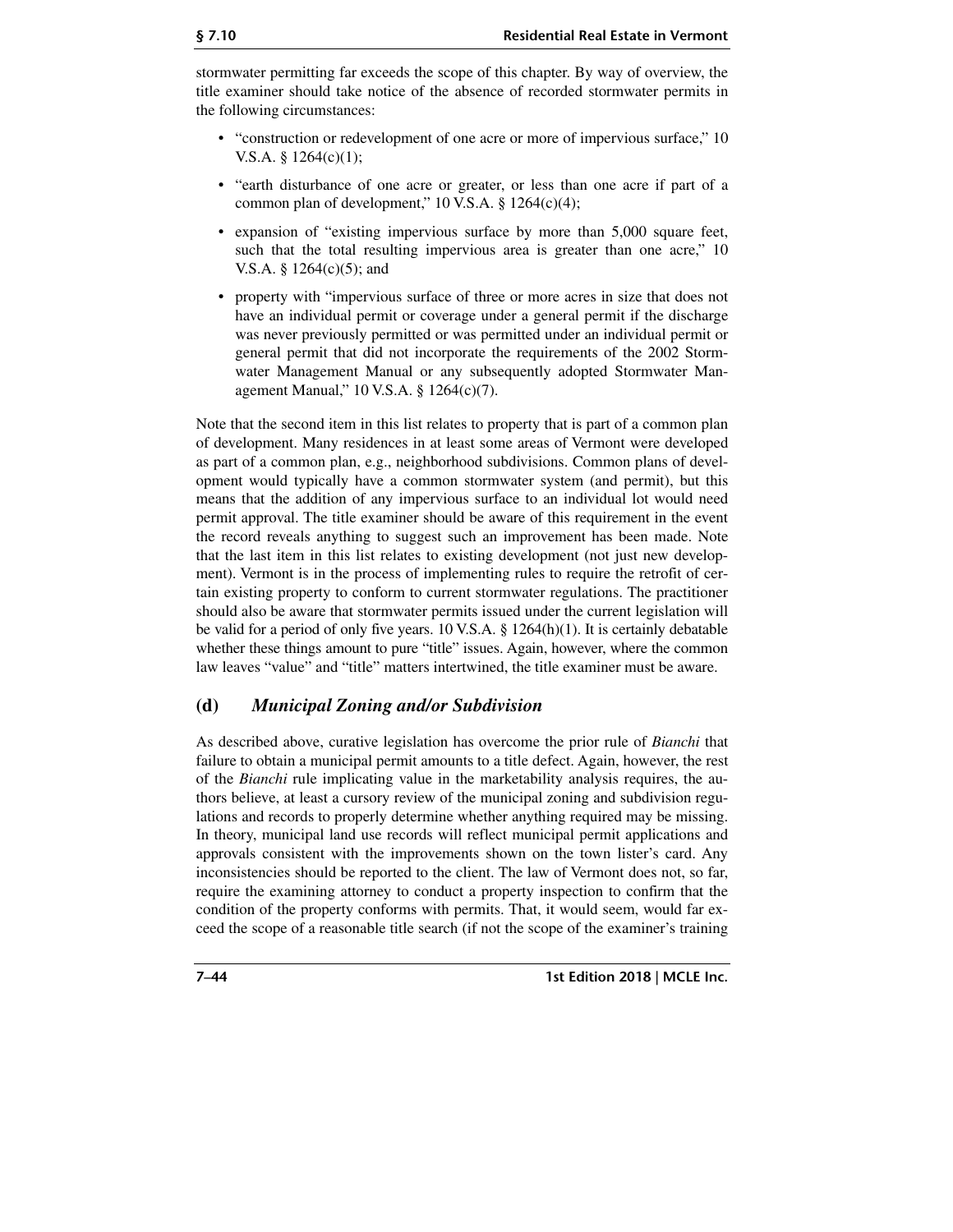and expertise). The legal rationale for this apparent (and clearly rational) "bright line" is not so clear, given prevailing case law.

## **(e)** *Building Permits*

A discussion of building codes and permits far exceeds the scope of this chapter, and, to the authors' knowledge, there are no court decisions holding, or legislation or rule providing, that the failure to comply with building codes or the absence from the record of building-related permits amounts to a title defect.

That said, given the breadth of the practitioner's duty under *Estate of Fleming* and the broad definition of "marketability" derived from the impairment of value rationale of *Hunter Broadcasting* and *Bianchi*, it is difficult to divine the fine line between a building code violation that affects "title" and one that does not.

In particular in this regard, the authors believe that the practitioner should be aware of certain building and life safety requirements imposed on "public buildings" for which a fire safety permit is required. 20 V.S.A. § 2728 et seq. For the purpose of determining whether the property may be subject to inspection and permitting by the Division of Fire Safety of the Department of Public Safety under the applicable fire safety programs, the title examiner must consider the existing improvements and uses to determine if the property includes a public building which is regulated by the Division of Fire Safety of the Department of Public Safety. The current definition of a "public building" is located in 20 V.S.A. § 2730:

(a) As used in this subchapter, "public building" means:

(1)(A) a building owned or occupied by a public utility; hospital; school; house of worship; convalescent center or home for the aged, infirm, or disabled; nursery; kindergarten; or child care;

(B) a building in which two or more persons are employed, or occasionally enter as part of their employment or are entertained, including private clubs and societies;

(C) a cooperative or condominium;

(D) a building in which people rent accommodations, whether overnight or for a longer term;

(E) a restaurant, retail outlet, office or office building, hotel, tent, or other structure for public assembly, including outdoor assembly, such as a grandstand;

 (F) a building owned or occupied by the state of Vermont, a county, a municipality, a village, or any public entity, including a school or fire district.

(2) Use of any portion of a building in a manner described in this subsection shall make the entire building a "public building" for purposes of this subsection. For purposes of this subsection, a "person" does not include an individual who is directly related to the employer and who resides in the employment-related building.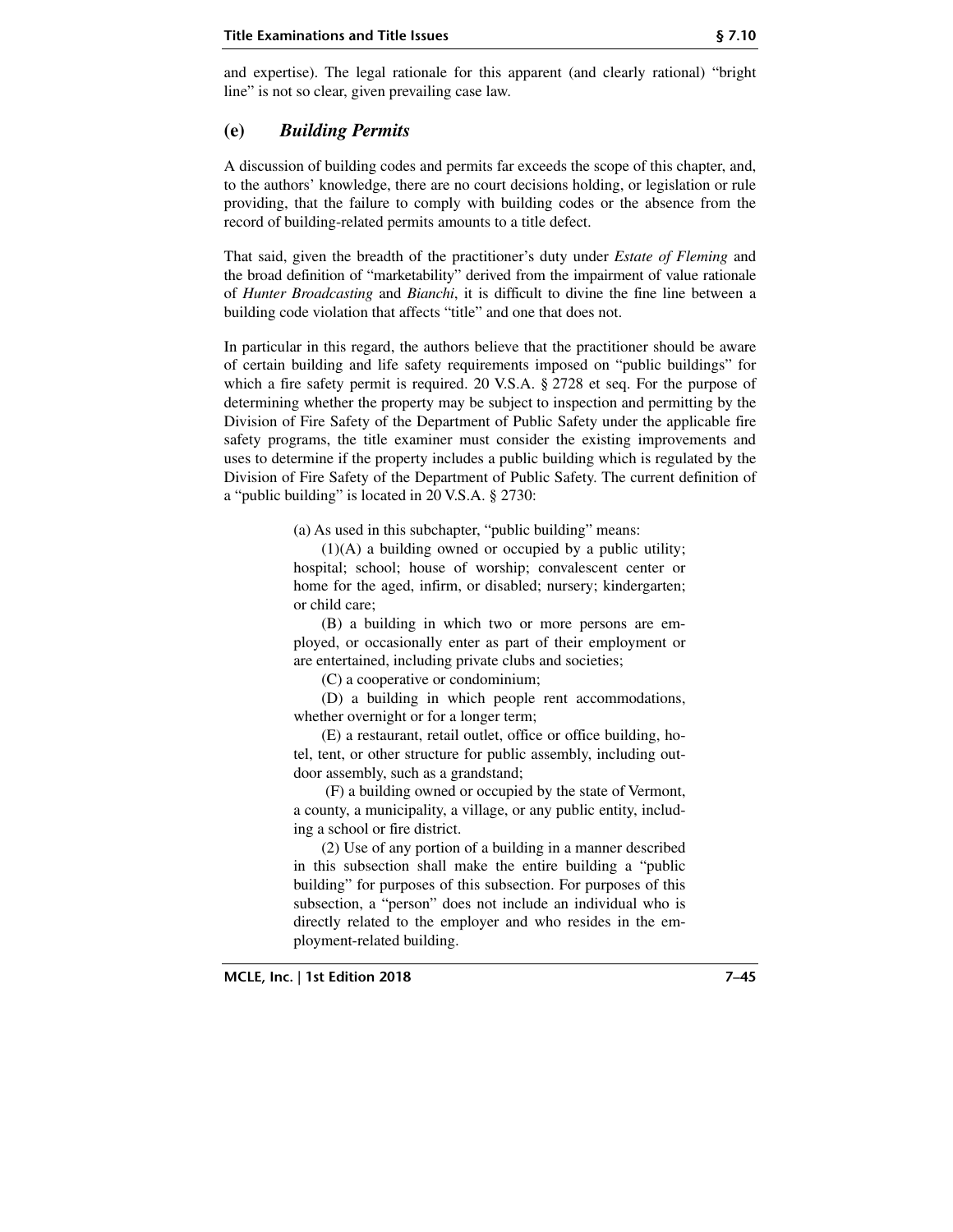(b) The term "public building" does not include:

(1) an owner-occupied single family residence, unless used for a purpose described in subsection (a) of this section;

(2) a family residence registered as a child care home under chapter 35 of Title 33, or specifically exempted from registration by 33 V.S.A. § 3502(b)(1);

(3) farm buildings on a working farm or farms. For purposes of this subchapter and subchapter 3 of this chapter, the term "working farm or farms" means farms with fewer than the equivalent of 10 full-time employees who are not family members and who do not work more than 26 weeks a year.

(4) a single family residence with an accessory dwelling unit as permitted under 24 V.S.A. § 4406(4)(D).

Generally, public buildings require a fire safety permit whenever there is construction, alteration, improvement, or demolition; the installation of equipment; or a change of use. Whether the absence of a required fire safety permit for a public building is a title defect (as opposed to being a violation of the law, which it is) is not conclusively resolved at this time. However, because the absence of the fire safety permit means that the owner may be fined, required to cease using the building, and required to take all actions necessary to bring the property into compliance with the applicable codes, at potentially great expense, the absence of an otherwise required permit seems to constitute an encumbrance within the scope of *Hunter Broadcasting* and *Bianchi*. If the title examiner determines that the property is a public building that may require a fire safety certificate, the authors conclude that the absence of a fire safety permit is one of those title matters that should be disclosed to the client as an encumbrance. A change of use/change of ownership inspection may be requested as described on the Division of Fire Safety's website at http://firesafety.vermont.gov/ buildingcode/permits.

The authors are aware of no requirement for the recording of a fire safety permit. Unlike certain other permits, e.g., Act 250 and wastewater and potable water supply permits, that are required to be recorded, such that their absence from the record can be a flag for the examiner, the absence of a fire safety permit reaches a new place entirely. One might reasonably ask how the absence of a building permit that is not required to be recorded could ever become a title defect? The authors' best answer is to refer the reader back to the introductory sections of this chapter.

#### **Practice Note**

. . . .

Why if, lamentably, the authors' analysis is correct, should review stop at fire safety permits? How is the absence of other building permits or defects in construction any different? Ultimately, under this analysis, where is the line between a property inspection report and a title report? The best answer the authors know of is to encourage a clear scope of representation and clear contracting between the buyer and the seller as to what they agree will amount to an actual issue that may affect their transaction.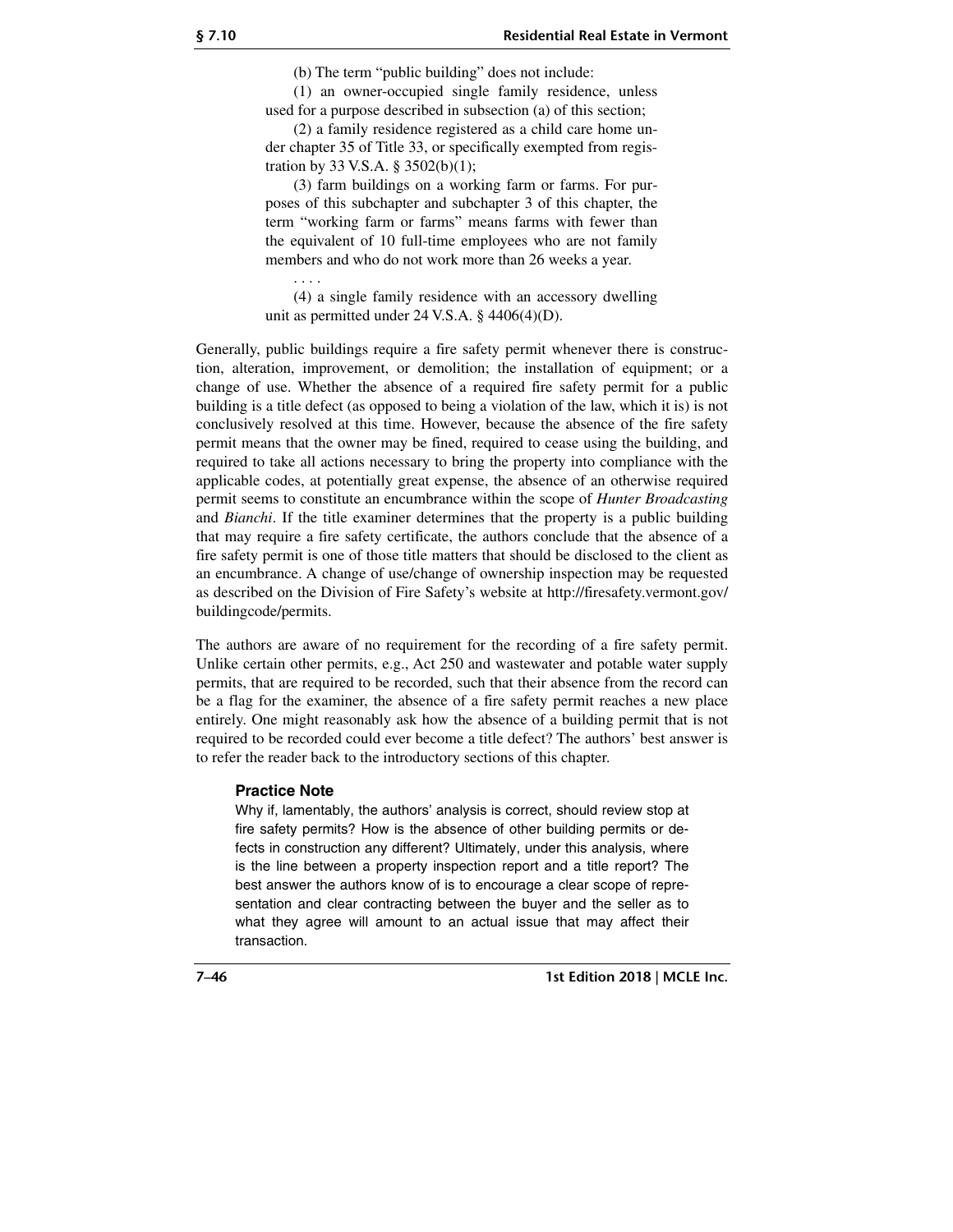# **§ 7.11 COMMON INTEREST COMMUNITIES**

The title examiner should be aware of several matters particular to common interest communities in Vermont. Common interest communities include both condominiums and planned communities and are governed by Title 27A of the Vermont Statutes (the Act). The title examiner must locate both the declaration of the common interest community (and any amendments thereto) and the plat and/or plans that are required as part of the declaration (and any amendments thereto). Separate plats and plans are not required by the Act if all the required information is contained in either. Each plat and plan must contain a certification that it contains all the information required by 27A V.S.A. § 2-109. Bylaws of the planned community should also be found among the land records. Although not a matter of title to a unit, the practitioner should take note of 27A V.S.A. § 4-109 regarding resales of units whereby the seller of a unit is obligated to provide the purchaser copies of the condominium documents and an "association certificate," which is, in effect, an estoppel certificate from the unit owners' association. The practitioner should also be aware of 27A V.S.A. § 4-120, which provides that a unit may be conveyed only after the declaration is recorded and the unit is substantially complete.

# **§ 7.12 LAND RECORD ERRORS**

When a municipal clerk discovers errors in the records that he or she or a predecessor made, the correction should be initialed and dated at the time of the correction. The only restriction is that clerks cannot return after their term of office has expired to correct errors made in the past. A successor to the office may correct errors when they are discovered. If a clerk discovers an error of his or her own or that of a predecessor, the clerk should make, initial, and date an appropriate correction in order that the record reflect all the facts and protect their reliability. *See* 27 V.S.A. § 401, annotation 1; 32 V.S.A. § 3485, annotation 1.

# **§ 7.13 CONCLUSION**

As suggested at the outset, title examination in Vermont can be a thorny exercise. Important takeaways include the following:

- Clearly define the scope of engagement in light of the client's needs, circumstances, and nature.
- Draft clear contractual provisions for the title examination that ensure both parties' need for certainty. The buyer needs to know what it is buying well before closing, and the seller wants to be done with the property beyond. Clear contracts can prevent base case law.
- Understand the purpose and scope of the title examination, in light of the scope of representation and the contractual relationship between the parties. Many "rabbit holes" await those who start searching without proper context. In the authors' experience, clients don't pay for time spent in the "rabbit holes."